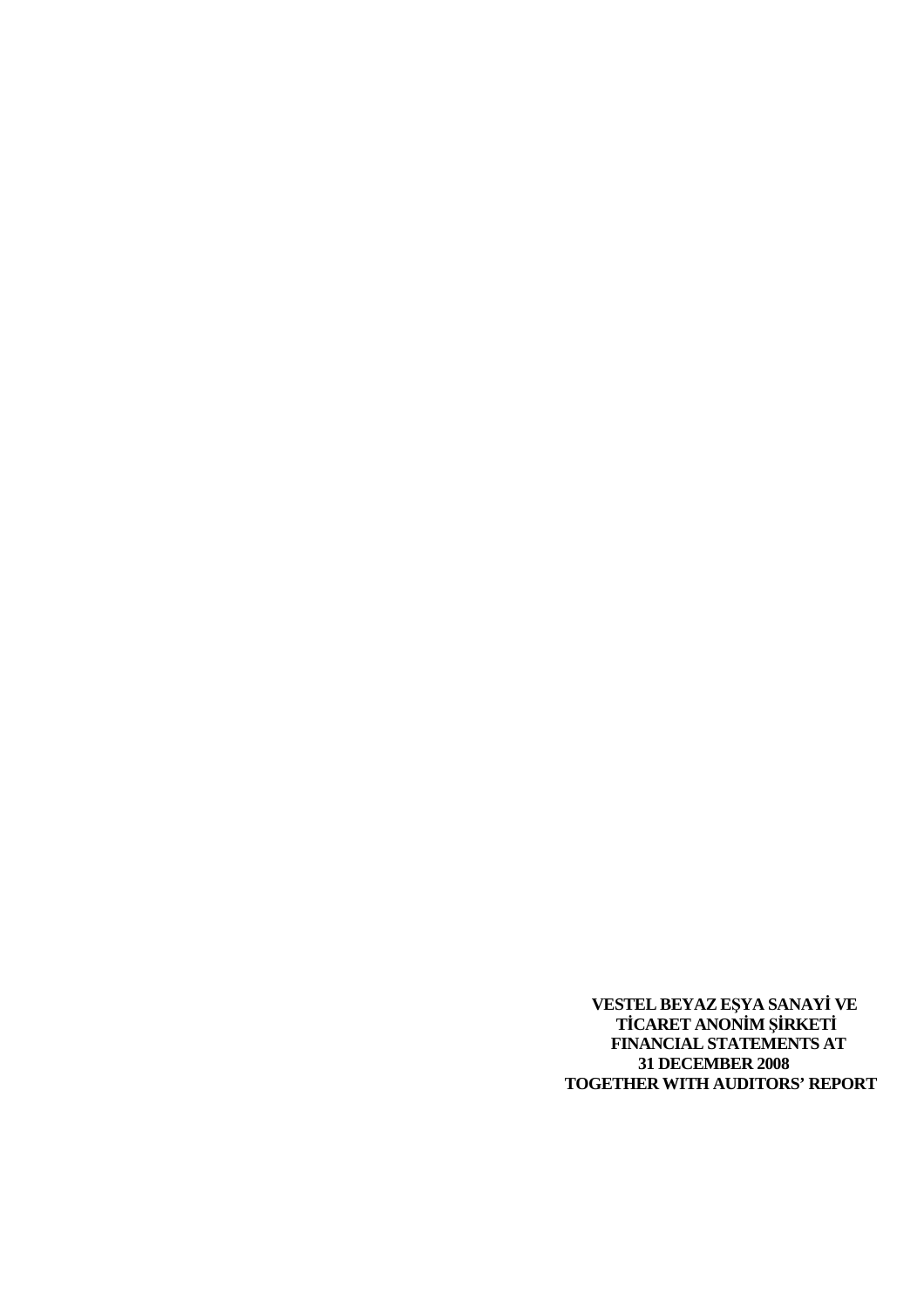## **INDEPENDENT AUDITOR'S REPORT**

# **To the Shareholders and Board of Directors of Vestel Beyaz E**ş**ya Sanayi ve Ticaret A.**Ş**.**

We have audited the accompanying financial statements of Vestel Beyaz Eşya Sanayi ve Ticaret A.Ş. (the "Company"), which comprise the balance sheet as at 31 December 2008, and the income statement, statement of changes in equity and cash flow statement for the year then ended, and a summary of significant accounting policies and other explanatory notes.

#### *Management's responsibility for the financial statements*

Management is responsible for the preparation and fair presentation of these financial statements in accordance with International Financial Reporting Standards. This responsibility includes: designing, implementing and maintaining internal control relevant to the preparation and fair presentation of financial statements that are free from material misstatement, whether due to fraud or error; selecting and applying appropriate accounting policies; and making accounting estimates that are reasonable in the circumstances.

#### *Auditor's responsibility*

Our responsibility is to express an opinion on these financial statements based on our audit. We conducted our audit in accordance with International Standards on Auditing. Those standards require that we comply with ethical requirements and plan and perform the audit to obtain reasonable assurance whether the financial statements are free from material misstatement.

An audit involves performing procedures to obtain audit evidence about the amounts and disclosures in the financial statements. The procedures selected depend on the auditor's judgment, including the assessment of the risks of material misstatement of the financial statements, whether due to fraud or error. In making those risk assessments, the auditor considers internal control relevant to the entity's preparation and fair presentation of the financial statements in order to design audit procedures that are appropriate in the circumstances, but not for the purpose of expressing an opinion on the effectiveness of the entity's internal control. An audit also includes evaluating the appropriateness of accounting policies used and the reasonableness of accounting estimates made by management, as well as evaluating the overall presentation of the financial statements.

We believe that the audit evidence we have obtained is sufficient and appropriate to provide a basis for our audit opinion.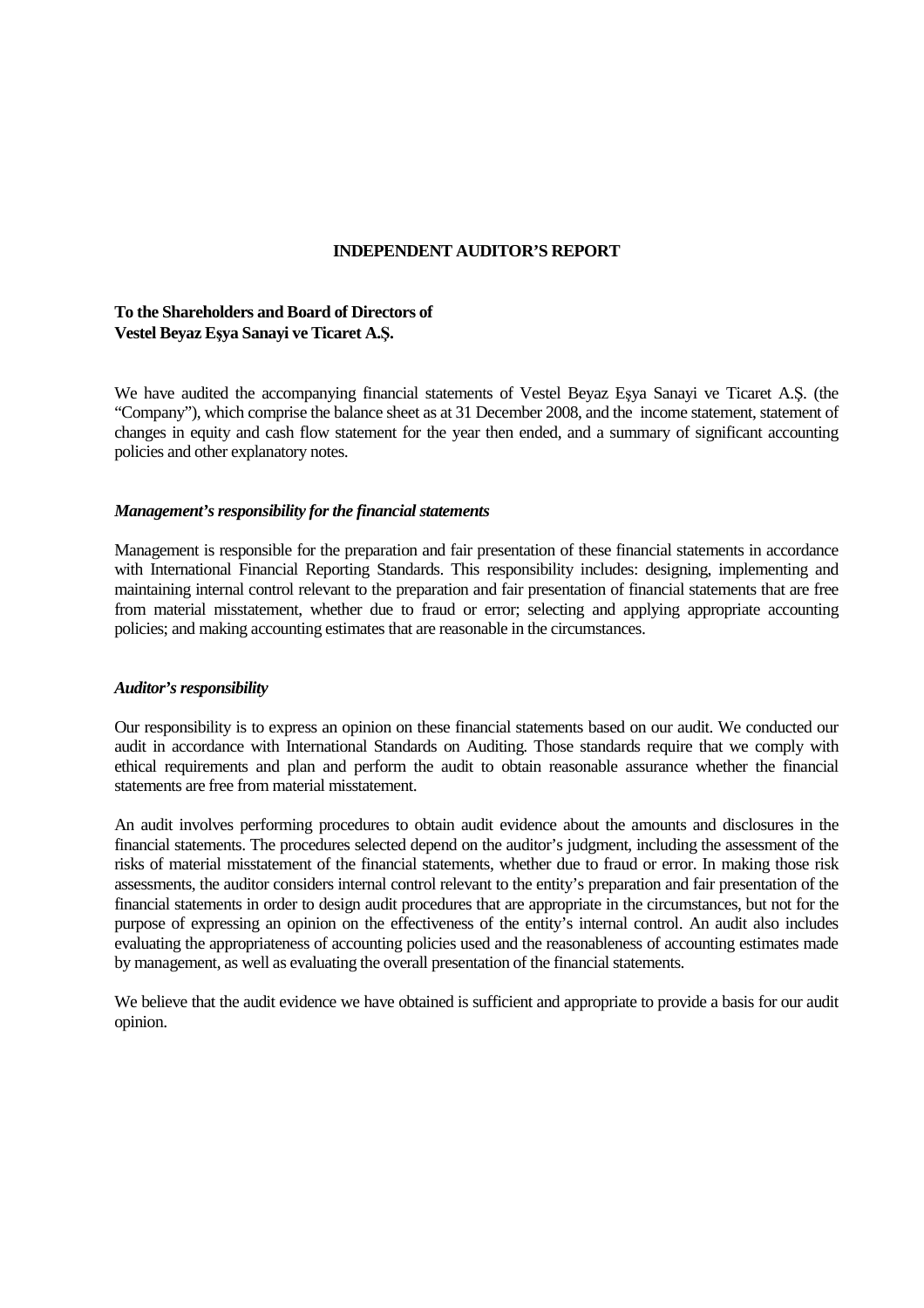# *Opinion*

In our opinion, the financial statements present fairly, in all material respects, the financial position of Vestel Beyaz Eşya Sanayi ve Ticaret A.Ş. as of 31 December 2008, and of its financial performance and its cash flows for the year then ended in accordance with International Financial Reporting Standards.

> EREN Bağımsız Denetim ve Yeminli Mali Müşavirlik A.Ş. Member Firm of Grant Thornton International

> > Aykut Halit **Partner**

İstanbul, 06.03.2009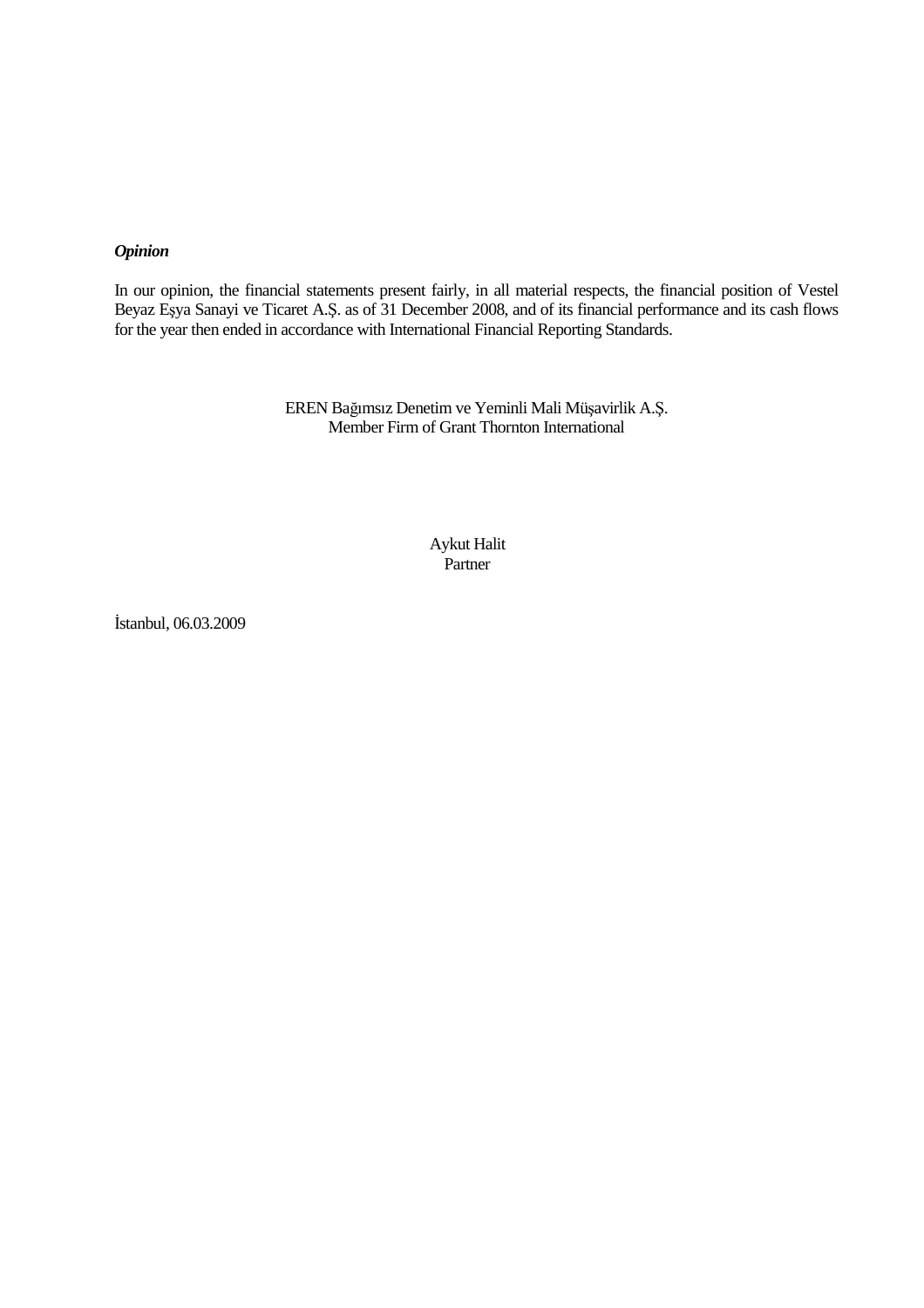# **VESTEL BEYAZ EŞYA SANAYİ VE TİCARET A.Ş. BALANCE SHEETS AT 31 DECEMBER 2008 AND 2007**

(All amounts in thousands Turkish Lira ("TL") unless indicated otherwise.)

| <b>ASSETS</b>                   | <b>Note</b> | 2008    | 2007    |
|---------------------------------|-------------|---------|---------|
|                                 |             |         |         |
| <b>Current assets</b>           |             |         |         |
| Cash and cash equivalents       | 5           | 119.628 | 74.355  |
| Trade receivables               | 6           | 229.399 | 233.229 |
| Inventories                     | 7           | 141.099 | 153.747 |
| Other assets                    | 8           | 21.294  | 17.767  |
| <b>Total current assets</b>     |             | 511.420 | 479.098 |
| <b>Non-current assets</b>       |             |         |         |
| Trade receivables               | 6           | 163     | 233     |
| Property, plant and equipment   | 9           | 326.818 | 337.957 |
| Intangible assets               | 10          | 11.172  | 6.205   |
| Other assets                    |             | 4       |         |
| Deferred tax asset              | 15          | 2.769   | 2.385   |
| <b>Total non-current assets</b> |             | 340.926 | 346.780 |
| <b>Total assets</b>             |             | 852.346 | 825.878 |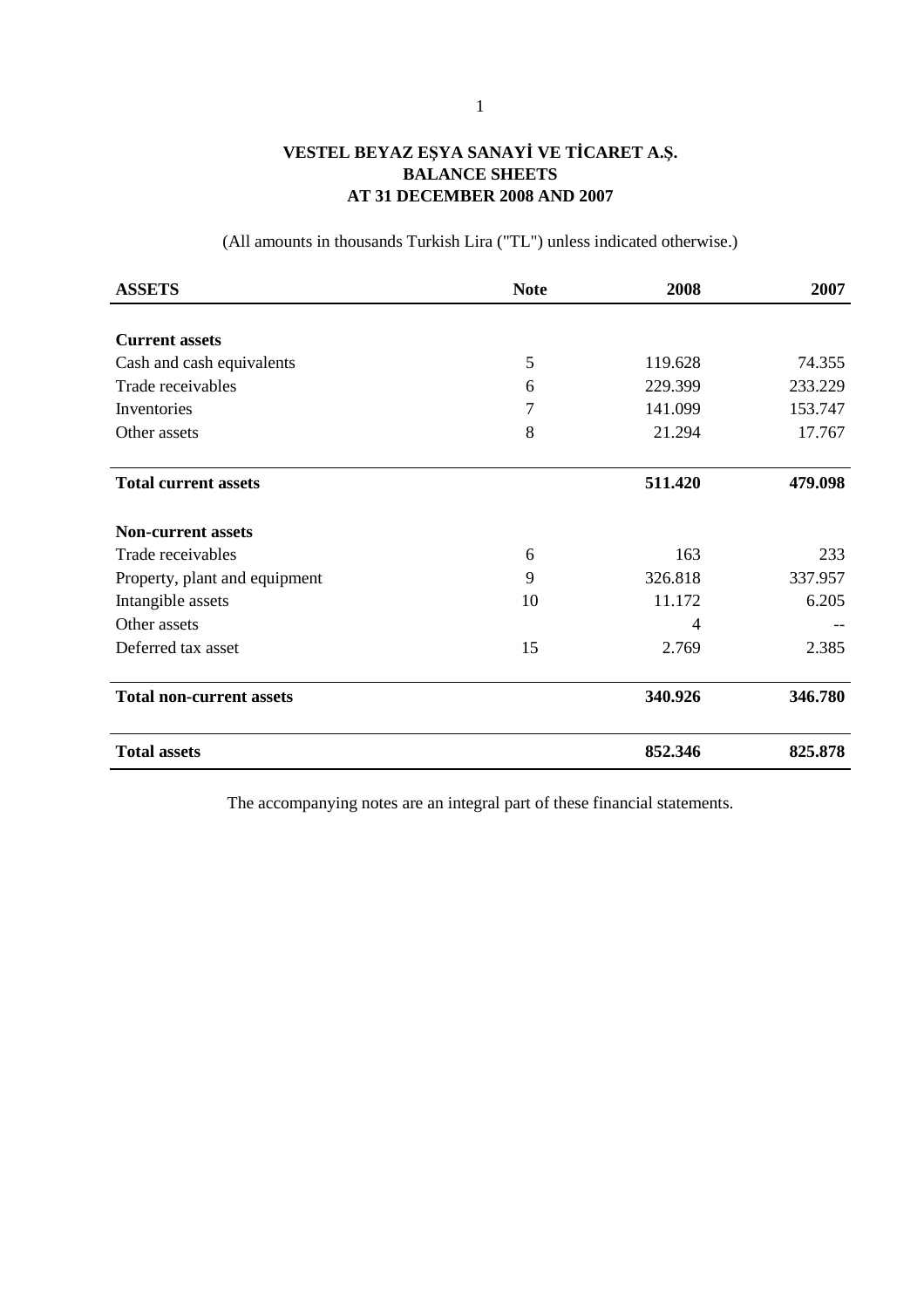# **VESTEL BEYAZ EŞYA SANAYİ VE TİCARET A.Ş. BALANCE SHEETS AT 31 DECEMBER 2008 AND 2007**

(All amounts in thousands Turkish Lira ("TL") unless indicated otherwise.)

| <b>LIABILITIES</b>                   | <b>Note</b> | 2008    | 2007    |
|--------------------------------------|-------------|---------|---------|
|                                      |             |         |         |
| <b>Current liabilities</b>           |             |         |         |
| <b>Borrowings</b>                    | 11          | 25.269  | 23.597  |
| Trade payables                       | 12          | 259.547 | 207.707 |
| Taxation on income                   |             | $-$     |         |
| Provision for expenses               | 13          | 5.172   | 6.294   |
| Other liabilities                    | 14          | 4.374   | 5.706   |
| <b>Total current liabilities</b>     |             | 294.362 | 243.304 |
| <b>Non-current liabilities</b>       |             |         |         |
| <b>Borrowings</b>                    | 11          | 56.199  | 62.369  |
| Trade payables                       |             | 1.351   |         |
| <b>Employee termination benefits</b> | 16          | 3.521   | 3.150   |
| Deferred tax liability               | 15          | 13.958  | 12.596  |
| <b>Total non-current liabilities</b> |             | 75.029  | 78.115  |
| <b>EQUITY</b>                        |             |         |         |
| Share capital                        | 17          | 205.720 | 205.720 |
| Share premium                        |             | 109.031 | 109.031 |
| General reserves                     |             | 168.204 | 189.708 |
| <b>Total equity</b>                  |             | 482.955 | 504.459 |
| <b>Commitments and contingencies</b> | 18          |         |         |
| <b>Total liabilities and equity</b>  |             | 852.346 | 825.878 |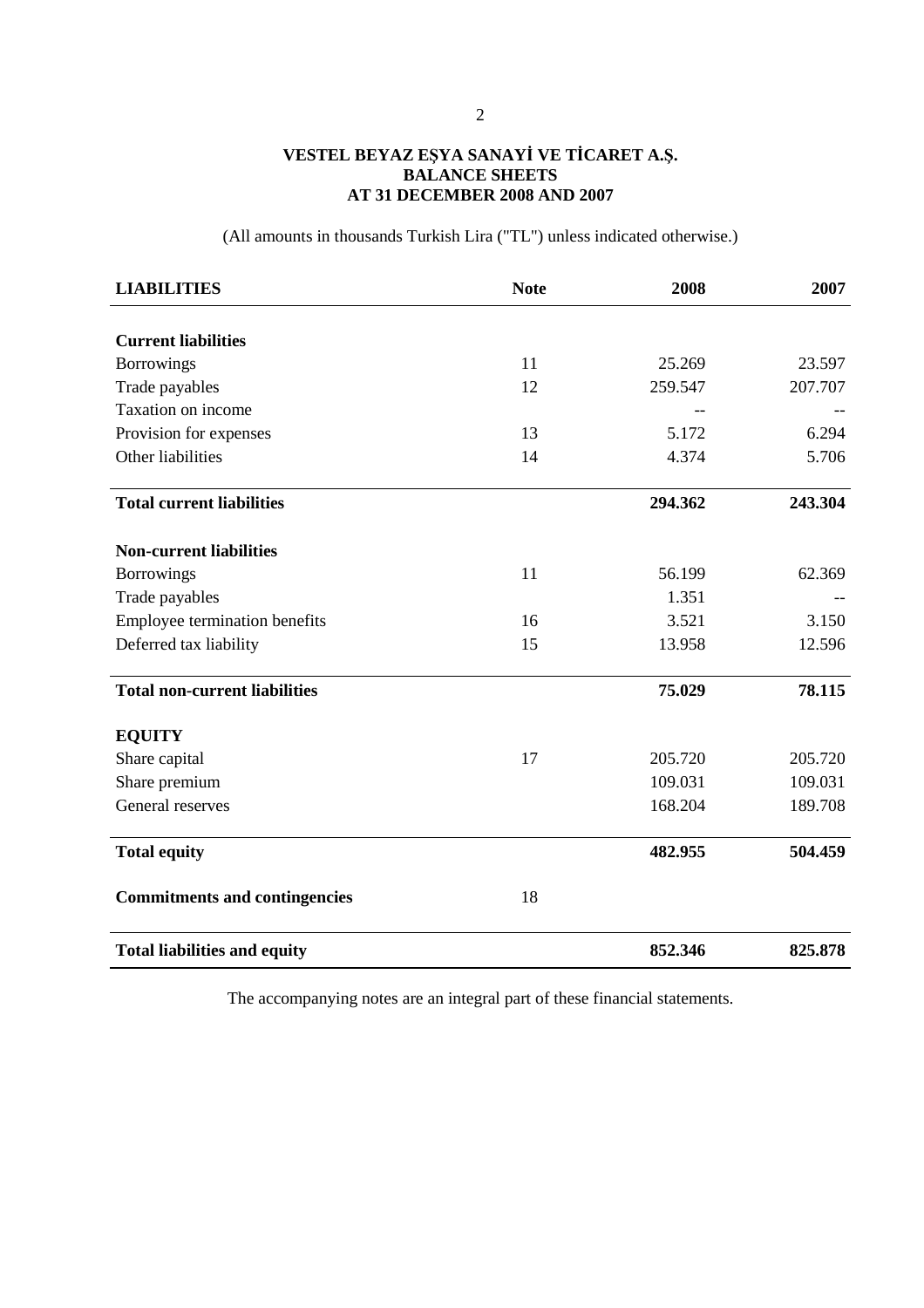# **VESTEL BEYAZ EŞYA SANAYİ VE TİCARET A.Ş. INCOME STATEMENTS FOR THE YEARS ENDED 31 DECEMBER 2008 AND 2007**

(All amounts in thousands Turkish Lira ("TL") unless indicated otherwise.)

|                                                 | <b>Note</b> | 2008        | 2007        |
|-------------------------------------------------|-------------|-------------|-------------|
| Revenue                                         | 19          | 1.259.402   | 1.178.536   |
| Cost of sales                                   | 20          | (1.137.094) | (1.098.458) |
| <b>Gross profit</b>                             |             | 122.308     | 80.078      |
| Research and development expenses               |             | (7.777)     | (10.398)    |
| Selling expenses                                |             | (26.659)    | (30.927)    |
| General and administrative expenses             |             | (14.939)    | (16.113)    |
| Other income                                    | 22          | 7.114       | 9.817       |
| Other expense                                   | 22          | (4.247)     | (2.790)     |
| <b>Operating profit</b>                         |             | 75.800      | 29.667      |
| Financing income                                | 23          | 81.855      | 87.015      |
| Financing expense                               | 23          | (117.683)   | (34.486)    |
| <b>Profit before taxation</b>                   |             | 39.972      | 82.196      |
| Taxation on income                              | 15          | (9.975)     | (8.454)     |
| Net profit for the year                         |             | 29.997      | 73.742      |
| Basic and fully diluted earnings per share (TL) |             | 0,16        | 0,39        |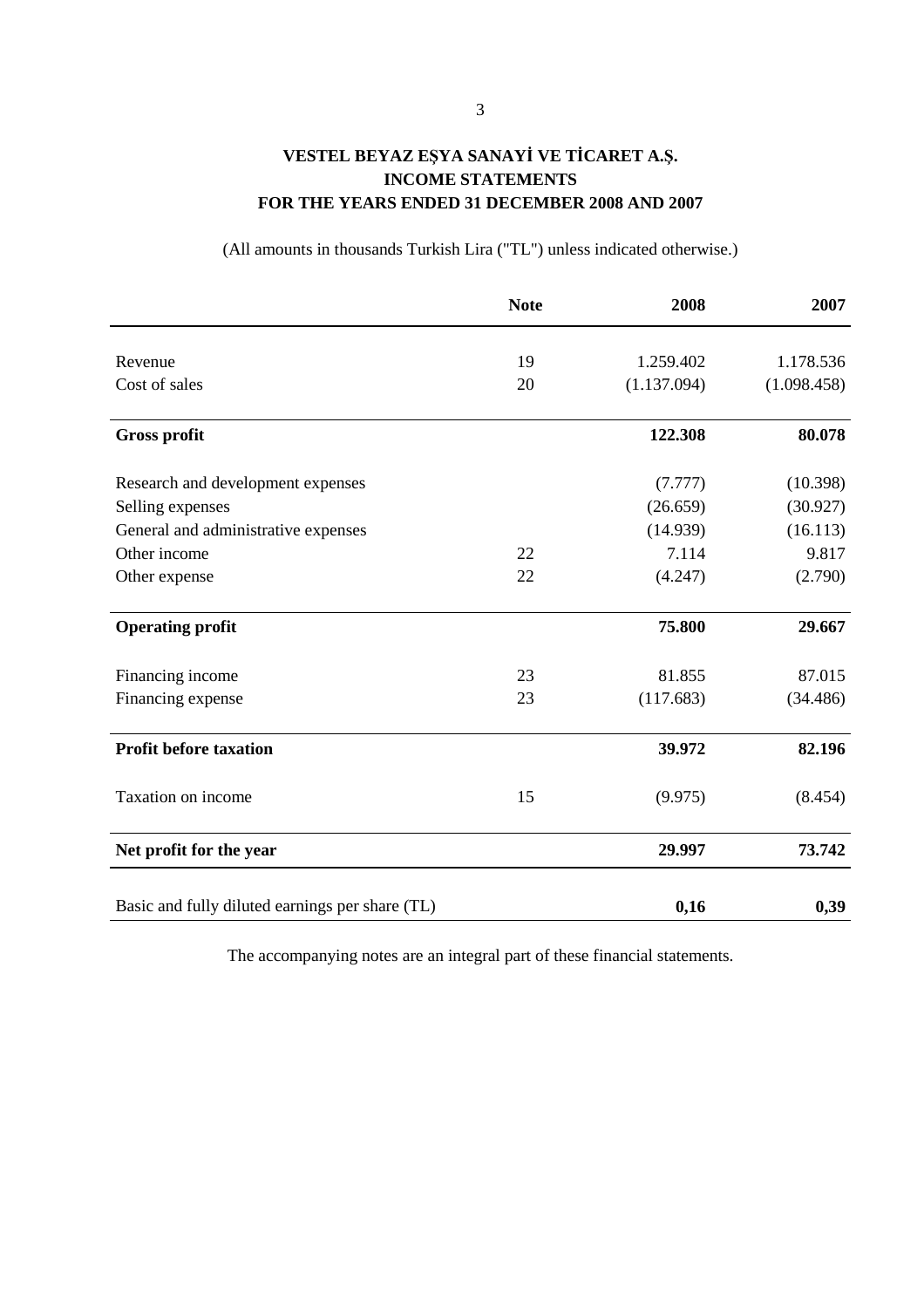# **VESTEL BEYAZ EŞYA SANAYİ VE TİCARET A.Ş. STATEMENTS OF CHANGES IN EQUITY FOR THE YEARS ENDED 31 DECEMBER 2008 AND 2007**

**Share capital Share premium General reserves Total equity Balance at 01 January 2007 205.720 109.031 146.702 461.453**  Dividends paid -- (30.736) (30.736) (30.736) Net profit for the year 13.742 73.742

**Balance at 31 December 2007** 205.720 109.031 189.708 504.459 Dividends paid -- (51.501) (51.501) (51.501) Net profit for the year 129.997 29.997

(All amounts in thousands Turkish Lira ("TL") unless indicated otherwise.)

| The accompanying notes are an integral part of these financial statements. |  |
|----------------------------------------------------------------------------|--|

**Balance at 31 December 2008 205.720 109.031 168.204 482.955**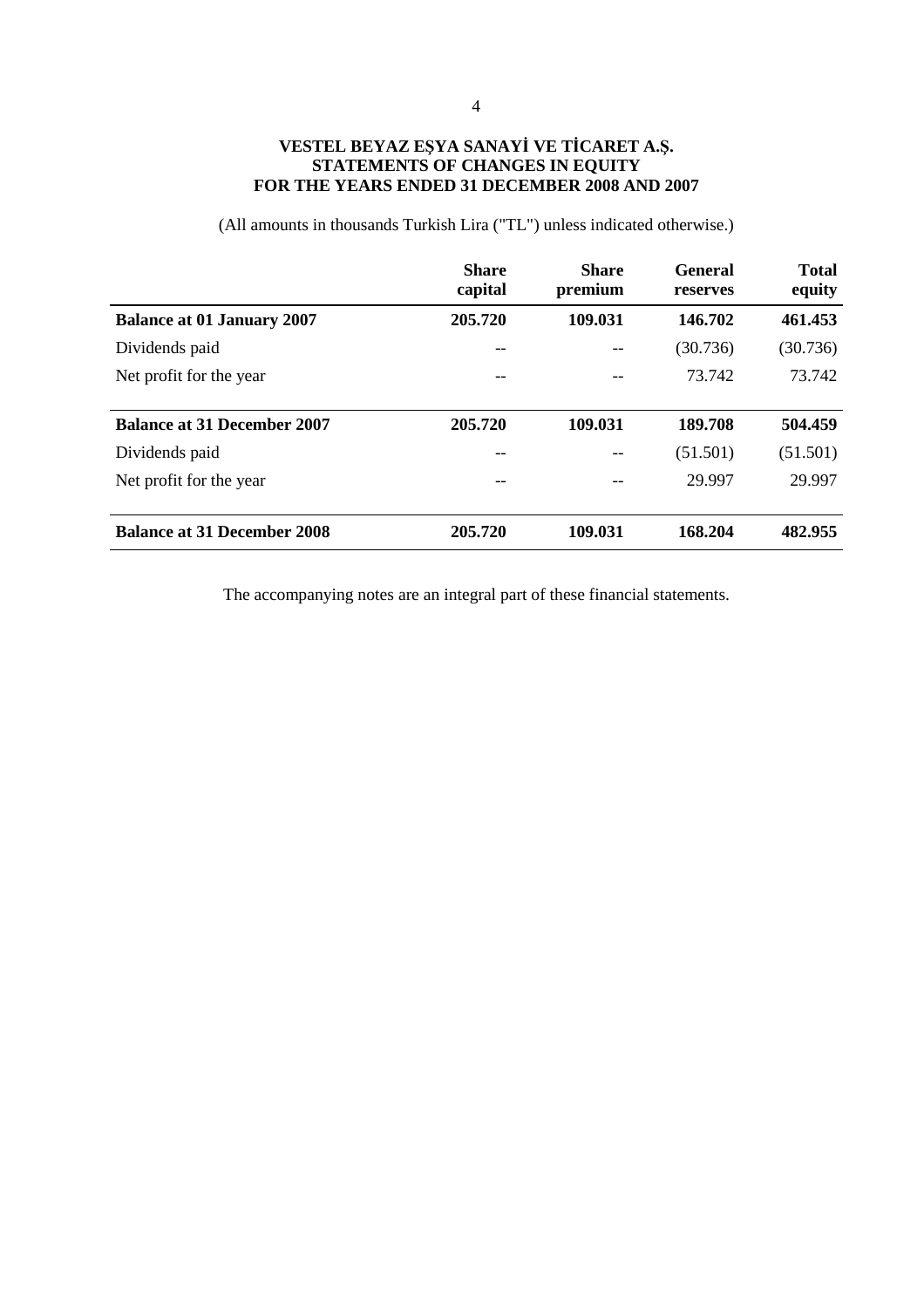# **VESTEL BEYAZ EŞYA SANAYİ VE TİCARET A.Ş. CASH FLOW STATEMENTS FOR THE YEARS ENDED 31 DECEMBER 2008 AND 2007**

(All amounts in thousands Turkish Lira ("TL") unless indicated otherwise.)

|                                                           | <b>Note</b> | 2008     | 2007     |
|-----------------------------------------------------------|-------------|----------|----------|
| Net income for the year                                   |             | 39.972   | 82.196   |
| Adjustment to reconcile net income to net                 |             |          |          |
| cash provided from operating activities:                  |             |          |          |
| Depreciation expense                                      | 9           | 45.755   | 40.369   |
| Amortization charge                                       | 10          | 4.312    | 982      |
| Provision for employee termination benefits               | 16          | 3.696    | 1.654    |
| Provision for diminution in value of inventories          | 7           | 3.269    | 883      |
| Unearned interest on receivables                          |             | (310)    | (7.216)  |
| Unearned interest on payables                             |             | 1.041    | (825)    |
| Interest income                                           | 23          | (3.112)  | (3.223)  |
| Interest expense                                          | 23          | 6.677    | 8.524    |
| Forward income                                            |             | (3.763)  |          |
| Profit on sale of property, plant and equipments          |             | (3)      | (137)    |
| Loss on sale of property, plant and equipments            |             | 494      | 85       |
| Operating profit before changes in working capital        |             | 98.028   | 123.292  |
| Trade receivables                                         |             | 4.210    | 118.797  |
| Inventories                                               |             | 9.379    | (23.510) |
| Other assets                                              |             | 232      | 753      |
| Trade payables                                            |             | 52.150   | (49.566) |
| Other liabilities                                         |             | (5.779)  | (1.009)  |
| Taxes paid                                                |             | (8.997)  | (13.195) |
| Net cash provided by operating activities                 |             | 149.223  | 155.562  |
| <b>Cash flows from investing activities</b>               |             |          |          |
| Purchases of property, plant and equipment                | 9           | (35.363) | (45.899) |
| Purchases of intangible assets                            | 10          | (9.279)  | (5.011)  |
| Cash received from sale of property, plant and equipments |             | 256      | 224      |
| Net cash used in investing activities                     |             | (44.386) | (50.686) |
| <b>Cash flows from financing activities</b>               |             |          |          |
| Proceeds from borrowings                                  |             | 20.420   | 29.332   |
| Repayment of borrowings                                   |             | (25.146) | (37.025) |
| Dividend paid                                             |             | (51.501) | (30.736) |
| Interest received                                         |             | 3.112    | 3.223    |
| Interest paid                                             |             | (6.449)  | (8.217)  |
|                                                           |             |          |          |
| Net cash used in financing activities                     |             | (59.564) | (43.423) |
| Net increase in cash and cash equivalents                 |             | 45.273   | 61.453   |
| Cash and cash equivalents at beginning of year            |             | 74.355   | 12.902   |
| Cash and cash equivalents at end of year                  |             | 119.628  | 74.355   |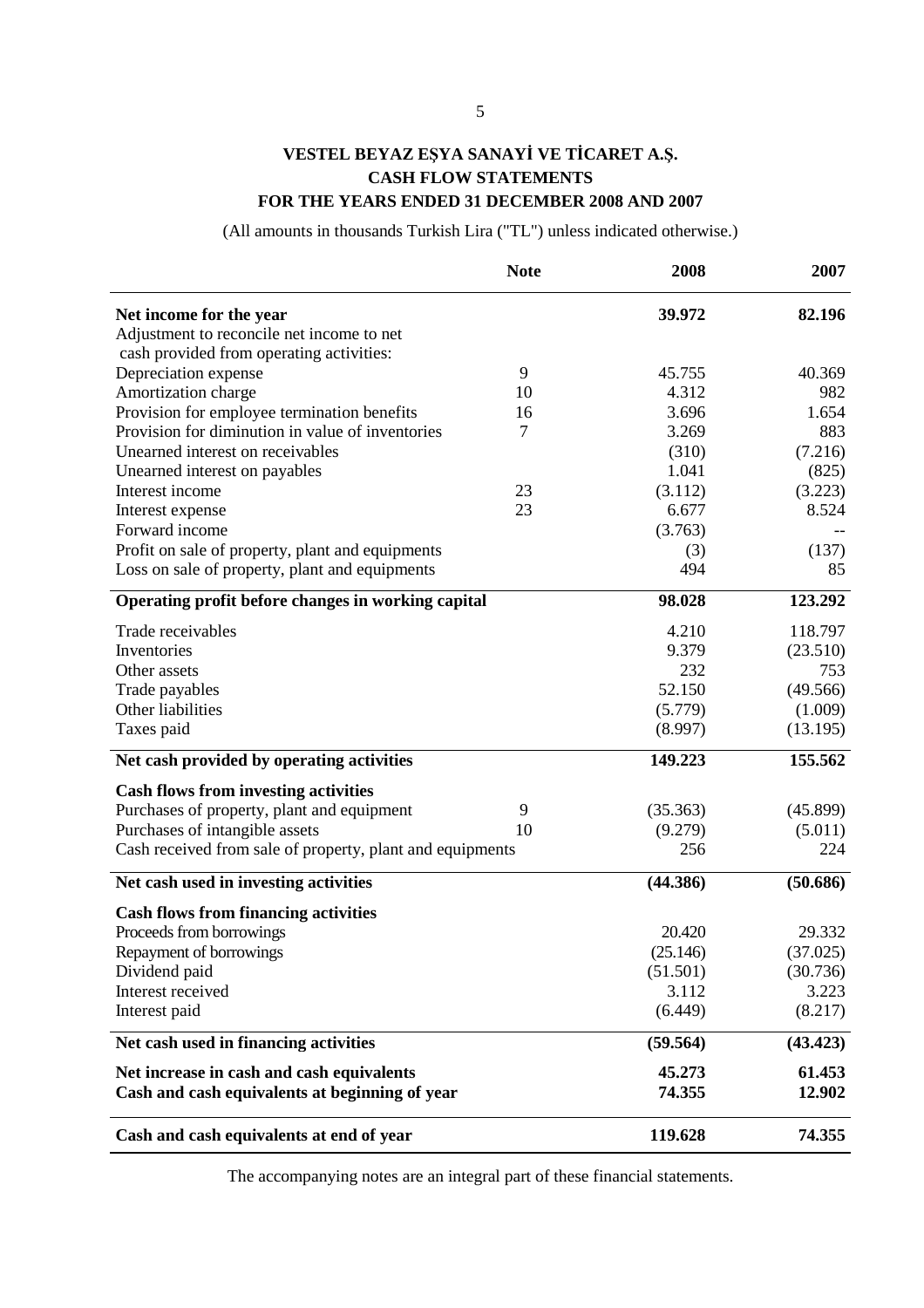(All amounts in thousands Turkish Lira ("TL") unless indicated otherwise.)

#### **1. ORGANIZATION AND NATURE OF ACTIVITIES**

Vestel Beyaz Eşya Sanayi ve Ticaret A.Ş. (the "Company" or "Vestel Beyaz Eşya") was incorporated in 1997 under the Turkish Commercial Code and was registered in Istanbul, Turkey. The registered office address of the Company is located at Ambarlı, Petrol Ofisi Dolum Tesisleri Yolu, Zorlu Plaza, Avcılar / Istanbul- Turkey.

The Company is a member of the Vestel Group of Companies which are under the control of the Ahmet Nazif Zorlu family. The Company sells all of its products to Vestel Dış Ticaret A.Ş. ("Vestel Foreign Trade"), which sells them outside of Turkey and Vestel Dayanıklı Tüketim Malları Pazarlama A.Ş. ("Vestel Domestic Marketing"), which sells them to customers in Turkey both of which is members of the Vestel Group of Companies and are not owned or controlled by the Company.

The Company started working actively in 1999 and is engaged in the manufacture of refrigerators, freezers, room air conditioning units, washing machines and cookers. The Company's production facilities are located in Manisa industrial site with total area of 395.000 square meters.

The company is registered to Capital Market Board and its shares have been quoted to Istanbul Stock Exchange since 21 April 2006.

#### **2. BASIS OF PRESENTATION OF THE FINANCIAL STATEMENTS**

#### **2.1. Basis of preparation**

The financial statements of the Company have been prepared in accordance with International Financial Reporting Standards ("IFRS") as developed and published by the International Accounting Standards Board ("IASB").

The financial statements have been prepared under the historical cost convention, other than financial assets which are stated at fair value.

#### **2.2 Measurement currency, reporting currency**

Together with the ending of the hyperinflationary period the balances adjusted for inflation as of the last preceding balance sheet date form the opening balances of the assets, liabilities and equity accounts as of 1 January 2006.

According to the law numbered 5083 related to the currency of Republic of Turkey and the decision of the Council of Ministers dated 04.04.2007 numbered 2007/11963 the expression of "new" has been cancelled on New Turkish Lira and New Kurush effective from 01.01.2009. After this conversion 1 New Turkish Lira is held equal to 1 Turkish Lira and 1 New Kurush is held equal to 1 Kurush. All laws, legislations, administrative and legal transactions, court decisions, commercial papers and all kind of documents referencing New Turkish Lira will be considered in Turkish Lira with the conversion rate mentioned above. Beginning from 01.01.2009, in the presentation of financial statements New Turkish Lira has been replaced by Turkish Lira. In the attached financial statements, this conversion has been made retrospectively for convenience purposes.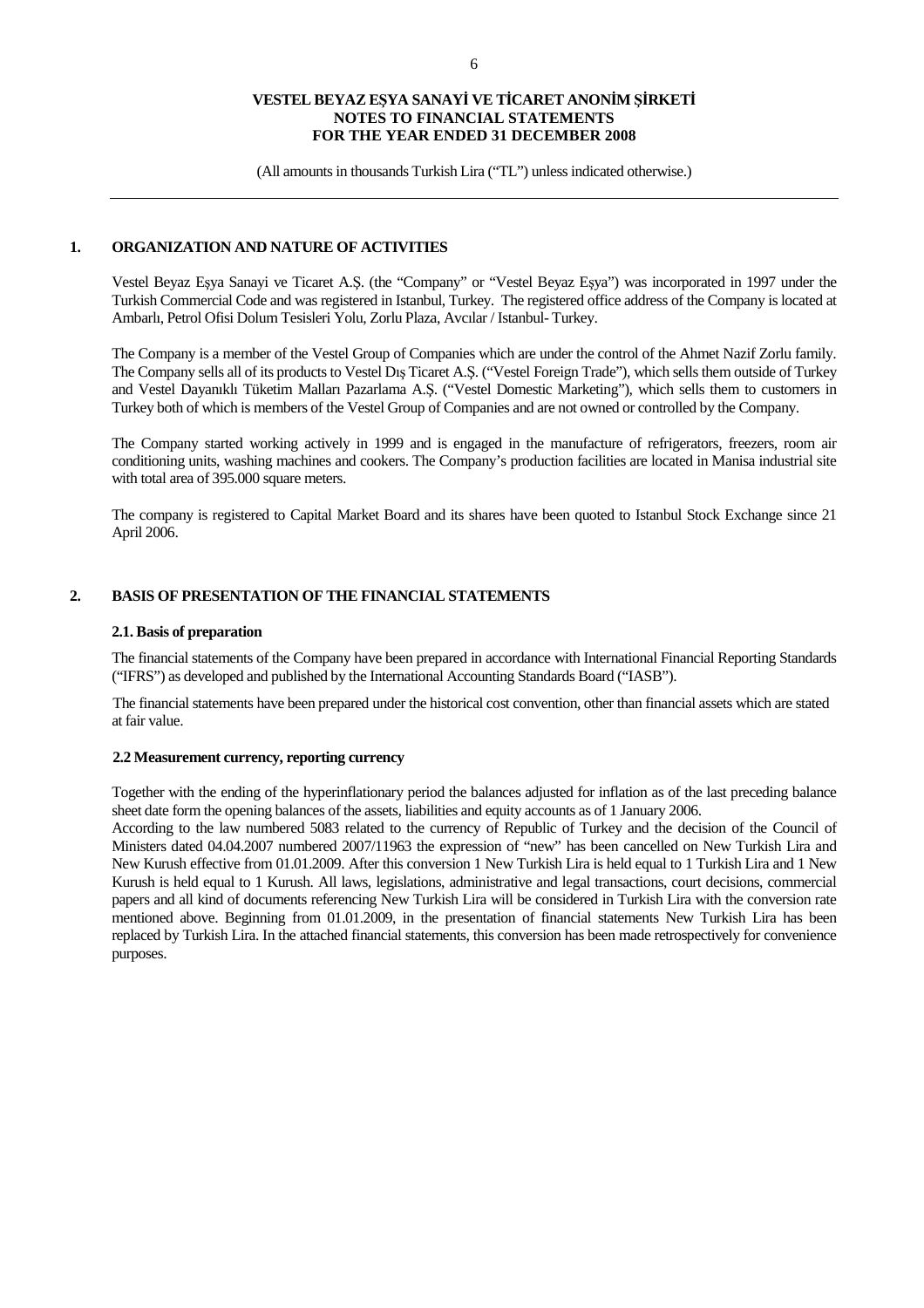(All amounts in thousands Turkish Lira ("TL") unless indicated otherwise.)

#### **2.3 Standards, amendments and interpretations to existing standards that are not yet effective and have not been adopted early by the Company**

At the date of authorisation of these financial statements, certain new standards, amendments and interpretations to existing standards have been published but are not yet effective, and have not been adopted early by the Company.

Interpretations effective in January 2008 but not relevant:

- IFRIC 11, "IFRS 2 Group and treasury share transactions"
- IFRIC 12, "Service concession arrangements"
- IFRIC 13, "Customer loyalty programmes"
- IFRIC 14, "IAS 19 The limit on a defined benefit asset, minimum funding requirements and their interaction"

**(a)** Standards, amendments and interpretations effective in January 2009 but not early adopted by the Company:

- IFRIC 15, "Agreements for construction of real estates"
- IFRIC 16, "Hedges of a net investment in a foreign operation"
- IAS 1 (Revised), "Presentation of financial statements"
- IAS 23 (Amendment), 'Borrowing costs'', Capitalisation of Borrowing Costs
- IAS 32 (Amendment), "Financial instruments: Presentation", and IAS 1 (Amendment), "Presentation of financial statements" – "Puttable financial instruments and obligations arising on liquidation"
- IAS 39 (Amendment), "Financial instruments: Recognition and measurement"
- IFRS 1 (Amendment), "First time adoption of IFRS"
- IFRS 2 (Amendment), "Share-based payment"
- IFRS 8 "Operating segments"

**(b)** Standards, amendments and interpretations effective in July 2009 but not early adopted by the Company:

- IAS 27 (Revised), "Consolidated and separate financial statements"
- IAS 28 (Amendment), "Investments in associates"
- IAS 31 (Amendment), 'Interests in joint ventures''
- IFRS 3 (Revised), "Business combinations"
- IFRS 5 (Amendment), "Non-current assets held-for-sale and discontinued operations"

Management of the Company anticipates that all of the pronouncements detailed in (a) and (b) above will be adopted in the Company's accounting policy for the first period beginning after the effective date of the pronouncement. Management of the Company has decided that these new standards and interpretations have been issued but are not expected to have a material impact on the Company's financial statements.

#### **2.4 Comparable financial information and reclassification of prior period financial statements**

The balance sheets with the accompanying notes as of 31.12.2008 and 2007 and statement of income, cash flow and changes in equity with the accompanying notes for the twelve months period ended 31.12.2008 and 2007 are presented as comparatively.

For the compatibility of the current financial statements these financial statements are reclassified if necessary.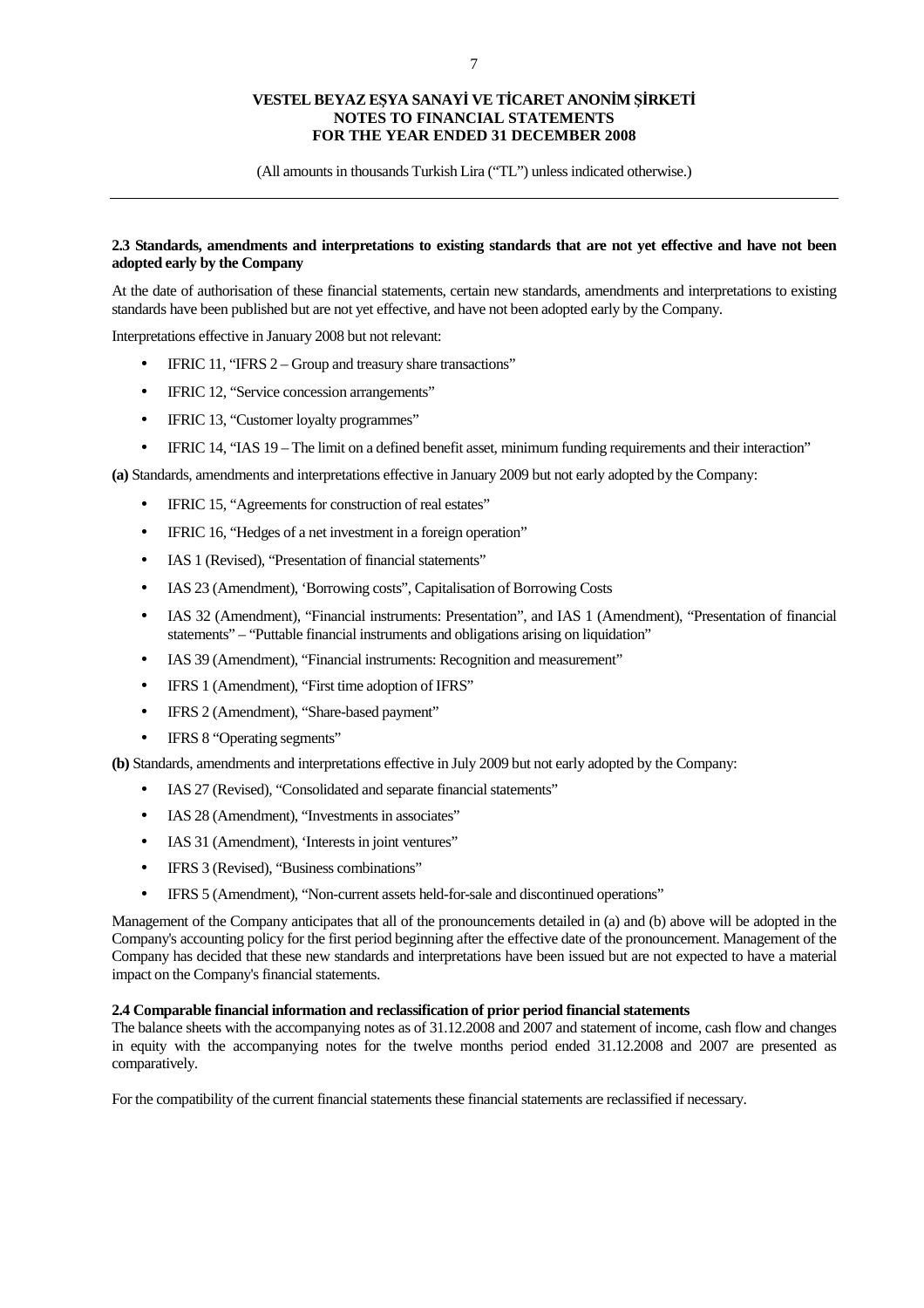(All amounts in thousands Turkish Lira ("TL") unless indicated otherwise.)

#### **2.5 Critical accounting estimates, assumptions and judgments**

The preparation of financial statements in conformity with IFRS requires management to make estimates and assumptions that affect reported amounts of assets and liabilities and disclosure of contingent assets and liabilities at the date of the financial statements, and the reported amounts of revenues and expenses during the reporting period. Actual results could differ from these estimates. These estimates are reviewed periodically and as adjustments become necessary they are reported in earnings in the periods in which they become known.

The key assumption concerning the future and other key sources of estimation uncertainty at the balance sheet date and the significant judgments with the most significant effect on amounts recognized in the financial statements are set out below:

- When setting aside the provision for legal claims the probability of loosing the related case and the results to expect to be suffered in the event that the legal counsel of the Company and management of the Company make their best estimates to calculate the provision required under note 18.

- As for the diminution in value of stocks, all stocks are subjected to review and their usage possibility ascertained on basis of the opinion of the technical personnel; provisions are set aside for items expected not to have usage possibility. Calculation of net realizable values of stocks is based on selling prices as disclosed by selling price lists after deduction for average discounts given during the year and selling expenses to be incurred for the realization of stocks. If the net realizable value of any stock falls under its cost price appropriate provisions are therefore set aside.

- Property, plant and equipment and intangible assets held for use in the production or supply of goods or services, or for administrative purposes, are stated in the balance sheet at cost, less any subsequent accumulated depreciation and subsequent accumulated impairment losses. The Company estimates that the useful lives of tangible and intangible assets. Depreciation is charged using the straight line basis over the useful lives which depend on the best estimation of the management. Useful lives of property, plant and equipment and intangible assets are reviewed at each balance sheet dates and make changes if necessary.

#### **2.6 Offsetting**

Financial assets and liabilities are offset and the net amount reported in the balance sheet when there is a legally enforceable right to set off the recognized amounts and there is an intention to settle on a net basis or realize the asset and settle the liability simultaneously.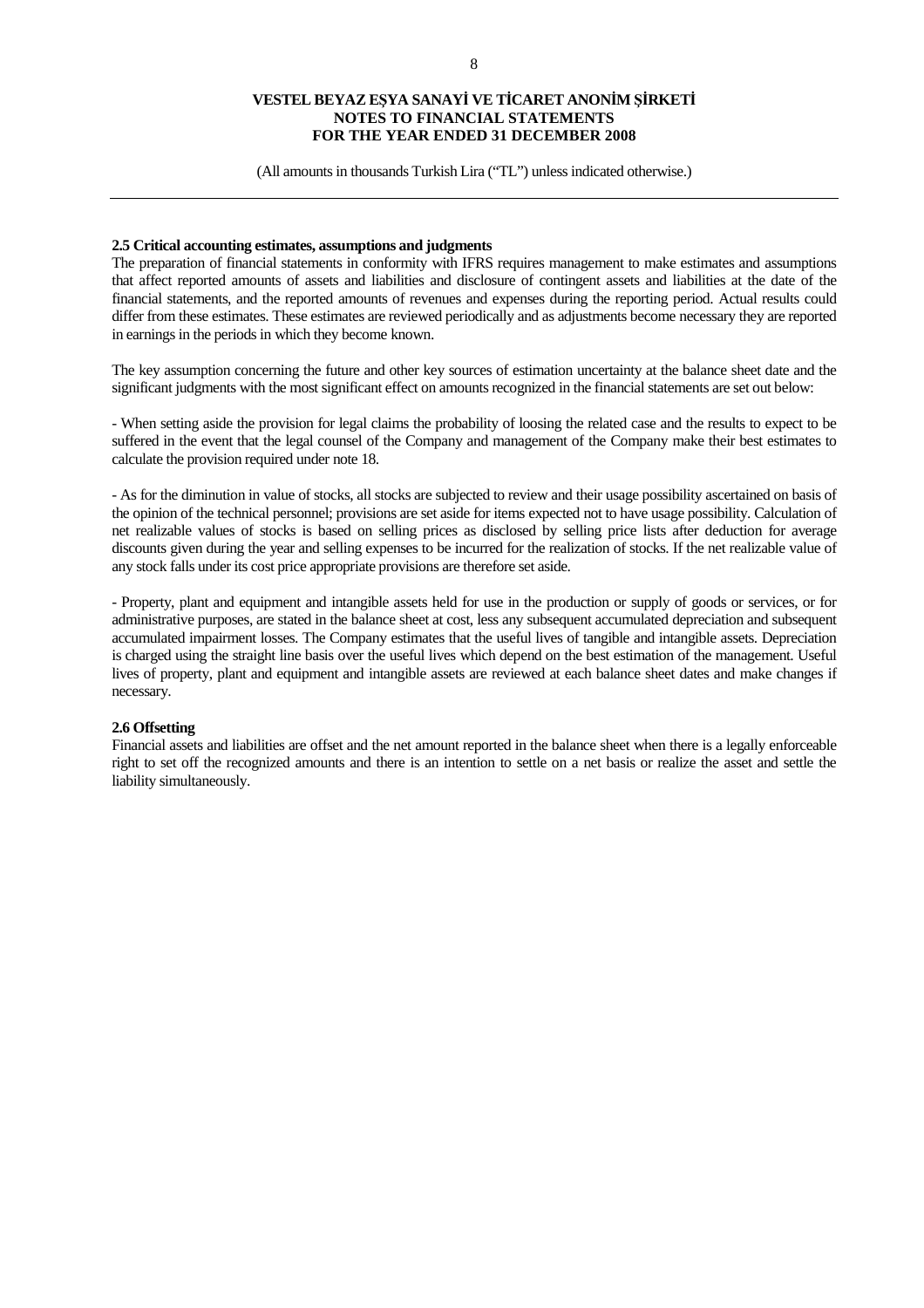(All amounts in thousands Turkish Lira ("TL") unless indicated otherwise.)

### **3. SUMMARY OF SIGNIFICANT ACCOUNTING POLICIES**

The significant accounting policies followed in the preparation of the accompanying financial statements are summarized below:

#### **Foreign currency translations and transactions**

Transactions are recorded in Turkish Lira, which is the Company's functional currency. Transactions in foreign currencies during the periods have been translated at the exchange rates prevailing at the dates of these transactions. Balance sheet items denominated in foreign currencies have been translated at the exchange rates prevailing at the balance sheet dates. Exchange gains or losses arising from settlement and translation of foreign currency items have been included in the financing income or expense accounts as appropriate.

As of 31 December 2008 and 2007, the foreign exchange rates used by the Company are as follows:

|            | 2008   | 2007   |
|------------|--------|--------|
|            |        |        |
| US Dollar  | 1,5123 | 1,1647 |
| <b>EUR</b> | 2,1408 | 1,7102 |

#### **Property, plant and equipment depreciation**

Property, plant and equipment held for use in the production or supply of goods or services, or for administrative purposes, are stated in the balance sheet at cost, restated in equivalent purchasing power at 31 December 2005 less any subsequent accumulated depreciation and subsequent accumulated impairment losses.

The carrying values of property, plant and equipment are reviewed for impairment when events or changes in circumstances indicate the carrying value may not be recoverable. If any such indication exists and where the carrying values exceed the estimated recoverable amount, the assets or cash-generating units are written down to their recoverable amount. The recoverable amount of property, plant and equipment is the greater of net selling price and value in use. In assessing value in use, the estimated future cash flows are discounted to their present value using a pre-tax discount rate that reflects current market assessments of the time value of money and the risks specific to the asset. For an asset that does not generate largely independent cash inflows, the recoverable amount is determined for the cash-generating unit to which the asset belongs.

Property, plant and equipment in the course of construction for production, rental or administrative purposes, or for purposes not yet determined, are carried at cost, less any identified impairment loss. Cost includes professional fees and, for qualifying assets, borrowing costs capitalized in accordance with the Company's accounting policy. Depreciation of these assets, on the same basis as other property assets, commences when the assets are ready for their intended use.

Depreciation is charged so as to write off the cost or valuation of assets, other than land and properties under construction, over their estimated useful lives, using the straight line basis over the following years stated below:

|                        | Year       |
|------------------------|------------|
|                        |            |
| Land                   | <b>Nil</b> |
| Land improvements      | $8.5 - 25$ |
| <b>Buildings</b>       | $25 - 50$  |
| Leasehold improvements |            |
| Plant and machinery    | $5 - 20$   |
| Motor vehicles         |            |
| Furniture and fittings | $5 - 10$   |

The carrying values of property, plant and equipment are reviewed for impairment periodically and when events or changes in circumstances indicate the carrying value may not be recoverable. If any such indication exists and where the carrying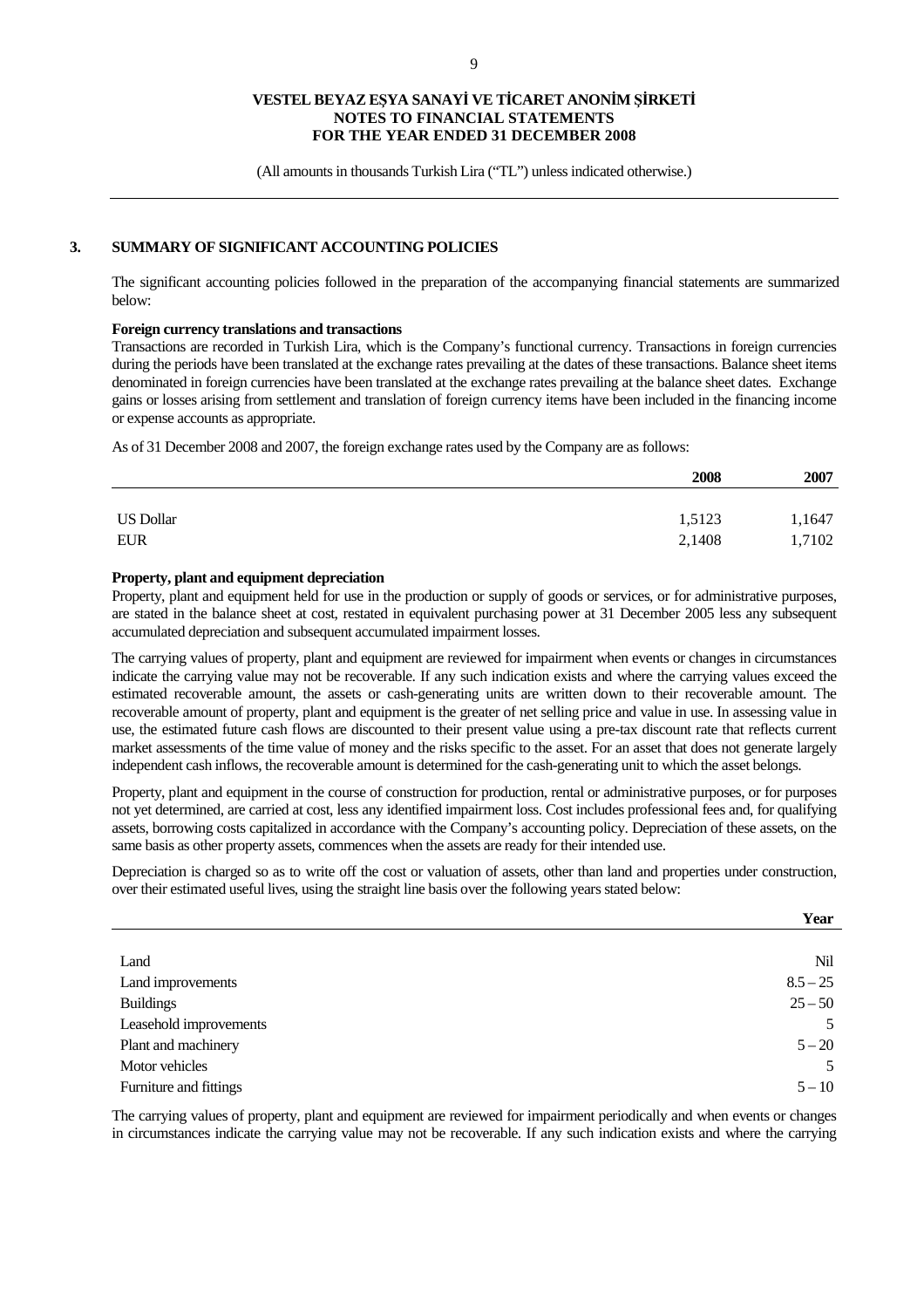(All amounts in thousands Turkish Lira ("TL") unless indicated otherwise.)

values exceed the estimated recoverable amount, the assets or cash-generating units are written down to their recoverable amount.

The gain or loss arising on the disposal or retirement of an asset is determined as the difference between the sales proceeds and the carrying amount of the asset and is recognized in income.

#### **Intangible assets**

Expenditure on intangible assets is amortized using the pro-rata basis over their useful lives, not exceeding 5 years.

#### *Research and development costs*

Research expenditure is recognized as an expense as incurred.

Costs incurred on development projects (relating to the design and testing of new or improved products) are recognized as intangible assets to the extent that the expenditure is expected to generate future economic benefits. Development costs that have been capitalized are amortized on a pro-rata basis over a period of 5 years which in the estimated period over which the technology is expected to lead the market and have commercial value.

The carrying values of capitalized research and development expenditure are reviewed for impairment periodically and when events or changes in circumstances indicate that the carrying value may not be recoverable.

#### *Other intangible assets*

Expenditures on acquired patents and licenses are capitalized and amortized on a pro-rata basis over their estimated useful life, not exceeding a period of 5 years.

#### **Impairment of assets**

At each balance sheet date, the Company reviews the carrying amounts of its tangible and intangible assets to determine whether there is any indication that those assets have suffered an impairment loss. If any such indication exists, the recoverable amount of the asset is estimated in order to determine the extent of the impairment loss (if any).

Where it is not possible to estimate the recoverable amount of an individual asset, the Company estimates the recoverable amount of the cash generating unit to which the asset belongs. If the recoverable amount of an asset is estimated to be less than its carrying amount, the carrying amount of the asset is reduced to its recoverable amount. Impairment losses are recognized as an expense immediately.

#### **Borrowing costs**

Borrowing costs directly attributable to the acquisition, construction or production of qualifying assets, which are assets that necessarily take a substantial period of time to get ready for their intended use or sale, are added to the cost of those assets, until such time as the assets are substantially ready for their intended use or sale. Investment income earned on the temporary investment of specific borrowings pending their expenditure on qualifying assets is deducted from the cost of those assets. All other borrowing costs are recognized in net profit or loss in the period in which they are incurred.

#### **Bank borrowings**

Interest-bearing bank loans and overdrafts are recorded in the amount of the proceeds received, net of direct issue costs. Finance charges, including premiums payable on settlement or redemption, are accounted for on an accrual basis and are added to the carrying amount of the instrument to the extent that they are not settled in the period in which they arise.

#### **Provisions**

Provisions are recognized when the Company has a present obligation (legal or constructive) as a result of a past event, it is probable that an outflow of resources embodying economic benefits will be required to settle the obligation and a reliable estimate can be made of the amount of the obligation. Where the Company expects a provision to be reimbursed, for example under an insurance contract, the reimbursement is recognized as a separate asset but only when the reimbursement is virtually certain.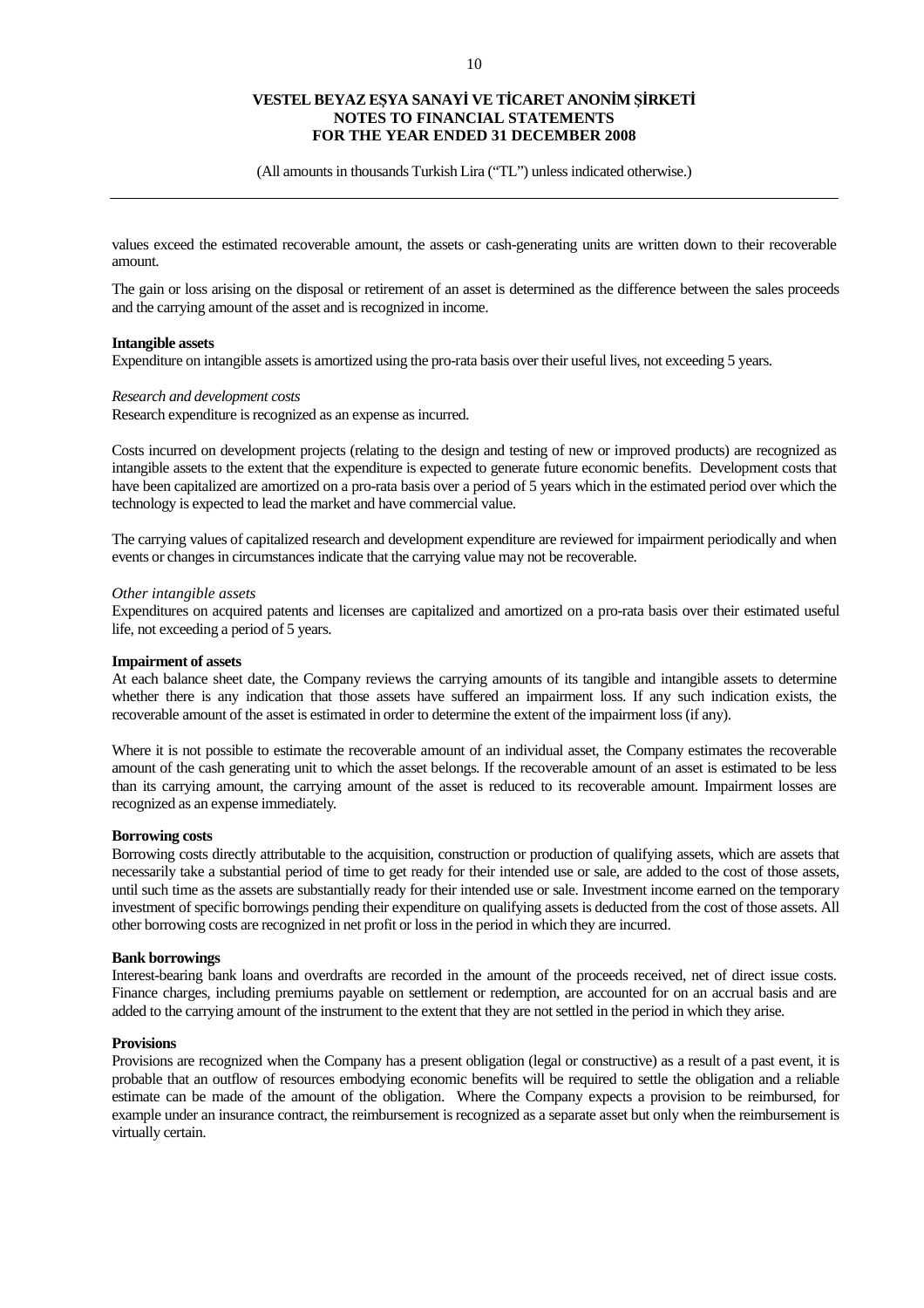(All amounts in thousands Turkish Lira ("TL") unless indicated otherwise.)

#### **Warranty provision**

This provision reflects the costs and expenses for which the Company responsible for servicing its products sold which malfunction due to production defects. Technical service costs which may be incurred in the future with respect to the sales in the current year are estimated by the Company's management on the basis of past experience.

### **Contingent assets and contingent liabilities**

Transactions that may give rise to contingencies and commitments are those for which the outcome and the performance will be ultimately confirmed only on the occurrence or non-occurrence of certain future events, unless the expected performance is not very likely. Accordingly, contingent losses are recognized in the financial statements if a reasonable estimate of the amount of the resulting loss can be made. Contingent gains are reflected only if it is probable that the gain will be realized.

#### **Leases**

*Finance Lease –* Leases in terms of which the Company assumes substantially all of the risks and rewards of ownership are classified as finance leases. Assets held under finance leases are recognized as assets of the Company at their fair value at the date of acquisition. The corresponding liability to the Company is included in the balance sheet as a finance lease obligation. Finance costs, which represent the difference between the total leasing commitments and the fair value of the assets acquired, are charged to the income statement over the term of the relevant lease so as to produce a constant periodic rate of interest on the remaining balance of the liability for each accounting period. Capitalized leased assets are depreciated in accordance with the depreciation policy noted above.

#### *Operating lease*

Leases of assets under which all the risks and rewards of ownership are effectively retained by the lesser are classified as operating leases. Lease payments on operating lease are recognized as an expense on a straight-line basis over the lease term.

#### **Related parties**

Parties are considered to be related if one party has the ability to control the other party or exercise significant influence over the other party in making the financial and operating decisions. For the purpose of these financial statements shareholders are referred to as related parties. Related parties also include individuals that are principal owners, management and members of the Company's Board of Directors and their families.

#### **Government incentives and subsidies**

These are reflected in the financial statements when the Company has complied with all of the requirements and reasonable assurance is formed that incentive or assistance will be obtained.

Liabilities to Governmental departments which may be forgone by the Authorities are accepted as Government incentives when reasonable assurance is formed that such liabilities will not be paid because the Company has complied with all the requirements related to the liability.

#### **Recognition and derecognition of financial instruments**

The Company recognizes a financial asset or financial liability in its balance sheet when and only when it becomes a party to the contractual provisions of the instrument. The Company derecognizes a financial asset or a portion of a financial asset when and only when it loses control of the contractual rights that comprise the financial asset or a portion of a financial asset or when a financial asset or a portion of a financial asset expires. The Company derecognizes a financial liability when and only when a liability is extinguished and that is when the obligation specified in the contract is discharged, cancelled and expires.

#### **Employee benefits**

Under Turkish Labor Law, the Company is required to pay termination benefits to each employee who has completed one year of service and whose employment is terminated without due cause, or who retires in accordance with social insurance regulations, is called up for military service or dies.

#### **Revenue recognition**

Revenue is recognized at the moment goods are invoiced on the basis of physical delivery by the Company. Revenue is shown net of value added and sales taxes, discounts and returns.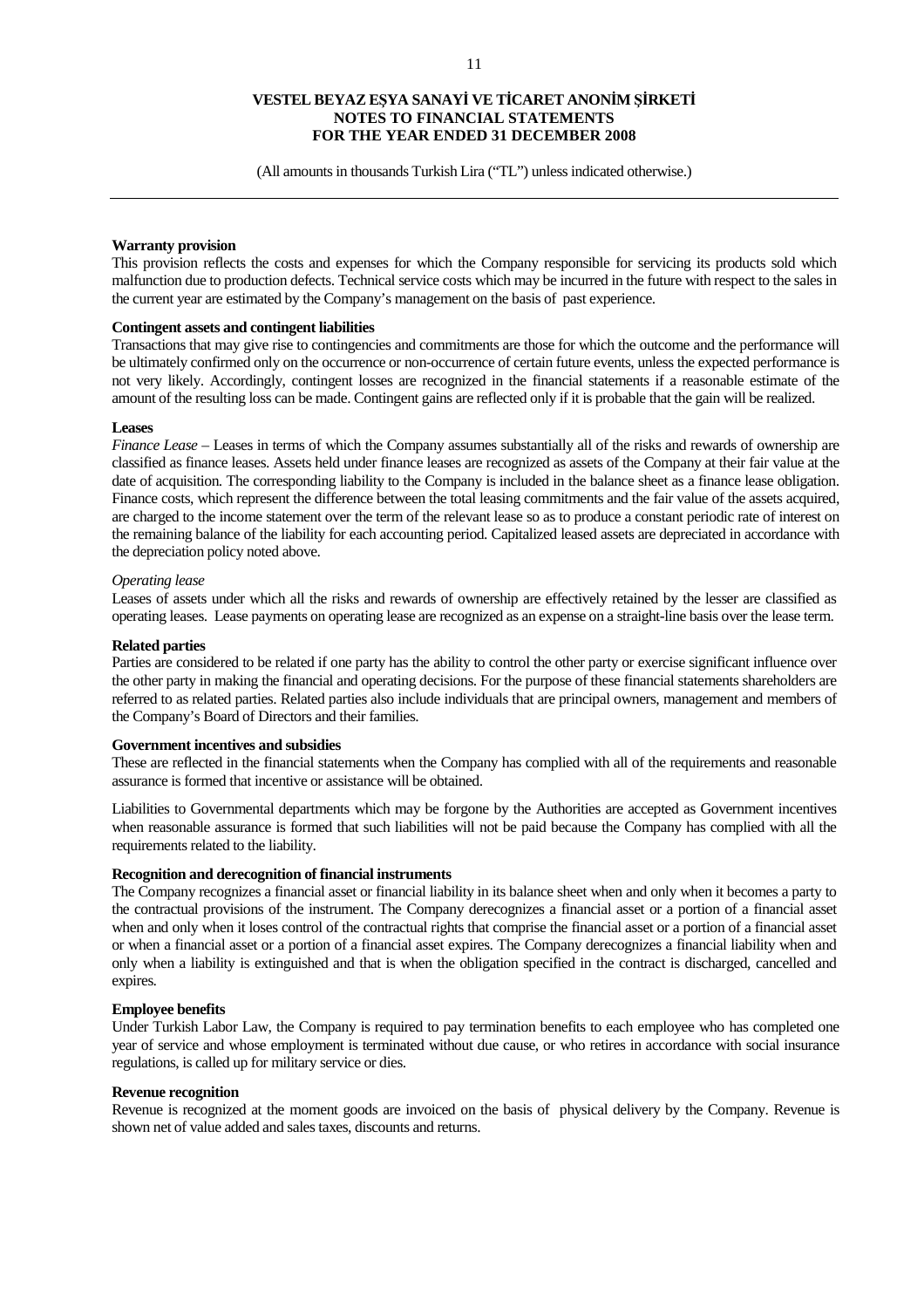(All amounts in thousands Turkish Lira ("TL") unless indicated otherwise.)

#### **Trade receivables**

Trade receivables are measured at initial recognition at fair value, and are subsequently measured at amortized cost using the effective interest rate method to set an allowance for unearned interest. Appropriate allowances for estimated irrecoverable amounts are recognized in profit or loss when there is objective evidence that the asset is impaired. The allowance recognized is measured as the difference between the asset's carrying amount and the present value of estimated future cash flows discounted at the effective interest rate computed at initial recognition.

#### **Trade payables**

Trade payables are initially measured at fair value, and are subsequently measured at amortized cost, using the effective interest rate method to set an allowance for unearned interest.

#### **Inventories**

Inventories are stated at the lower of cost and net realizable value. Costs comprise direct materials and, where applicable, direct labor costs and those overheads (based on normal operating capacity) that have been incurred in bringing the inventories to their present location and condition but excludes borrowing cost. Cost is calculated by using the weighted average method. Net realizable value represents the estimated selling price less all estimated costs to completion and costs to be incurred in marketing, selling and distribution.

#### **Income taxes**

Tax expense (income) is the aggregate amount included in the determination of net profit or loss for the period in respect of current and deferred tax.

Deferred income tax is provided, using the liability method, on all temporary differences at the balance sheet date between the tax bases of assets and liabilities and their carrying amounts for financial reporting purposes. Deferred income tax liabilities are recognized for all taxable temporary differences.

The carrying amount of deferred income tax assets is reviewed at each balance sheet date and reduced to the extent that it is no longer probable that sufficient taxable profit will be available to allow all or part of the deferred income tax asset to be utilized.

Deferred income tax assets and liabilities are measured at the tax rates that are expected to apply to the period when the asset is realized or the liability is settled, based on tax rates (and tax laws) that have been enacted or substantively enacted at the balance sheet date.

#### **Earnings per share**

The calculation of the basic and diluted earnings per share is based on net profit for the related year ended divided by the weighted average number of ordinary shares outstanding during the year.

Turkish companies may increase their share capital by the issue of bonus shares from distributions made from accumulated prior period earnings and revaluation fund reserves. In the calculation of basic earnings per share these bonus shares are considered as shares issued and the weighted average number of ordinary shares outstanding during the year or the period is adjusted retrospectively to take into account the bonus share issues.

#### **Cash and cash equivalents**

Cash and cash equivalents presented in the cash flow statements include cash and bank deposits which have a maturity of 3 months or shorter.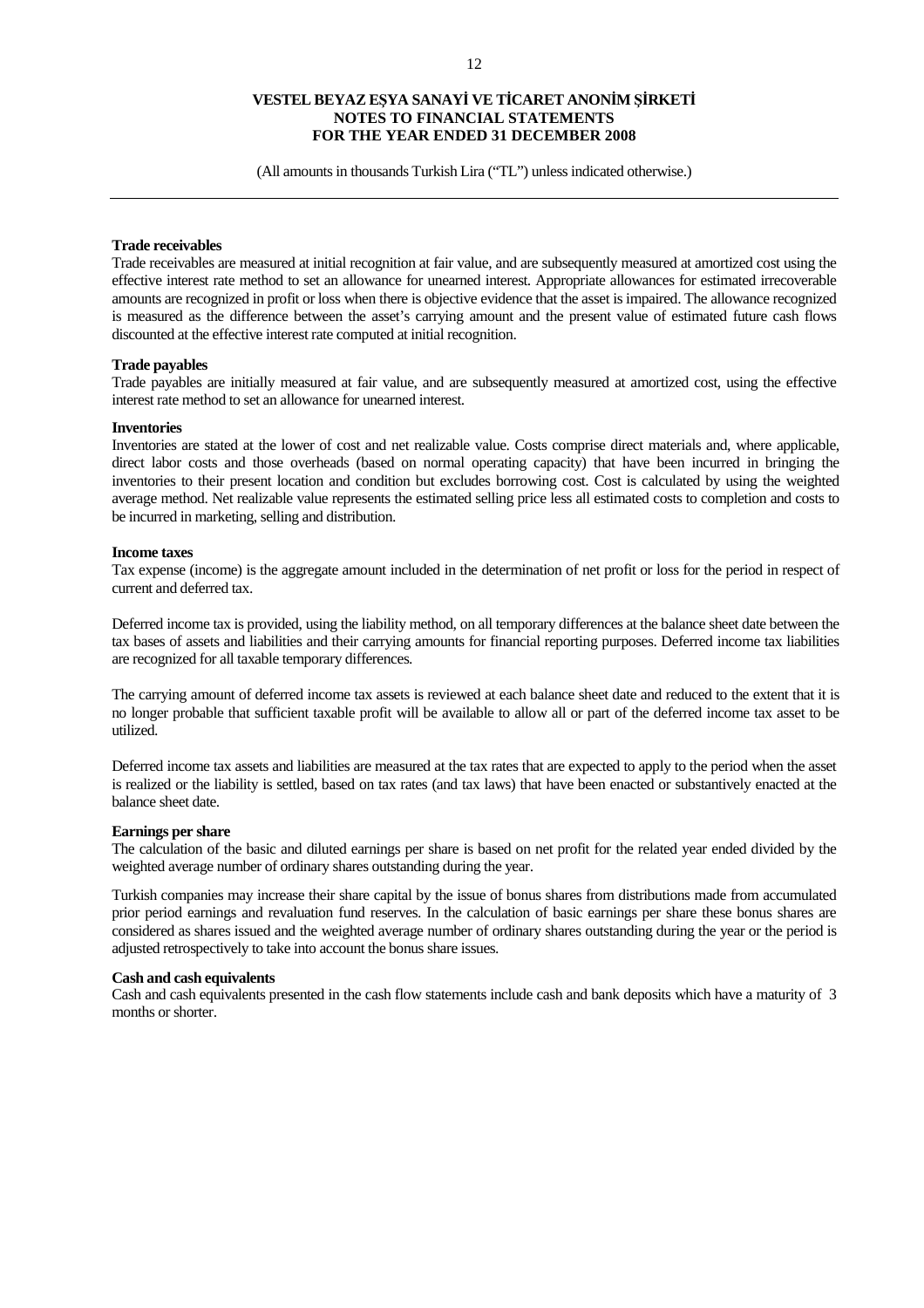(All amounts in thousands Turkish Lira ("TL") unless indicated otherwise.)

# **4. EARNING PER SHARE**

|                                                                                                                                           | 2008                         | 2007                  |
|-------------------------------------------------------------------------------------------------------------------------------------------|------------------------------|-----------------------|
| Shares outstanding at beginning of year<br>New shares issued                                                                              | 190.000.000                  | 190.000.000           |
| Shares outstanding at end of year                                                                                                         | 190.000.000                  | 190.000.000           |
| Net profit attributable to shareholders                                                                                                   | 29.997                       | 73.742                |
| Weighted average number of ordinary shares in issue                                                                                       | 190.000.000                  | 190.000.000           |
| Basic and diluted earnings per share (TL)                                                                                                 | 0,16                         | 0,39                  |
| CASH AND CASH EQUIVALENTS                                                                                                                 |                              |                       |
| Cash in hand<br>Cash at banks                                                                                                             | 70                           | 35                    |
| - Demand deposit                                                                                                                          | 15.313                       | 443                   |
| - Time deposits                                                                                                                           | 104.245                      | 73.877                |
|                                                                                                                                           | 119.628                      | 74.355                |
| As of balance sheet dates, the maturity of time deposits was 05.01.2009 (31.12.2007: 07.01.2008) and the interest rate is<br>given below: |                              |                       |
| $-TL$                                                                                                                                     | 15,00%                       | 18,25%-18,65%         |
| - USD<br>$-$ EUR                                                                                                                          | $1\% - 4\%$<br>$3\% - 4,3\%$ | 4,5%-5,30%<br>4%-4,95 |
| <b>TRADE RECEIVABLES</b>                                                                                                                  |                              |                       |
| <b>Current</b>                                                                                                                            |                              |                       |
| - Third parties                                                                                                                           | 955                          | 754                   |
| - Related parties, note 25                                                                                                                | 140.658                      | 95.206                |
| Notes receivable<br>- Related parties, note 25                                                                                            | 92.415                       | 142.151               |
| Others                                                                                                                                    |                              | 7                     |
|                                                                                                                                           | 234.028                      | 238.118               |
| Unearned interest on receivables (-)                                                                                                      | (4.629)                      | (4.889)               |
|                                                                                                                                           | 229.399                      | 233.229               |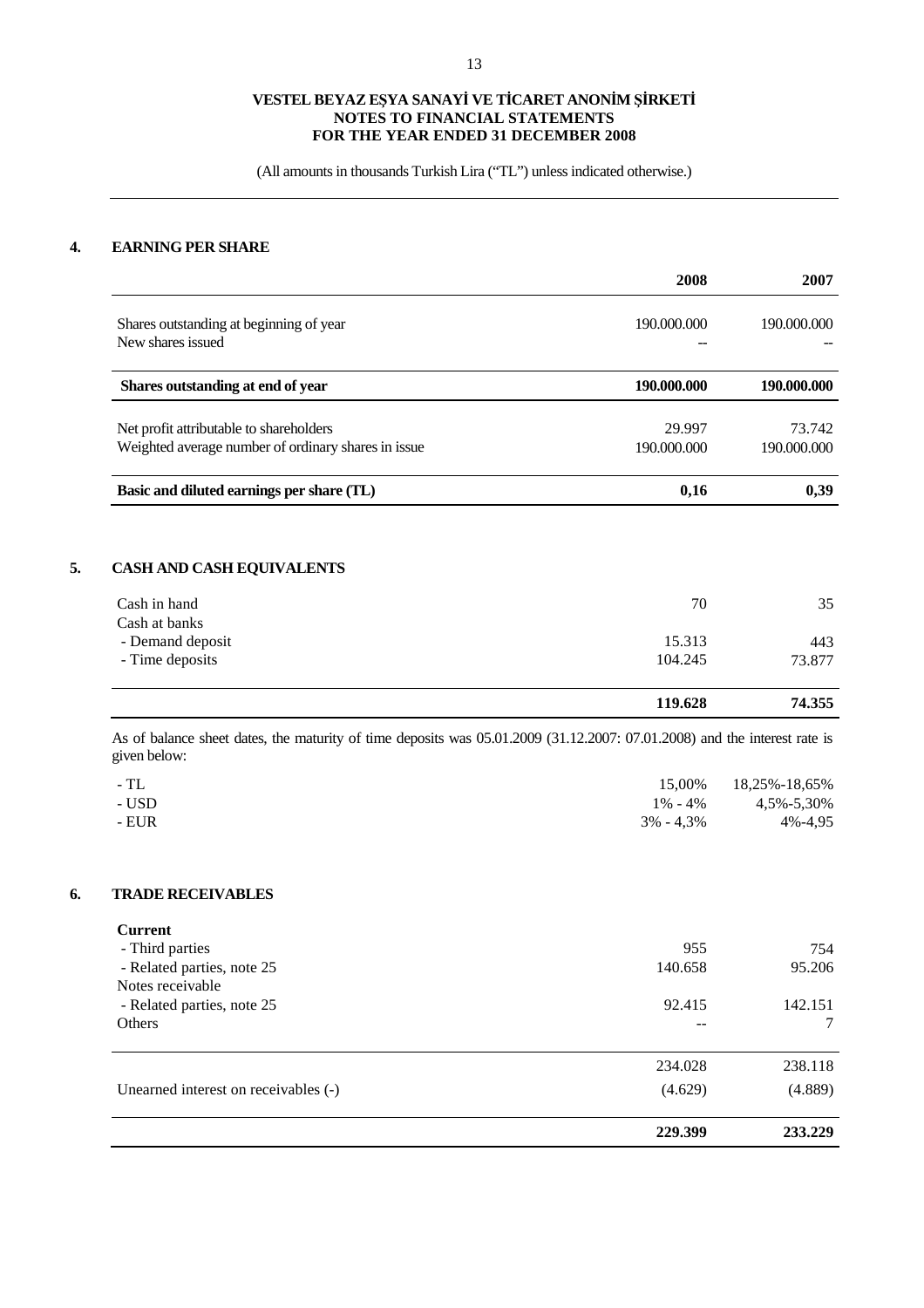(All amounts in thousands Turkish Lira ("TL") unless indicated otherwise.)

# **7. INVENTORIES**

|                                                                                                       | 2008               | 2007           |
|-------------------------------------------------------------------------------------------------------|--------------------|----------------|
| Raw materials                                                                                         | 99.777             | 101.688        |
| Work in process                                                                                       | 5.725              | 4.862          |
| Finished goods                                                                                        | 40.294             | 40.205         |
| Merchandise                                                                                           | 35                 | 7              |
| Spares and supplies                                                                                   | 310                | 175            |
| Goods in transit                                                                                      | $\overline{a}$     | 8.583          |
|                                                                                                       | 146.141            | 155.520        |
| Provision for diminution in value (-)                                                                 |                    |                |
| Raw materials                                                                                         | (4.582)            | (1.152)        |
| Finished goods                                                                                        | (460)              | (621)          |
|                                                                                                       | 141.099            | 153.747        |
|                                                                                                       |                    |                |
| <b>Beginning balance</b><br>Charge for the period                                                     | (1.773)<br>(3.269) | (890)<br>(883) |
| Movement of allowance for diminution in value of inventories is as follows:<br><b>Closing balance</b> | (5.042)            | (1.773)        |
| As of 31.12.2008, inventories were insured for TL 241.968 (31.12.2007: TL 186.352).                   |                    |                |
| <b>OTHER ASSETS</b>                                                                                   |                    |                |
| Prepaid expenses                                                                                      | 1.533              | 1.502          |
| VAT receivable                                                                                        | 12.566             | 15.512         |
| Due from personnel                                                                                    | 45                 | 127            |
| Prepaid taxes                                                                                         | 2.991              | 516            |

 **21.294 17.767**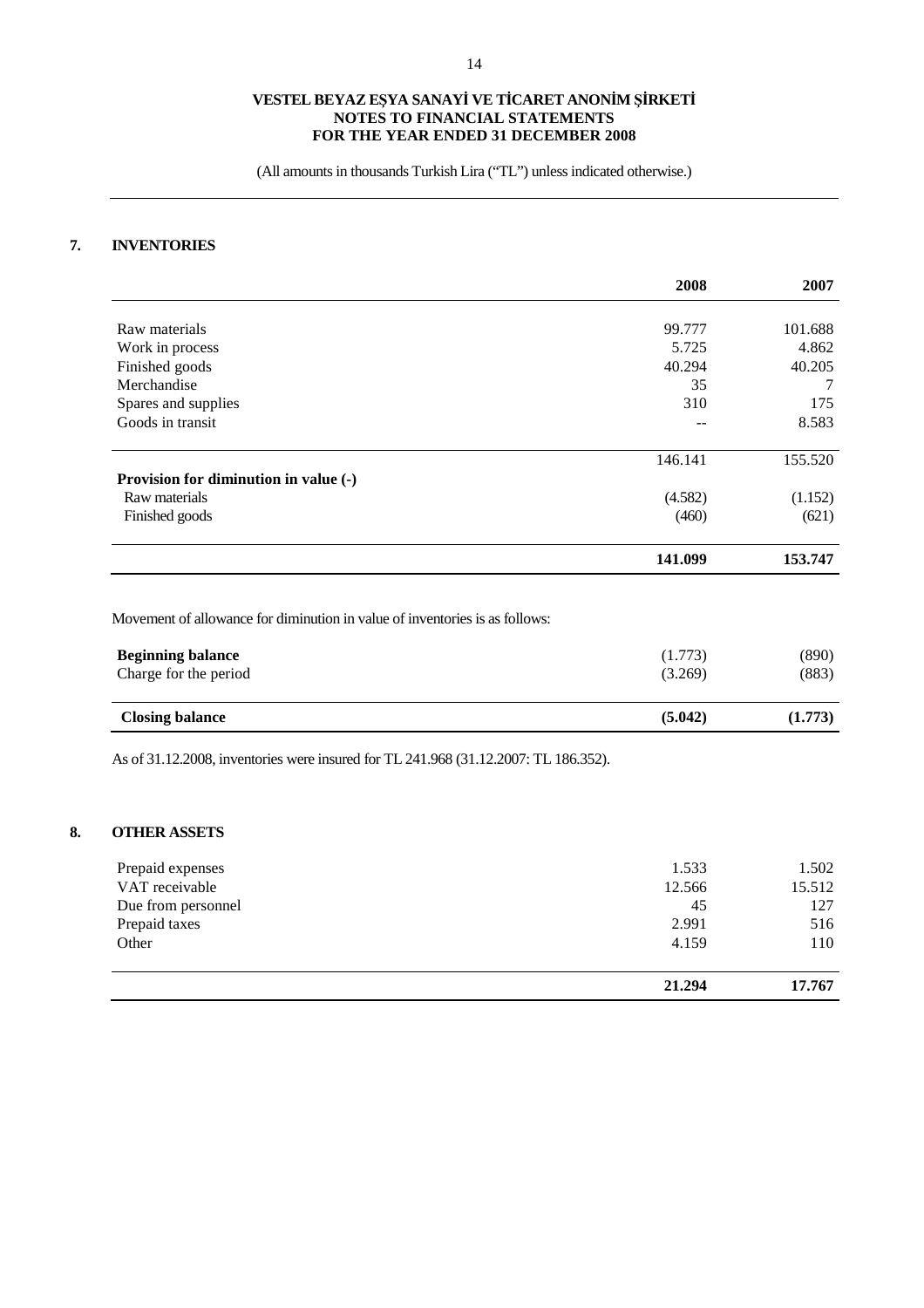(All amounts in thousands Turkish Lira ("TL") unless indicated otherwise.)

### **9. PROPERTY, PLANT AND EQUIPMENT**

|                                 | 01.01.2008 | <b>Additions</b> | <b>Disposals</b> | <b>Transfers</b> | 31.12.2008 |
|---------------------------------|------------|------------------|------------------|------------------|------------|
|                                 |            |                  |                  |                  |            |
| Cost                            |            |                  |                  |                  |            |
| Land                            | 6.844      |                  |                  | --               | 6.844      |
| Land improvements               | 2.693      | 18               | (3)              | 3                | 2.711      |
| <b>Buildings</b>                | 62.454     | 394              | (6)              | 666              | 63.508     |
| Leasehold improvements          | 1.072      | 212              |                  | 223              | 1.507      |
| Machinery and equipment         | 416.833    | 8.196            | (1.520)          | 22.197           | 445.706    |
| Motor vehicles                  | 578        |                  |                  | --               | 578        |
| Furniture and fixtures          | 14.824     | 1.580            | (452)            | 629              | 16.581     |
| Construction in progress and    | 10.375     | 24.963           |                  | (23.718)         | 11.620     |
| advances given                  |            |                  |                  |                  |            |
|                                 |            |                  |                  |                  |            |
|                                 | 515.673    | 35.363           | (1.981)          |                  | 549.055    |
| <b>Accumulated depreciation</b> |            |                  |                  |                  |            |
| Land improvements               | 1.143      | 160              | (1)              |                  | 1.302      |
| <b>Buildings</b>                | 13.761     | 2.376            | (1)              |                  | 16.136     |
| Leasehold improvements          | 401        | 354              |                  |                  | 755        |
| Machinery and equipment         | 155.002    | 40.351           | (821)            | --               | 194.532    |
| Motor vehicles                  | 269        | 112              |                  | --               | 381        |
| Furniture and fixtures          | 7.140      | 2.402            | (411)            |                  | 9.131      |
|                                 | 177.716    | 45.755           | (1.234)          |                  | 222.237    |
|                                 |            |                  |                  |                  |            |
| Net book value                  | 337.957    |                  |                  |                  | 326.818    |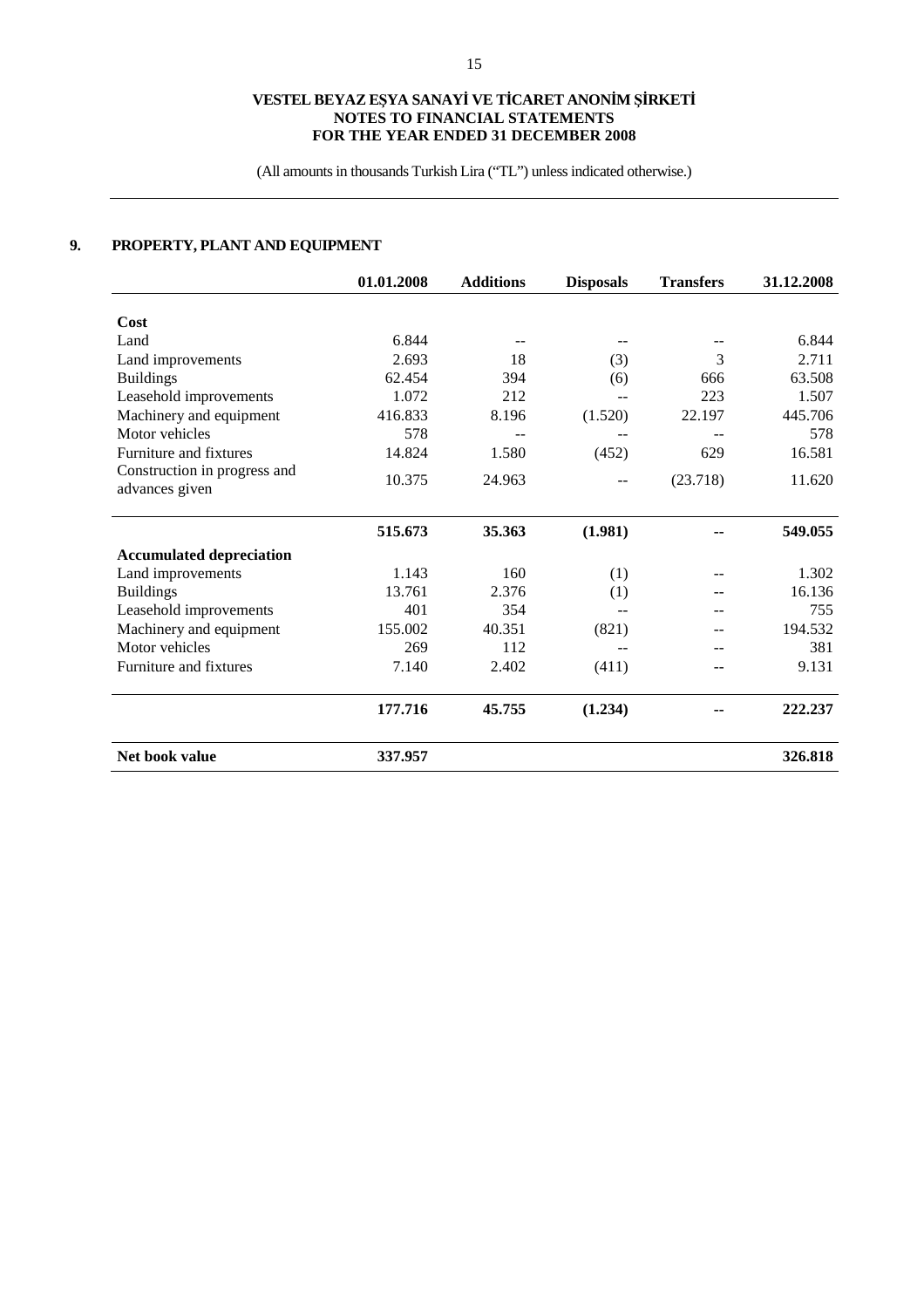(All amounts in thousands Turkish Lira ("TL") unless indicated otherwise.)

|                                 | 01.01.2007 | <b>Additions</b> | <b>Disposals</b> | <b>Transfers</b> | 31.12.2007 |
|---------------------------------|------------|------------------|------------------|------------------|------------|
|                                 |            |                  |                  |                  |            |
| Cost                            |            |                  |                  |                  |            |
| Land                            | 6.844      |                  |                  |                  | 6.844      |
| Land improvements               | 2.693      |                  |                  |                  | 2.693      |
| <b>Buildings</b>                | 58.166     | 231              |                  | 4.057            | 62.454     |
| Leasehold improvements          | 868        | 201              |                  | 4                | 1.072      |
| Machinery and equipment         | 360.972    | 2.271            | (404)            | 53.993           | 416.833    |
| Motor vehicles                  | 556        | 44               | (22)             |                  | 578        |
| Furniture and fixtures          | 12.412     | 1.602            | (3)              | 814              | 14.824     |
| Construction in progress and    |            |                  |                  |                  |            |
| advances given                  | 28.335     | 41.554           |                  | (59.514)         | 10.375     |
|                                 | 470.846    | 45.903           | (429)            | (646)            | 515.673    |
| <b>Accumulated depreciation</b> |            |                  |                  |                  |            |
| Land improvements               | 983        | 160              |                  |                  | 1.143      |
| <b>Buildings</b>                | 11.507     | 2.254            |                  |                  | 13.761     |
| Leasehold improvements          | 179        | 222              | $-$              |                  | 401        |
| Machinery and equipment         | 119.769    | 35.479           | (246)            |                  | 155.002    |
| Motor vehicles                  | 166        | 112              | (10)             |                  | 269        |
| Furniture and fixtures          | 4.998      | 2.143            | (1)              |                  | 7.140      |
|                                 | 137.602    | 40.370           | (257)            | --               | 177.716    |
| Net book value                  | 333.244    |                  |                  |                  | 337.957    |

The Company's policy is to trace all material and significant fixed asset additions under construction in progress and transfer to the related fixed asset accounts when the construction process is completed. Construction-in-progress balance represented investment made to increase its second refrigerator, washing machine, cooker and dishwasher factories, respectively.

Leased assets included in the table above comprise plant and machinery amounting to TL 17.744 net of accumulated depreciation. (2007: TL 24.016).

As of 31 December 2008, property, plant and equipment were insured for TL 548.777 (2007: TL 292.597).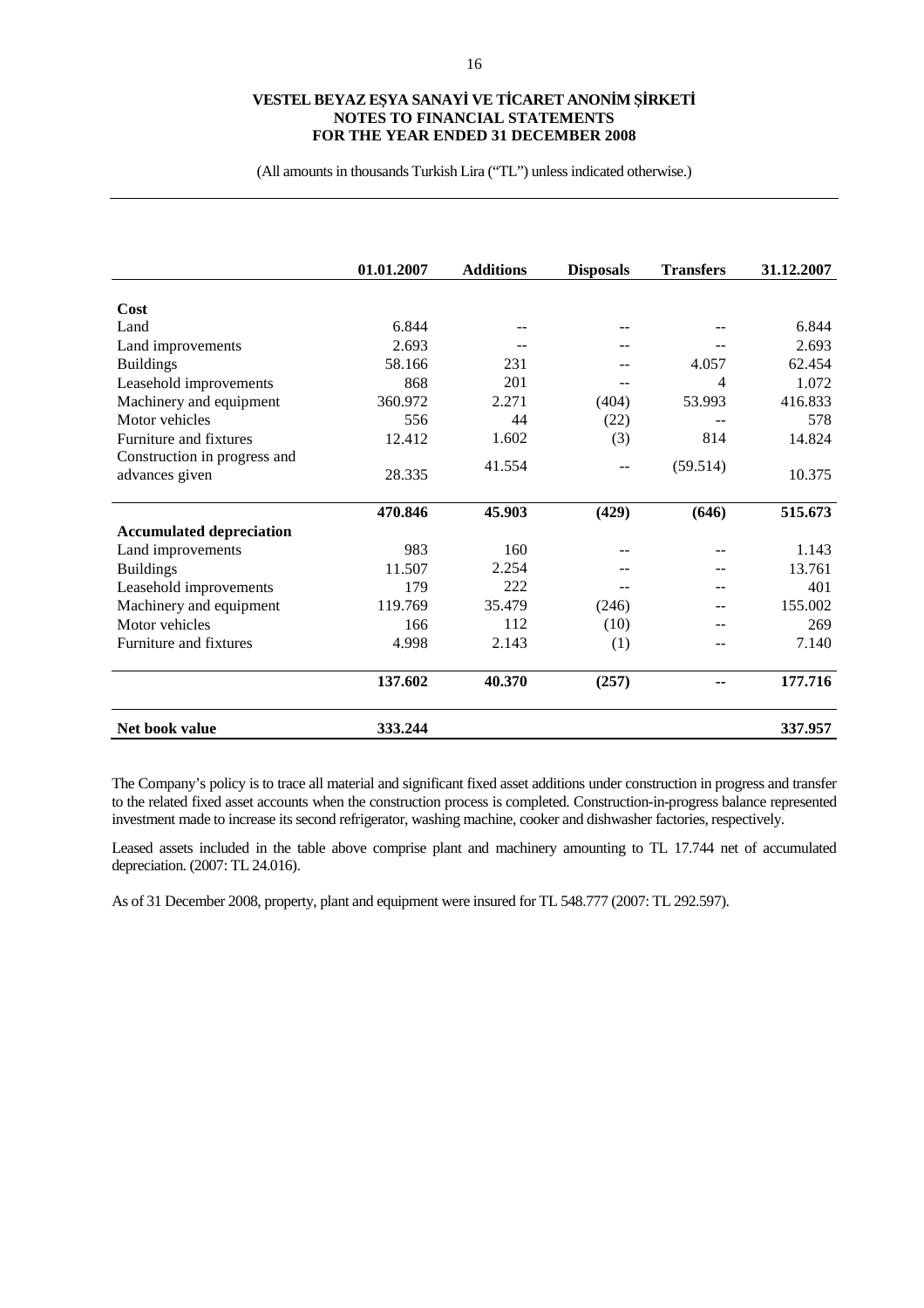(All amounts in thousands Turkish Lira ("TL") unless indicated otherwise.)

#### **10. INTANGIBLE ASSETS**

|                                 | 01.01.2008 | <b>Additions</b> | <b>Transfers</b> | 31.12.2008 |
|---------------------------------|------------|------------------|------------------|------------|
| Cost                            |            |                  |                  |            |
| Rights                          | 6.625      |                  | --               | 6.625      |
| Development cost                | 10.762     | 8.997            | --               | 19.759     |
| Other                           | 1.012      | 282              | --               | 1.294      |
|                                 | 18.399     | 9.279            | --               | 27.678     |
| <b>Accumulated amortization</b> |            |                  |                  |            |
| Rights                          | 6.604      | 18               | --               | 6.622      |
| Development cost                | 5.003      | 4.022            | --               | 9.025      |
| Other                           | 587        | 272              | --               | 859        |
|                                 | 12.194     | 4.312            | --               | 16.506     |
| Net book value                  | 6.205      |                  |                  | 11.172     |

|                                 | 01.01.2007 | <b>Additions</b> | <b>Transfers</b> | 31.12.2007 |
|---------------------------------|------------|------------------|------------------|------------|
|                                 |            |                  |                  |            |
| Cost                            |            |                  |                  |            |
| Rights                          | 6.625      |                  |                  | 6.625      |
| Development costs               | 5.235      | 4.882            | 645              | 10.762     |
| Other                           | 882        | 130              | --               | 1.012      |
|                                 | 12.742     | 5.012            | 645              | 18.399     |
| <b>Accumulated amortization</b> |            |                  |                  |            |
| Rights                          | 6.499      | 105              | --               | 6.604      |
| Development costs               | 4.374      | 629              | --               | 5.003      |
| Other                           | 338        | 249              | --               | 587        |
|                                 | 11.211     | 983              | --               | 12.194     |
| Net book value                  | 1.531      |                  |                  | 6.205      |

Rights mainly comprise computer software development costs and software licenses. Research and development expenses principally comprise internally generated expenditure on research and development costs on refrigerator and room air conditioning unit projects where it is reasonably anticipated that the costs will be recovered through future commercial activity.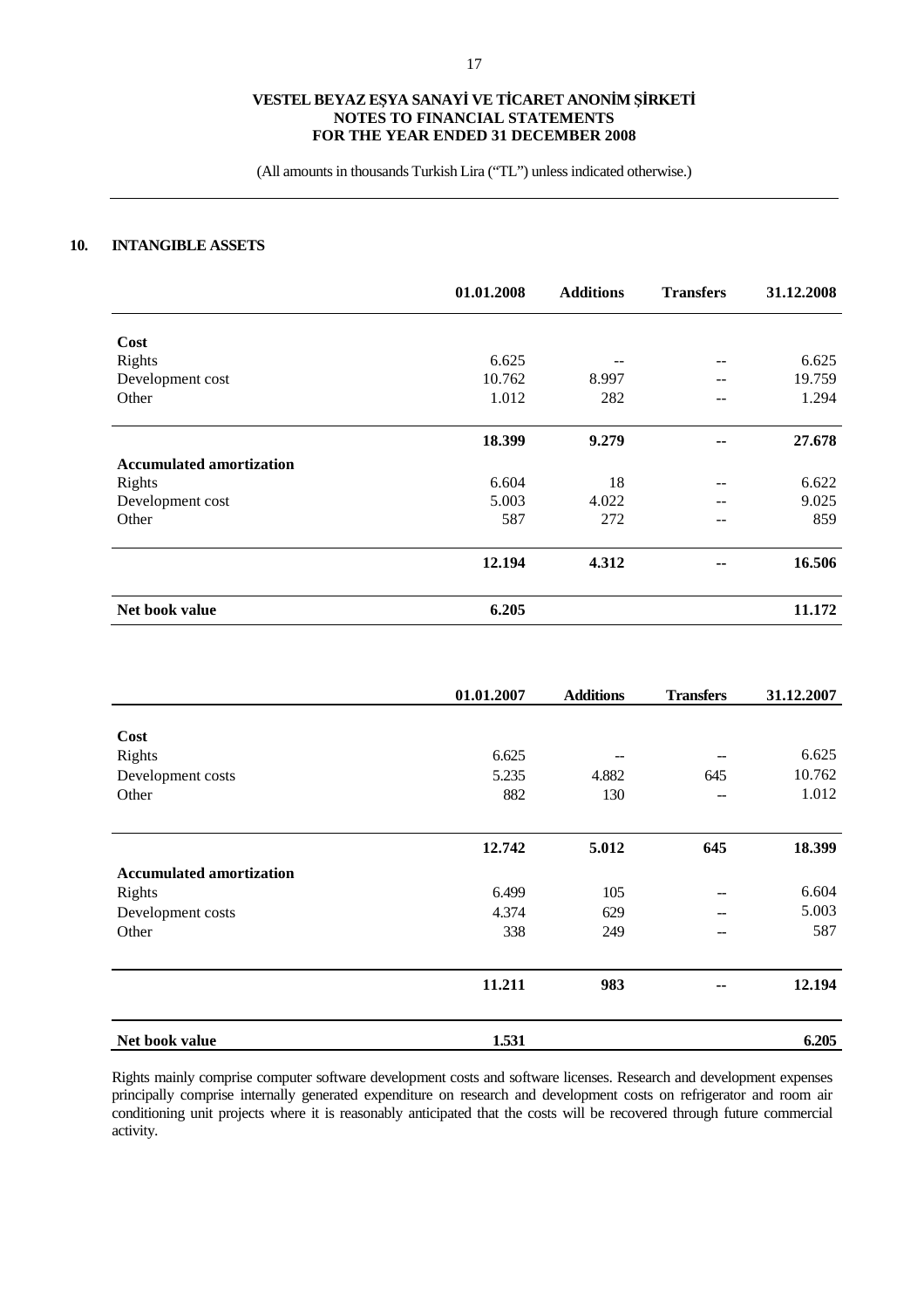(All amounts in thousands Turkish Lira ("TL") unless indicated otherwise.)

#### **11. BORROWINGS**

|                                | 2008   | 2007   |
|--------------------------------|--------|--------|
| <b>Current</b>                 |        |        |
| Turkish Lira bank loans        |        | 5      |
|                                | 25.268 | 22.710 |
| Foreign currency bank loans    |        |        |
| Finance lease liabilities, net |        | 882    |
|                                | 25.269 | 23.597 |
| Non-current                    |        |        |
| Foreign currency bank loans    | 56.199 | 62.368 |
| Finance lease liabilities, net |        |        |
|                                | 56.199 | 62.369 |

The Company obtained various loans from non-Turkish financial institutions with a maturity of 5 years in years between 2003-2007 for financing investments in production machinery and equipment. As of 31.12.2008, the Company's borrowings under these facilities included a short term payable of TL 22.632 (31.12.2007: TL 18.487) and long term payable of TL 56.199 (31.12.2007: TL 60.444). The principal amount of these loans is repayable at six months intervals and the last repayment date is December 2015. The annual interest rate is between Euribor  $+$  0,3% and 1%.

The Company's borrowings as of 31.12.2008 also included borrowings under a EUR 9.000.000 facility obtained during June 2003 for financing working capital. The loan matures in May 2009. As of 31 December 2008, the remaining principal amount outstanding is EUR 1.125.000 (TL 2.408). The annual interest rate is Euribor + % 3,25.

As of the balance sheet dates, the maturity breakdown of bank borrowings are summarized below:

|                     | 81.467 | 85.083 |
|---------------------|--------|--------|
| Over five years     | 8.587  | 9.686  |
| Four to five years  | 4.999  | 6.207  |
| Three to four years | 8.196  | 11.568 |
| Two to three years  | 14.907 | 15.244 |
| One to two years    | 19.510 | 19.663 |
| Due in one year     | 25.268 | 22.715 |
|                     |        |        |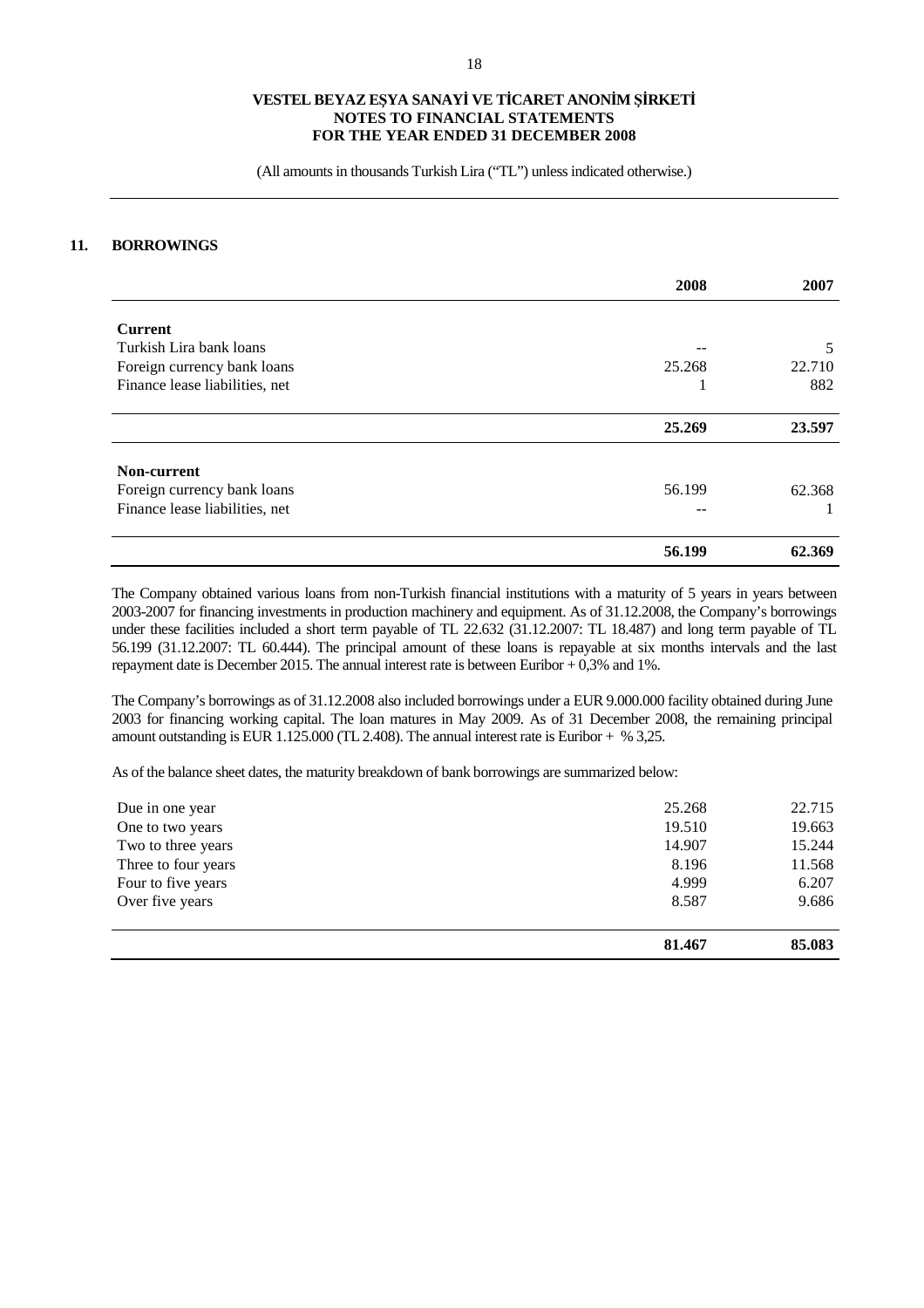(All amounts in thousands Turkish Lira ("TL") unless indicated otherwise.)

# **12. TRADE PAYABLES**

|                                   | 2008    | 2007    |
|-----------------------------------|---------|---------|
|                                   |         |         |
| Current accounts                  |         |         |
| - Third parties                   | 257.384 | 205.912 |
| - Related parties, note 25        | 3.231   | 3.929   |
| Other                             | 25      |         |
|                                   | 260.640 | 209.841 |
| Unearned interest on payables (-) | (1.093) | (2.134) |
|                                   | 259.547 | 207.707 |
|                                   |         |         |

# **13. PROVISION FOR EXPENSES**

|                    | 5.172 | 6.294 |
|--------------------|-------|-------|
| Warranty provision | 4.997 | 6.294 |
| Expense accruals   | 175   | $- -$ |

|                          | <b>Warranty</b><br>expense | <b>Expense</b><br>accruals |
|--------------------------|----------------------------|----------------------------|
| <b>Beginning balance</b> | 6.294                      | $- -$                      |
| Charge for the period    | (1.297)                    | 175                        |
| <b>Closing balance</b>   | 4.997                      | 175                        |

# **14. OTHER LIABILITIES**

| Income tax and social security payables<br>Advances received | 2.694      | 3.803<br>211 |
|--------------------------------------------------------------|------------|--------------|
| Due to personnel<br>Other                                    | 1.666<br>Q | 1.454<br>238 |
|                                                              | 4.374      | 5.706        |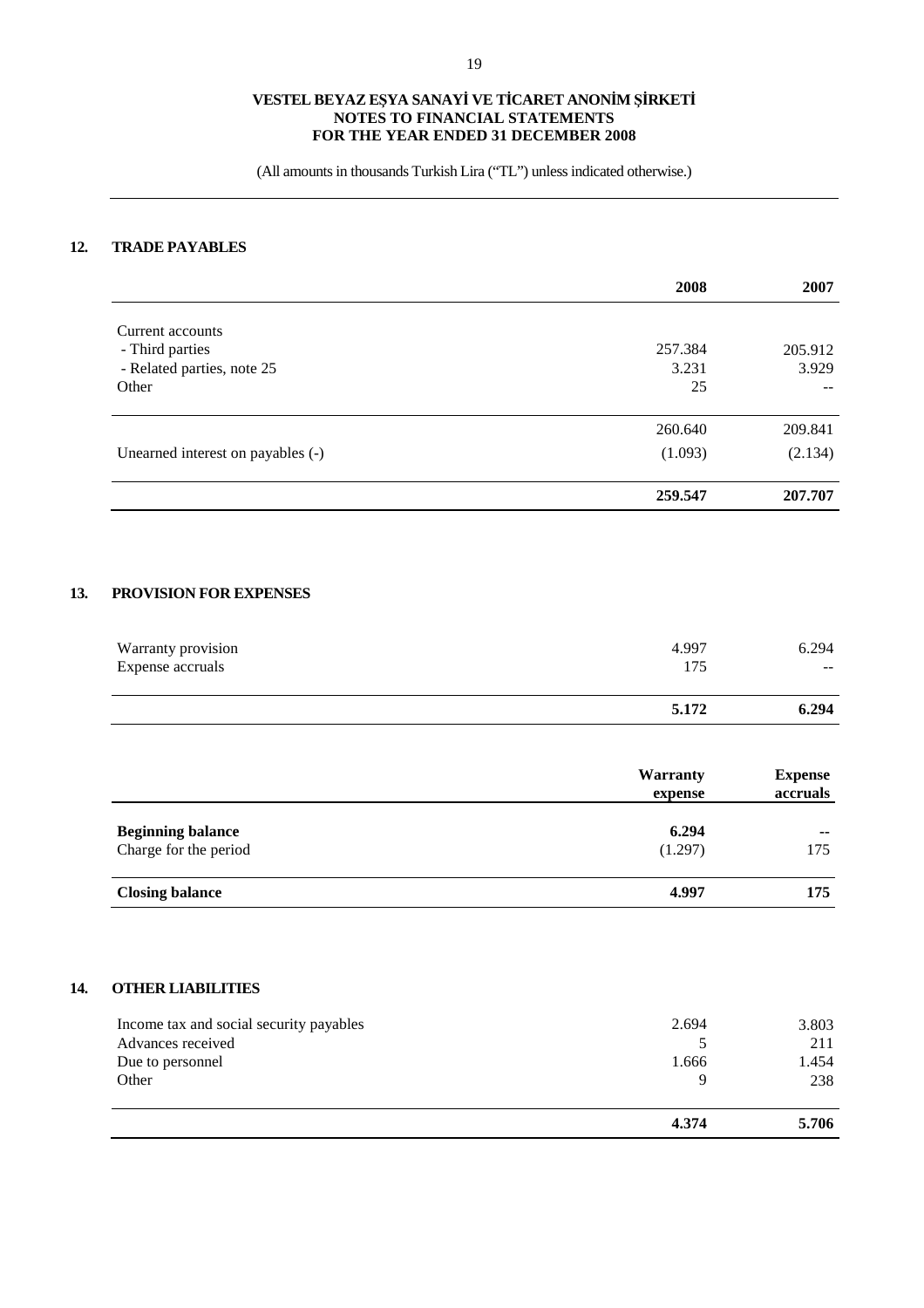(All amounts in thousands Turkish Lira ("TL") unless indicated otherwise.)

#### **15. TAXATION ON INCOME**

#### **a. Current taxation**

|                           | 2008    | 2007     |
|---------------------------|---------|----------|
| Current                   | (8.997) | (11.907) |
| Deferred                  | (978)   | 3.453    |
|                           |         |          |
| <b>Taxation on income</b> | (9.975) | (8.454)  |

In Turkey, the corporation tax rate on the profits for the calendar year 2008 is 20% (2007: 20%). Taxable profits are calculated by modifying accounting income for certain exclusions and allowances for tax purposes from the profit disclosed in the statutory income. No other taxes are paid unless profits are distributed.

In Turkey no taxes are withheld from undistributed profits, profits added to share capital (bonus shares) and dividends paid to other resident companies. Other than those, profits distributed in dividend to individuals and non-resident companies are subject to withholding at the rate of 15%.

In Turkey, the tax legislation does not permit a parent company and its affiliates to file a consolidated tax return. Therefore, provision for taxation charge, as reflected in the accompanying consolidated financial information, has been calculated on a separate-entity basis.

In Turkey the exemption period granted on profits from the sale of investment shares and immovable property by Corporation Tax Law transitory articles No. 28 and 29 expired on 31 December 2004. However this exemption was reenacted by Law No. 5281 on permanent basis in effect from 1 January 2005. Accordingly, 75% of profits from the sale of investments and immovable held for a minimum of two years will be tax exempt provided the sale proceeds are collected within two years and 75% of the profit is added to share capital or is kept in a special reserve account for a minimum of five years.

In Turkey companies were allowed to deduct 40% of the value of fixed assets (exceeding TL 6.000) purchased after 24 April 2003 (investment allowances) from their taxable profits as investment incentive. Such investment deduction is also not subject to income tax withholding. The investment deductions not used in any year because of insufficient profits may be carried to future periods. Investment allowances related to fixed assets purchased or to be purchased under Investment Incentive Certificates granted or applied for before 24 April 2003, may be based on up to 100% of the investment value in fixed assets, but these are subject to tax at 19.8%. Investment allowances have been cancelled as from 1 January 2006 but investment allowances earned prior to this date may be used up to 31 December 2008; any balance unused after this date may not be carried forward; if this option is exercised the balance of taxable profit after deduction of investment allowances is to be taxed at 30%.

In Turkey tax losses that are reported in the Corporation Tax in Turkey return may be carried forward and deducted from the corporation tax base for a maximum of five consecutive years.

The Turkish Tax Procedural Law does not include a procedure for formally agreeing tax assessments. Tax returns must be filed within three and half months of the year-end and may be subject to investigation, together with their underlying accounting records, by the tax authorities at any stage during the following five years.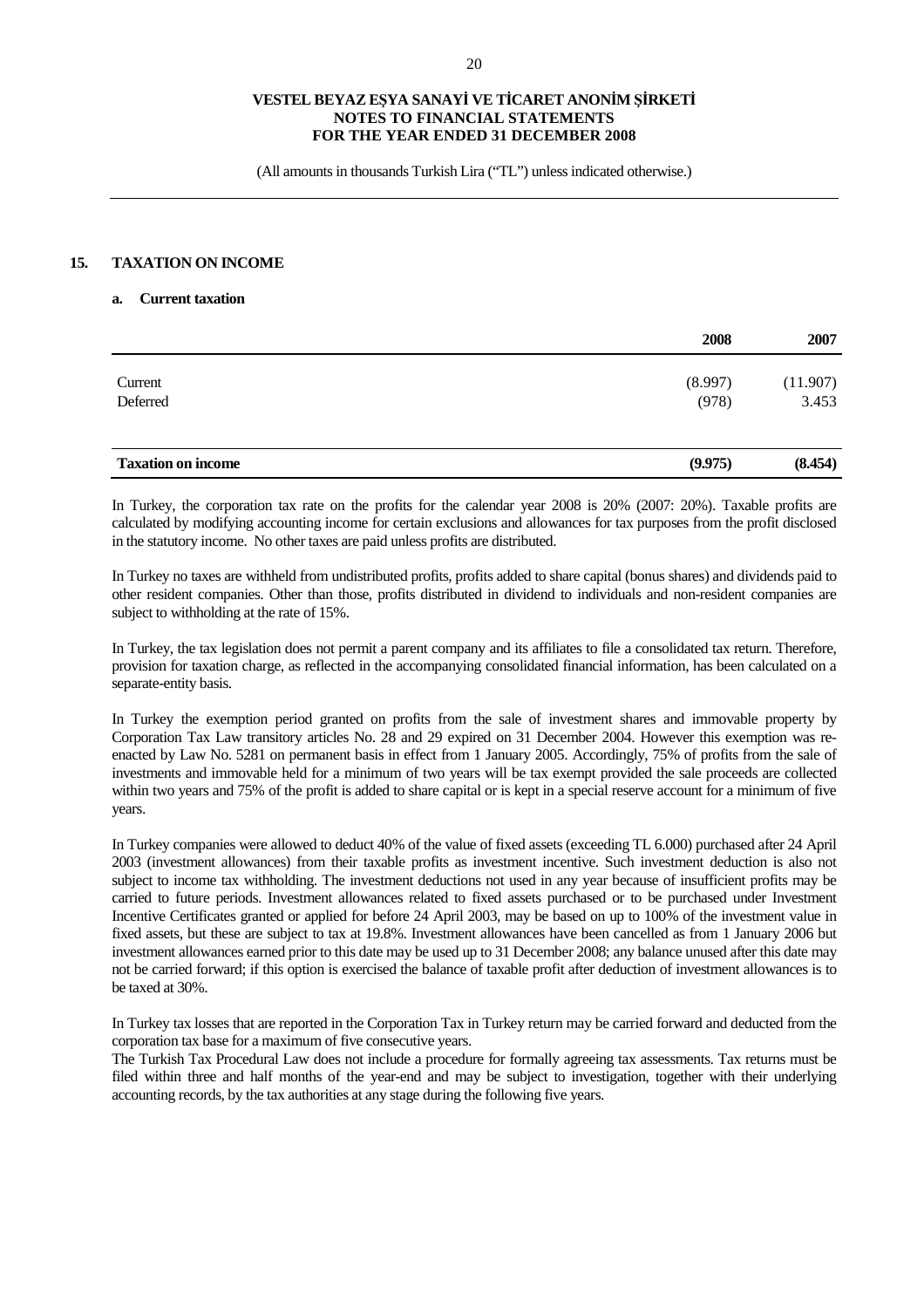(All amounts in thousands Turkish Lira ("TL") unless indicated otherwise.)

A reconciliation of the Company's tax expense is as follows:

|                                                                                                                   | 2008    | 2007     |
|-------------------------------------------------------------------------------------------------------------------|---------|----------|
| Profit before tax                                                                                                 | 39.972  | 82.196   |
| Income not subject to tax                                                                                         | (31)    | (13.019) |
| Tax effect of permanent differences and valuation allowances, net                                                 | 10.680  | (6.148)  |
| Research and development allowances                                                                               | (4.259) | (1.787)  |
| Expenses not deductable for tax purposes                                                                          | 3.513   | 3.803    |
| Effect on deferred tax balances due to the change in income tax rate<br>from 30% to 20% (effective $01.01.2007$ ) |         | (22.773) |
| Income subject to taxation                                                                                        | 49.875  | 42.272   |
| Tax calculated at a tax rate of 20% (2007: 20%)                                                                   | 9.975   | 8.454    |
| Income tax expense                                                                                                | 9.975   | 8.454    |

The Company's prepaid income and Corporation taxes are netted off against the current income tax provision on the balance sheet as stated below:

| Corporation and income taxes<br>Prepaid taxes (-) | 8.997<br>(8.997) | 11.907<br>(11.907) |
|---------------------------------------------------|------------------|--------------------|
| Corporation and income taxes payable              |                  |                    |
| Deferred tax asset                                | (2.769)          | (2.385)            |
| Deferred tax liability                            | 13.958           | 12.596             |
|                                                   | 11.189           | 10.211             |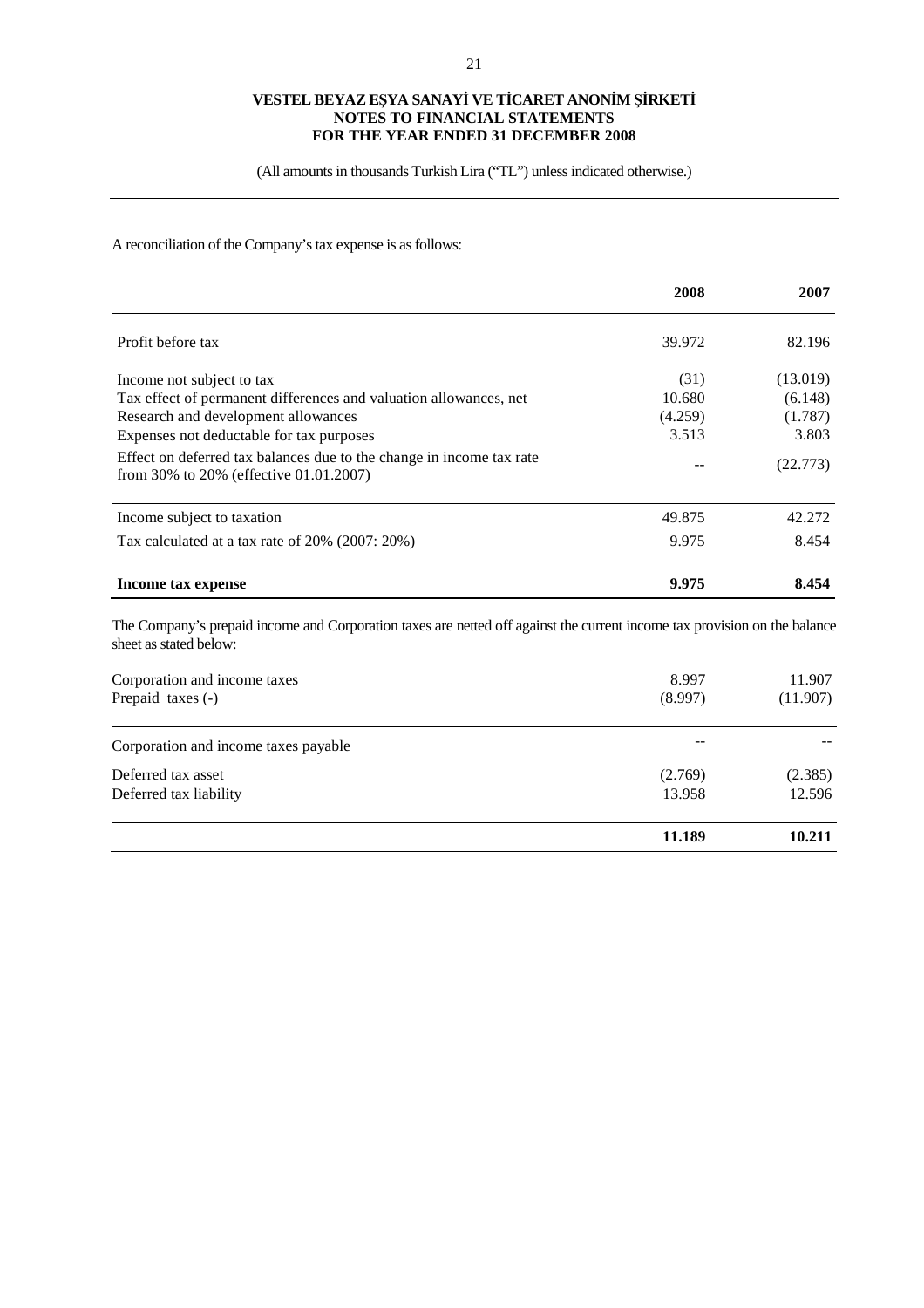(All amounts in thousands Turkish Lira ("TL") unless indicated otherwise.)

# **b. Deferred taxation**

The Company recognizes deferred tax assets and liabilities based upon temporary differences between its financial statements as reported for IAS purposes and its statutory tax financial statements. These differences usually result in the recognition of revenue and expenses in different reporting periods for IAS and tax purposes. The movement of deferred taxation is given below:

|                                                  | <b>Cumulative temporary</b><br>difference |        | Deferred tax |        |
|--------------------------------------------------|-------------------------------------------|--------|--------------|--------|
|                                                  | 2008                                      | 2007   | 2008         | 2007   |
| Deferred tax asset                               |                                           |        |              |        |
| Warranty expense provision                       | 4.997                                     | 6.294  | 999          | 1.259  |
| Employee termination benefits                    | 3.521                                     | 3.150  | 704          | 630    |
| Unearned interest on receivables                 | 69                                        | 113    | 14           | 23     |
| Provision for diminution in value of inventories | 5.041                                     | 1.773  | 1.008        | 355    |
| Finance lease liabilities                        |                                           | 129    |              | 26     |
| Other                                            | 220                                       | 466    | 44           | 92     |
|                                                  |                                           |        | 2.769        | 2.385  |
| <b>Deferred tax liability</b>                    |                                           |        |              |        |
| Temporary differences arising                    |                                           |        |              |        |
| from restating non-monetary assets               | 64.915                                    | 60.836 | 12.983       | 12.167 |
| Unearned interest on payables                    | 1.114                                     | 2.133  | 223          | 427    |
| Other                                            | 3.763                                     | 10     | 752          | 2      |
|                                                  |                                           |        | 13.958       | 12.596 |
|                                                  |                                           |        | 11.189       | 10.211 |

Deferred income taxes are calculated using a principal tax rate of 20% (2007:20%).

A reconciliation of the deferred tax expense is as follows:

|                                                 | 2008          | 2007              |
|-------------------------------------------------|---------------|-------------------|
| Opening balance<br>Deferred tax (income) charge | 10.211<br>978 | 13.664<br>(3.453) |
| <b>Closing balance</b>                          | 11.189        | 10.211            |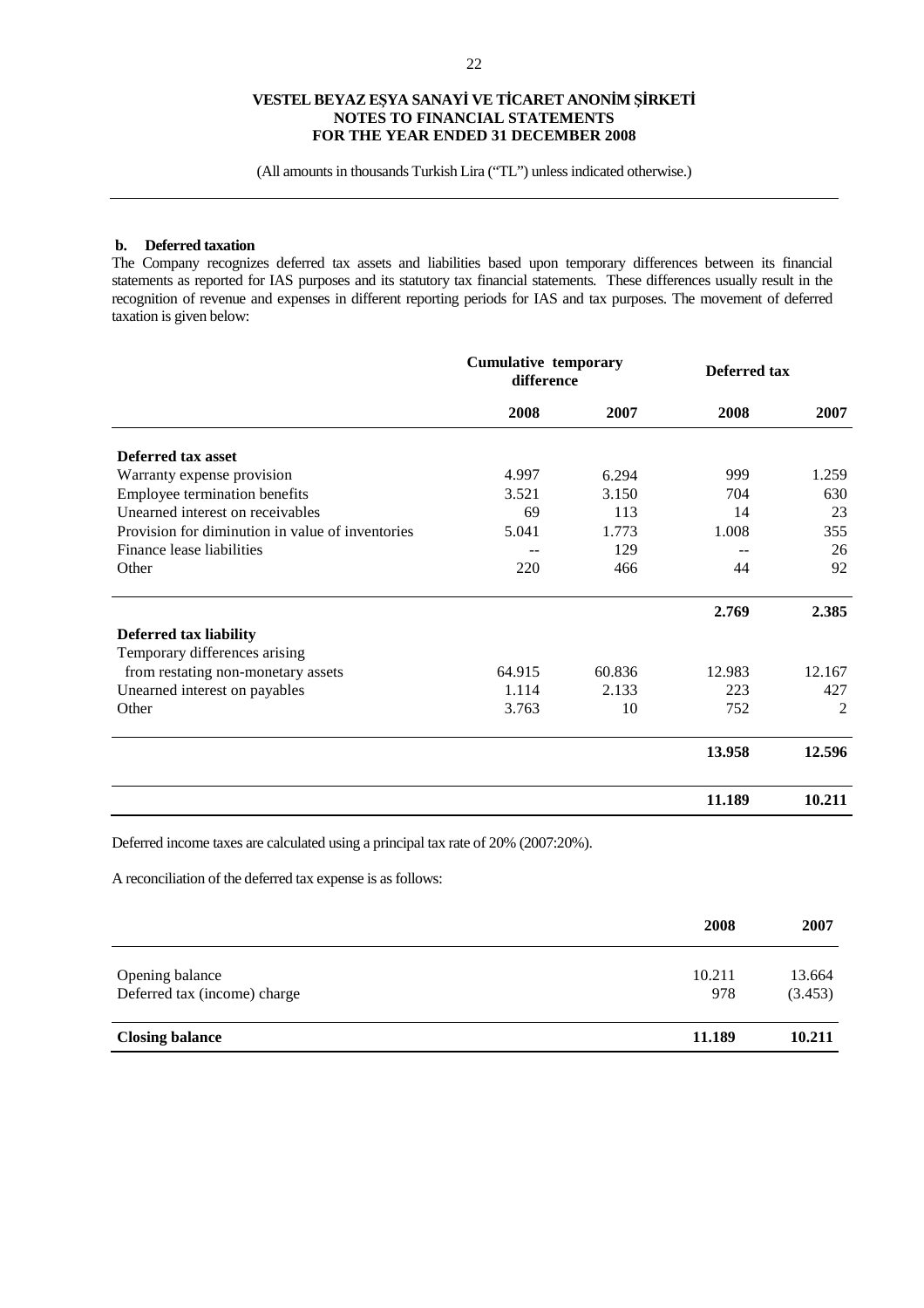(All amounts in thousands Turkish Lira ("TL") unless indicated otherwise.)

#### **16. EMPLOYEE TERMINATION BENEFITS**

In accordance with existing social legislation in Turkey, the Company is required to make lump-sum termination indemnities to each eligible employee who has completed one year of service with the Company, and whose employment is terminated due to retirement or for reasons other than resignation or misconduct.

The amount of indemnity is the equivalent of one month's salary for each year of service subject to a ceiling which is TL 2.173,19 as of 31 December 2008 (2007: TL 2.030,19) on historical cost basis).

The Company has no other obligation for employee termination other than the retirement pay above.

 In the accompanying financial statements, the Company reflected a liability for termination benefits based upon factors derived using their experience of personnel terminating their services and being eligible to receive retirement pay and discounted to present value at the balance sheet date by using average market yield, expected inflation rates and an appropriate discount rate. The principal actuarial assumptions used were as follows:

|                                                                              | 2008    | 2007    |
|------------------------------------------------------------------------------|---------|---------|
|                                                                              |         |         |
| Discount rate                                                                | 12%     | 11%     |
| Average yields                                                               | 5%      | 6%      |
| Movements of the reserve for retirement pay during the years are as follows: |         |         |
| <b>Opening balance as of 1 January</b>                                       | 3.150   | 2.691   |
| Charge for the year                                                          | 3.696   | 1.654   |
| Disposals                                                                    | (3.325) | (1.195) |
| <b>Closing balance</b>                                                       | 3.521   | 3.150   |
|                                                                              |         |         |
| Number of personnel employed at the year end:                                | 3.404   | 2.993   |
| Number of sub-contracted personnel at year end:                              | --      | 1.966   |
|                                                                              | 3.404   | 4.959   |
| <b>Personnel cost:</b>                                                       |         |         |
| Personnel cost                                                               | 61.992  | 59.053  |
| Sub-contracted personnel cost                                                | 16.546  | 22.474  |
|                                                                              | 78.538  | 81.527  |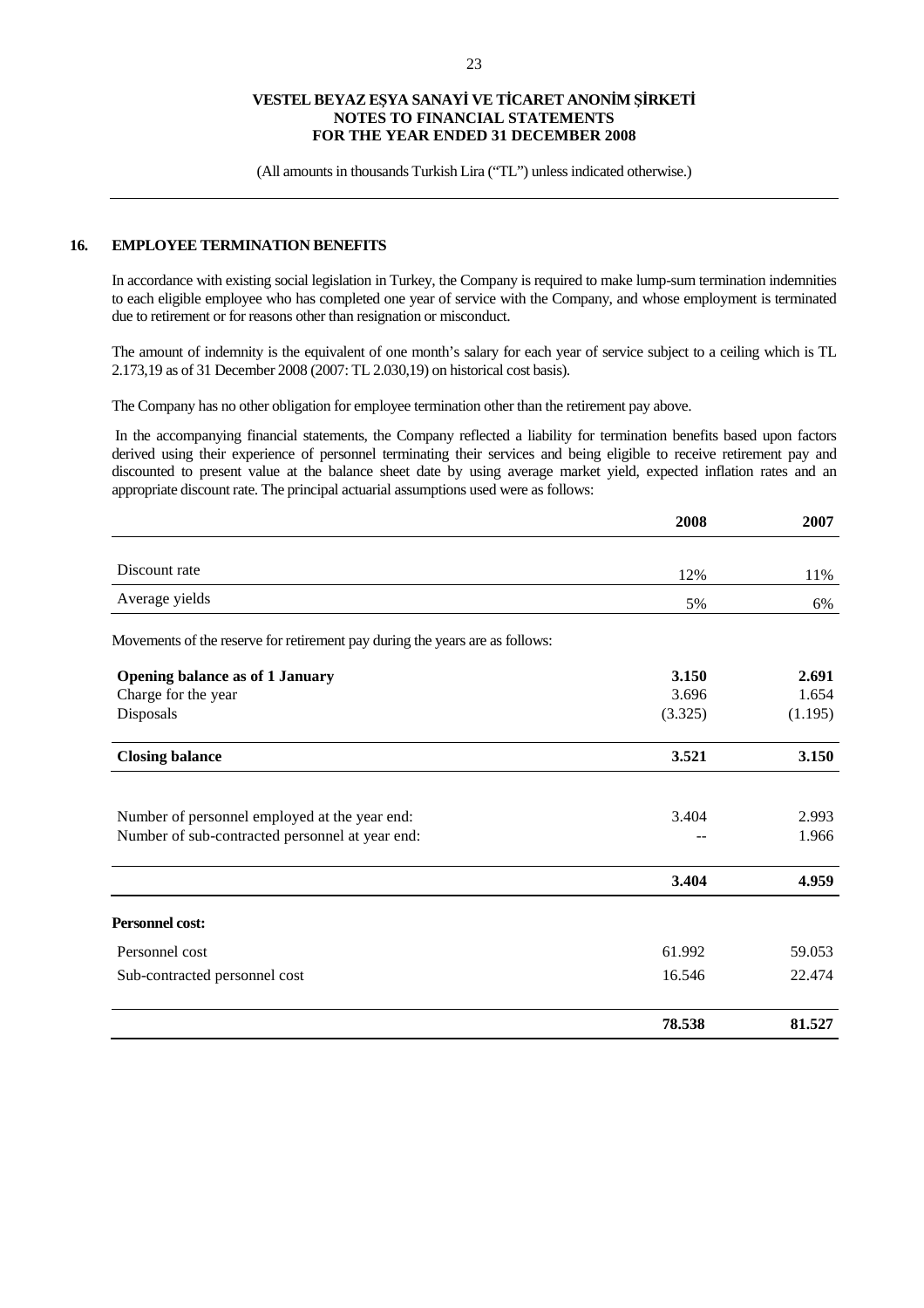(All amounts in thousands Turkish Lira ("TL") unless indicated otherwise.)

### **17. SHARE CAPITAL**

The authorized and paid-in capital of the Company was TL 190.000 consisting of 190.000.000 ordinary shares of par value TL 1 each at 31 December 2008 and 2007.

As of the balance sheet dates the shareholders of the Company and their percentage shareholdings were as follows:

|                                          | <b>Shareholding</b><br>$\frac{6}{9}$ | <b>Shareholding</b><br>amount |
|------------------------------------------|--------------------------------------|-------------------------------|
| Vestel Elektronik Sanayi ve Ticaret A.S. | 72,6%                                | 138.000                       |
| Shares held by public                    | 27,4%                                | 52.000                        |
|                                          |                                      |                               |
| Share capital                            |                                      | 190.000                       |
| Inflation adjustment of share capital    |                                      | 15.720                        |
|                                          |                                      |                               |
| <b>Restated share capital</b>            |                                      | 205.720                       |

#### **18. COMMITMENTS AND CONTINGENCIES**

#### **a) Contingent asset**

As of the balance sheet dates letters of guarantee obtained from customers and suppliers is shown below:

|                      | 2008  | 2007  |
|----------------------|-------|-------|
|                      |       |       |
| Letters of guarantee | 2.797 | 4.484 |
| Cheques and notes    | 5.597 | 6.544 |
| Mortgages            | 1.000 | 1.000 |

### **b) Contingent liabilities**

• As of 31.12.2008, the Company has contingent liabilities amounting to TL 6.835 (31.12.2007 : TL 5.511) in respect of bank loans, letters of credit and other guarantees arising in the ordinary course of business.

• Due to the export and investment incentive certificates obtained for tax purposes, the Company has committed to realize exports amounting to USD 128.637 thousand (31.12.2007: USD 306.235) as of 31.12.2008.

• The payment of VAT on certain export sales may be postponed and later cancelled by the tax office subject to clearance of certain routine formalities in due course. Responsibility of the Company continues until such clearance however no liability has arisen in the past and no liability is reasonably expected for the future. As of 31.12.2008, the amount of VAT is TL 28.383 (31.12.2007: TL 33.108).

• The Company signed credit agreement with Vakıflar Bankası for USD 100 million. Group companies and the majority shareholders of the Company were beneficiaries of and guarantors to the agreement.

• Vestel Elektronik Sanayi ve Ticaret A.Ş. (majority shareholder of the Company) is a guarantor for a loan of EUR 9.000 thousand obtained by the Company in June 2003 (note 6).

• The Company is the guarantor in favour of Vestel Elektronik Sanayi ve Ticaret A.Ş. for bank borrowings amounting to TL 30.000, EUR 50.000 thousand, JPY 473.000 thousand and USD 100.000 thousand.

• The Company has given payment guarantee to various suppliers in favour of Vestel Holland B.V.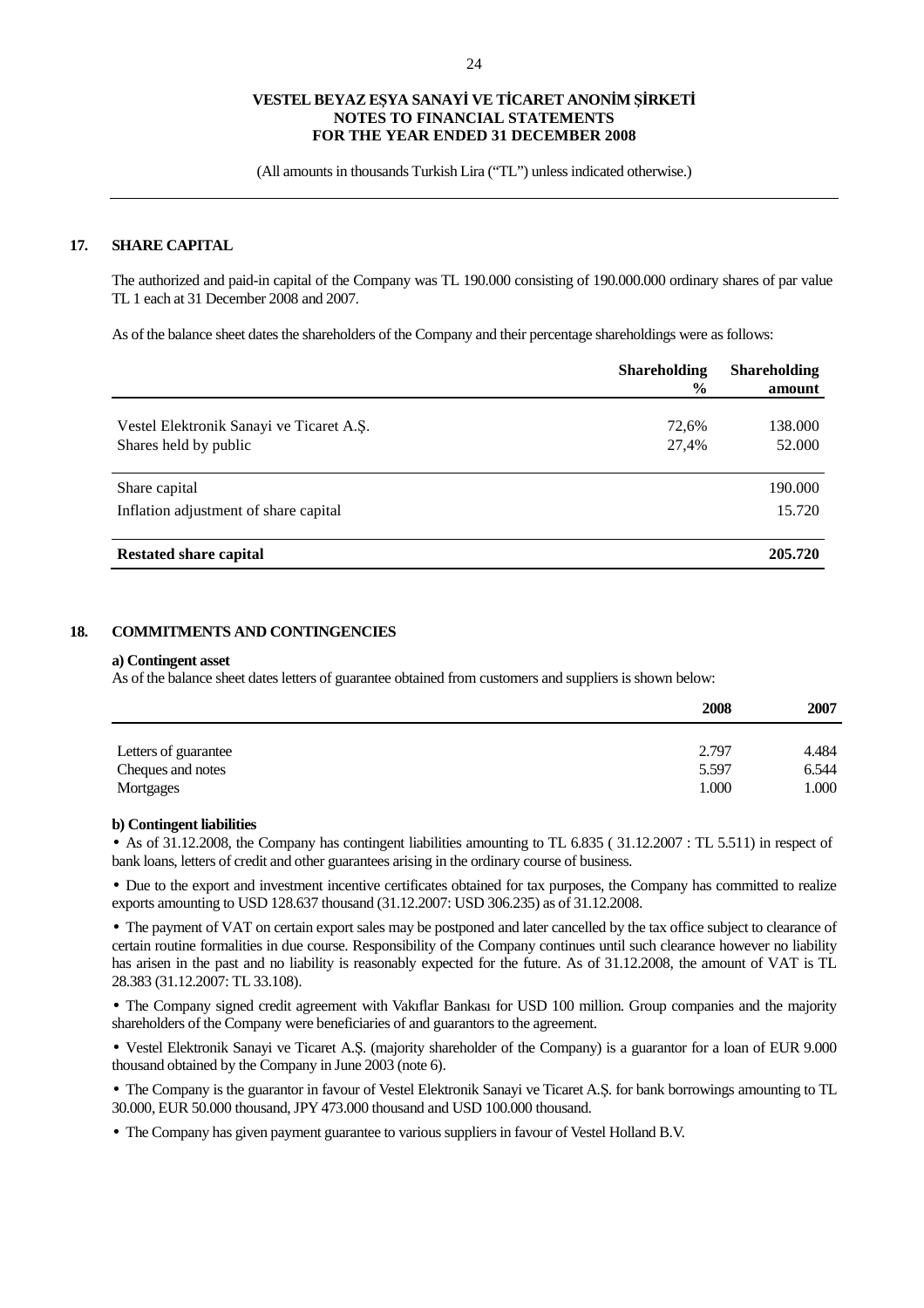(All amounts in thousands Turkish Lira ("TL") unless indicated otherwise.)

• The Company is the guarantor in favour of Vestel Pazarlama and Vestel Elektronik Sanayi ve Ticaret A.Ş. for bank borrowings obtained from ABN AMRO Bank.

- The Company is the guarantor in favour of Vestel CIS Ltd and Vestel Trade Ltd. for bank borrowings obtained from Citibank A.Ş.
- The Company is the guarantor for bank borrowings obtained from Finansbank A.Ş. amounting to USD 83.000 thousand.
- The Company is the guarantor in favour of Vestel Dış Ticaret A.Ş. for bank borrowings obtained from Finansbank A.Ş. amounting to EUR 4.700 thousand.

• In accordance with the board of directors' decision dated 14 November 2008, the Company is the guarantor for the bank loans have been / to be borrowed by Vestel Holland B.V. and Vestel Dayanıklı Tüketim Malları A.Ş from ABN AMRO Bank A.Ş. amounted to EUR 26 million and USD 30 million, respectively.

• The Company is the guarantor for a murabaha agreement obtained from HSBC Bank Plc centered in London (Including HSBC Amanah Finance located in Dubai and HSBC Bank A.Ş. located in Istanbul) in favour of Vestel Dayanıklı Tüketim Malları Pazarlama A.Ş. (" Vestel Pazarlama") amounting to USD 80.000 thousand. As of 31.12.2008 Vestel Pazarlama used USD 60.000 thousand in relation to this agreement.

• In accordance with the board of directors' decision dated 22 June 2007, the Company is the guarantor for the bank loans have been borrowed by Vestel Elektronik Sanayi ve Ticaret A.Ş. from Türkiye Garanti Bankası A.Ş. amounted to TL 13.000 and USD 60.000 thousand.

• A lawsuit has been initiated against the Company by a company which is engaged in the production of household appliances for the invalidity of the patent certificate. The Company has initiated a counter lawsuit with a claim to cancel the patent certificate from the related registry and invalidity of the same. The law-suit is still pending and at the stage of expert evaluation. The Company does not believe that this litigation will have a material adverse effect on the results of operation or financial condition of the Company.

• The value of executive proceeding consumer lawsuits TL 90 and the value of lawsuits which have been finalized in favour of the Company amounted TL 265.

• As of the balance sheet dates operational lease commitments are shown below:

|                                             | 474 | 339 |
|---------------------------------------------|-----|-----|
| Less than one year                          | 256 | 139 |
| More than one year and less than four years | 218 | 200 |

#### **c) Derivatives**

As of 31.12.2008, the Company has entered in a forward exchange contract amounting to USD 26.444.700 on a fixed amount EUR 17.000.000. The maturity of forward contract is 01.07.2009.

|         | Contract amount | <b>Fair value</b> | Gain/(loss) |
|---------|-----------------|-------------------|-------------|
| Forward | 36.394          | 40.156            | 3.763       |
|         |                 |                   |             |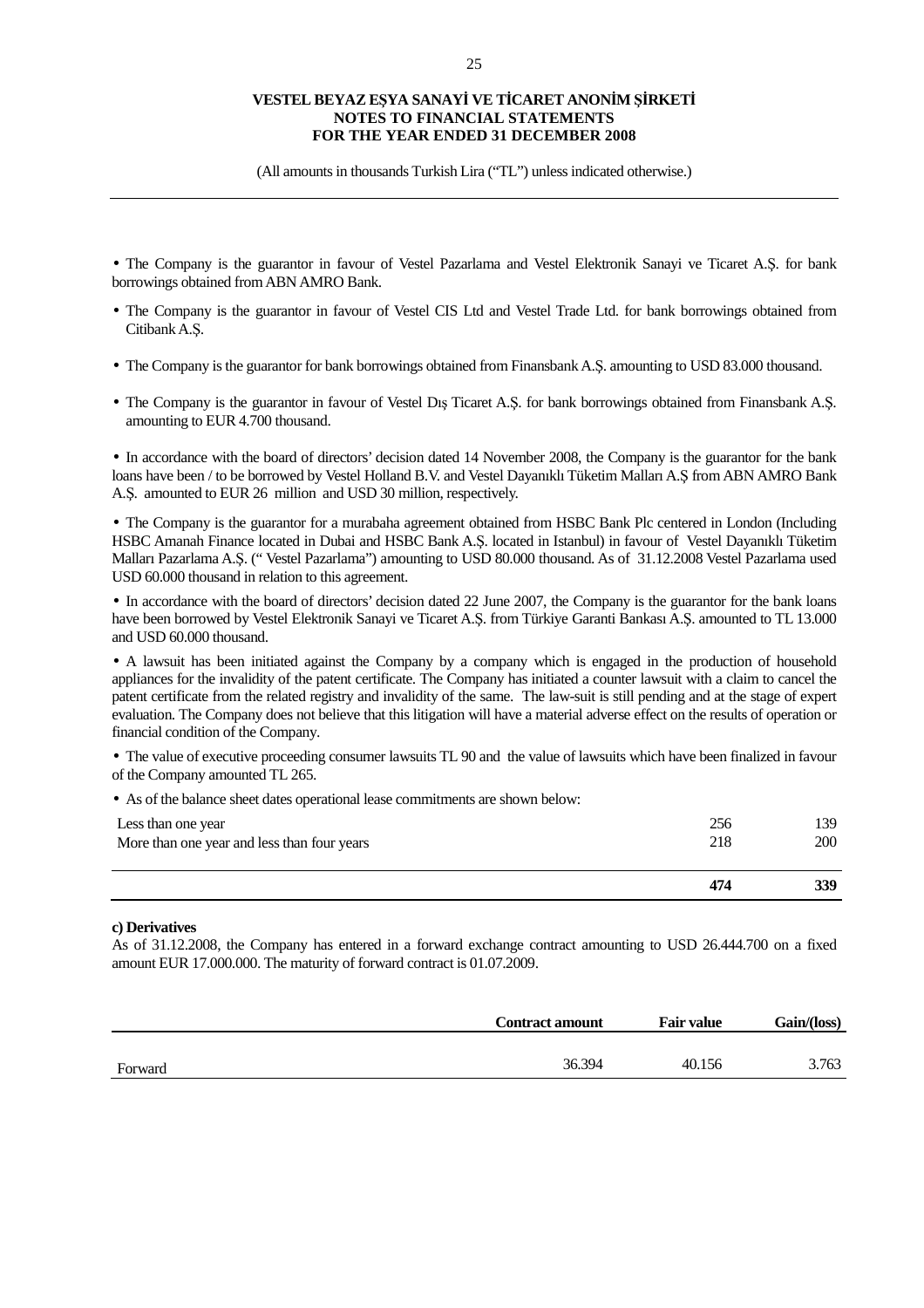(All amounts in thousands Turkish Lira ("TL") unless indicated otherwise.)

# **19. REVENUE**

|                                                      | 2008      | 2007      |
|------------------------------------------------------|-----------|-----------|
| Total sales - TL                                     |           |           |
| Domestic sales                                       | 415.209   | 367.820   |
| Overseas sales                                       | 834.122   | 799.950   |
| Other                                                | 10.544    | 11.568    |
| <b>Gross sales</b>                                   | 1.259.875 | 1.179.338 |
| Sales discounts (-)                                  | (473)     | (802)     |
|                                                      | 1.259.402 | 1.178.536 |
| Gross sales per geographical segment is given below: |           |           |
| Turkey                                               | 425.753   | 379.388   |
| Europe                                               | 663.975   | 642.761   |
| Other                                                | 170.147   | 157.189   |
|                                                      | 1.259.875 | 1.179.338 |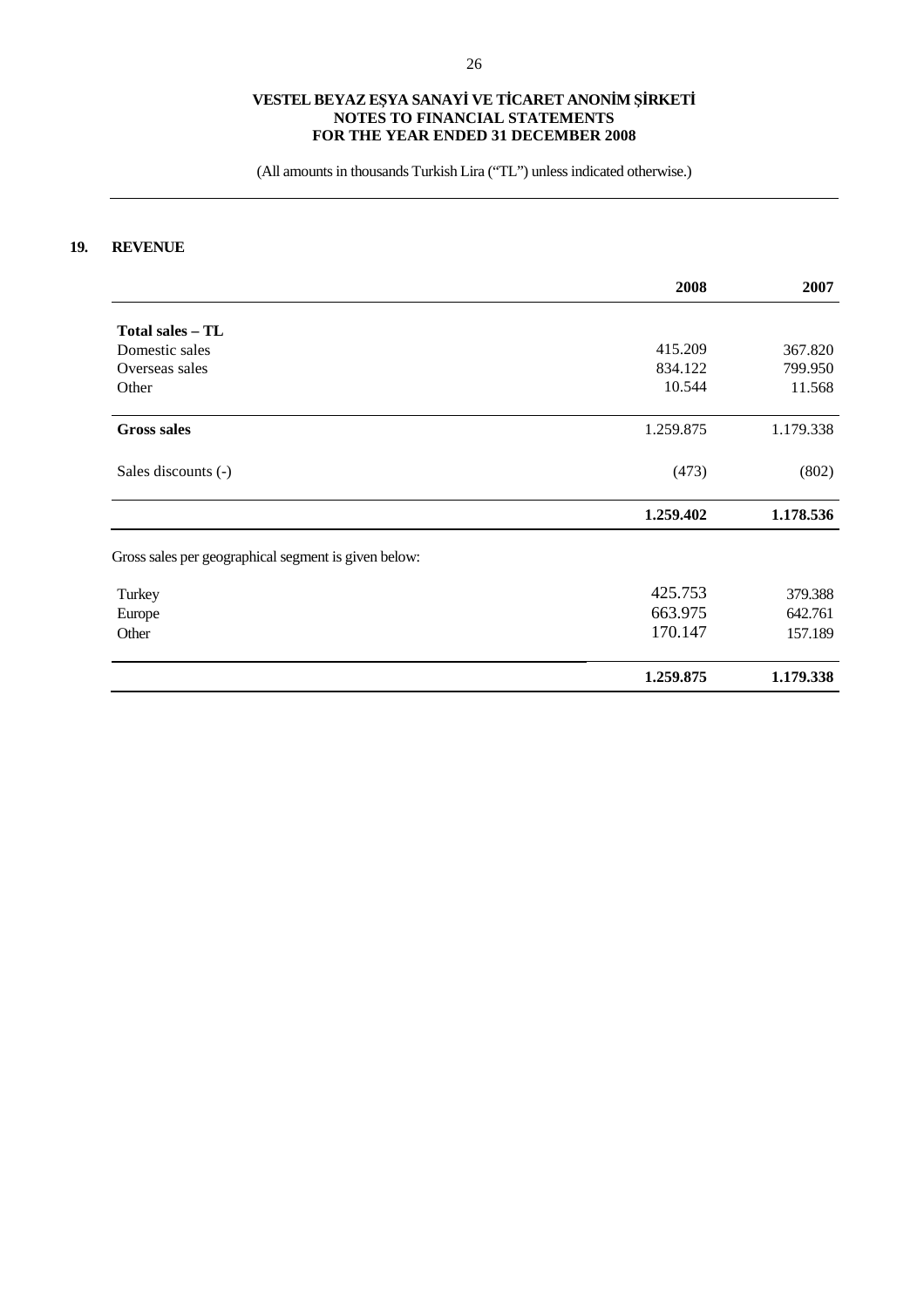(All amounts in thousands Turkish Lira ("TL") unless indicated otherwise.)

# **20. COST OF SALES**

|                                | 2008      | 2007      |
|--------------------------------|-----------|-----------|
|                                |           |           |
| Cost                           |           |           |
| Direct materials used          | 982.601   | 963.642   |
| Direct labour                  | 56.345    | 57.375    |
| General overhead               | 50.402    | 45.170    |
| Depreciation and amortization  | 46.713    | 37.936    |
| Cost of goods produced         | 1.136.061 | 1.104.123 |
| Changes in semi-finished goods |           |           |
| Opening inventory              | 4.862     | 7.775     |
| Closing inventory              | (5.725)   | (4.862)   |
| Changes in finished goods      |           |           |
| Opening inventory              | 40.205    | 29.776    |
| Closing inventory              | (40.294)  | (40.205)  |
| Cost of goods sold             | 1.135.109 | 1.096.607 |
| Purchased during the period    | 2.013     | (1.422)   |
| Opening merchandise inventory  |           | 3.280     |
| Closing merchandise inventory  | (35)      | (7)       |
| Cost of merchandise sold       | 1.985     | 1.851     |
| <b>Cost of sales</b>           | 1.137.094 | 1.098.458 |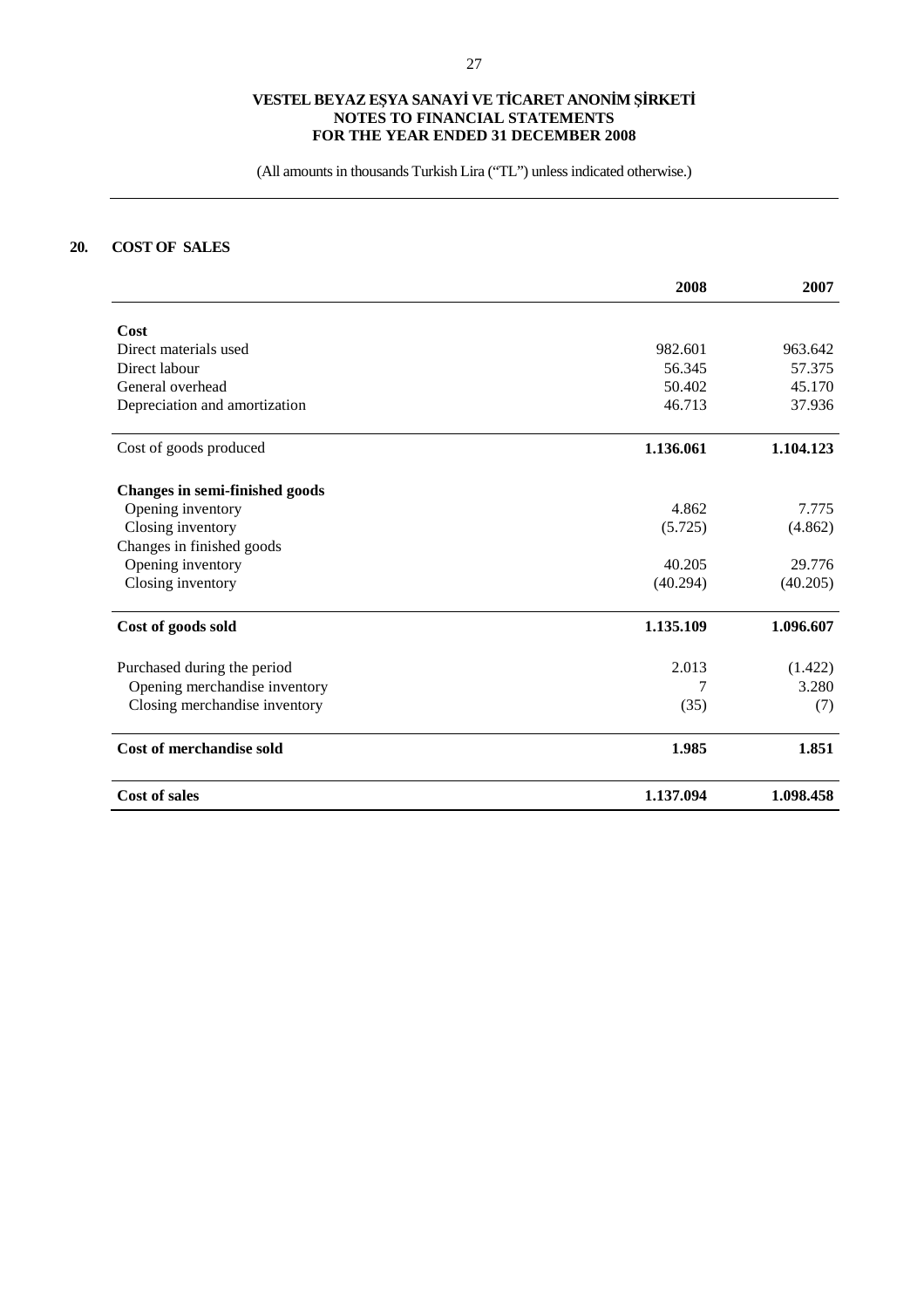(All amounts in thousands Turkish Lira ("TL") unless indicated otherwise.)

# **21. NATURE OF EXPENSES**

Nature of expenses consists of cost of sales, research, development, selling, general and administrative expenses.

|                                                   | 2008      | 2007      |
|---------------------------------------------------|-----------|-----------|
|                                                   |           |           |
| Direct materials and merchandise expenses         | 985.395   | 966.267   |
| Changes in semi-finished goods and finished goods | (952)     | (7.516)   |
| Employee and sub-contracted personnel cost        | 78.538    | 81.526    |
| Depreciation and amortization                     | 50.067    | 41.352    |
| Energy expenses                                   | 11.289    | 10.461    |
| Outsourcing expenses                              | 3.578     | 4.569     |
| Travelling expenses                               | 767       | 3.490     |
| Consulting expenses                               | 2.685     | 1.984     |
| Rent expenses                                     | 6.152     | 5.202     |
| Sales commission expenses                         | 11.775    | 13.803    |
| Office expenses                                   | 2.239     | 1.844     |
| Insurance expenses                                | 6.613     | 6.826     |
| Employee termination benefit                      | 3.325     | 1.195     |
| Taxes paid                                        | 1.720     | 1.671     |
| Other                                             | 23.278    | 23.222    |
|                                                   | 1.186.469 | 1.155.896 |

# **22. OTHER INCOME AND EXPENSE**

Grant received is related to reimbursements made by the Directorate for Technology Follow up and Evaluation ("TEYDEB") mainly for automated washing machine development project carried out by the Company.

Idle capacity expenses is related to unused capacity and pre-operation expenses for the new cooker and refrigerator factories which commenced their operations in year 2008 and 2007.

| Profit on sale of property, plant and equipment<br>Grant income | 3<br>2.929 | 137<br>9.001 |
|-----------------------------------------------------------------|------------|--------------|
| Other                                                           | 4.182      | 679          |
| Other income                                                    | 7.114      | 9.817        |
| Idle capacity depreciation expenses                             |            | 1.216        |
| Provision for diminution in value of inventories                | 3.269      | 883          |
| Loss on sale of property, plant and equipment                   | 494        | 85           |
| Other                                                           | 484        | 606          |
| Other expense                                                   | 4.247      | 2.790        |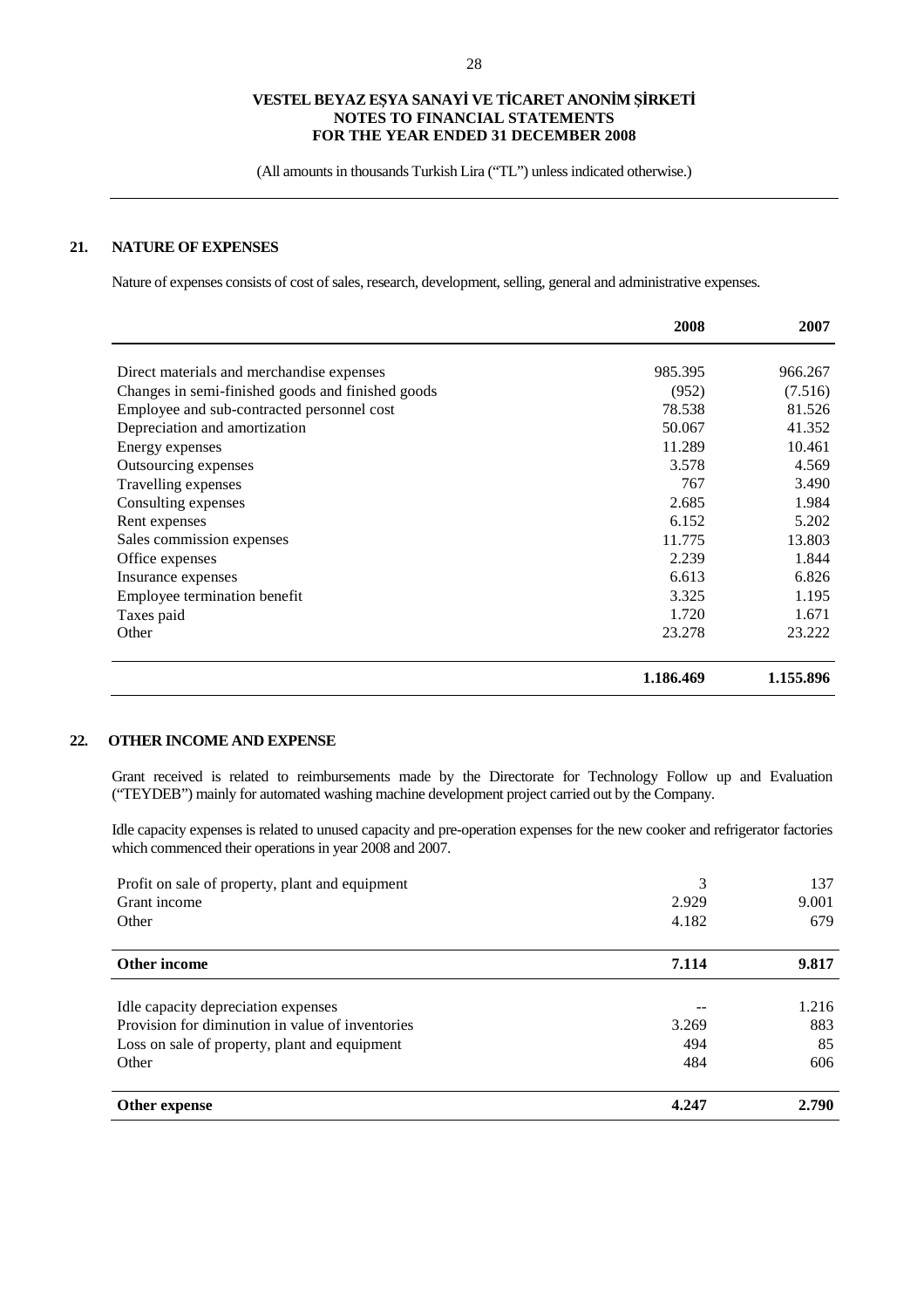(All amounts in thousands Turkish Lira ("TL") unless indicated otherwise.)

# **23. FINANCING INCOME AND FINANCING EXPENSE**

|                                      | 2008    | 2007   |
|--------------------------------------|---------|--------|
|                                      |         |        |
| Foreign exchange gain                | 62.342  | 53.953 |
| Interest income from bank deposits   | 3.112   | 3.223  |
| Interest income from term sales      | 4.599   | 14.610 |
| Forward gains                        | 3.763   |        |
| Unearned interest on payables        | 8.039   | 15.229 |
| <b>Financing income</b>              | 81.855  | 87.015 |
|                                      |         |        |
| Foreign exchange loss                | 94.726  | 12.993 |
| Bank loans interest expense          | 6.656   | 8.122  |
| Interest expense from term purchases | 222     | 733    |
| Letters of credit expenses           | 6.665   | 4.355  |
| Finance lease interest expense       | 21      | 402    |
| Bank commission expenses             | 84      | 168    |
| Unearned interest on receivables     | 8.730   | 7.188  |
| Other                                | 579     | 525    |
| <b>Financing expense</b>             | 117.683 | 34.486 |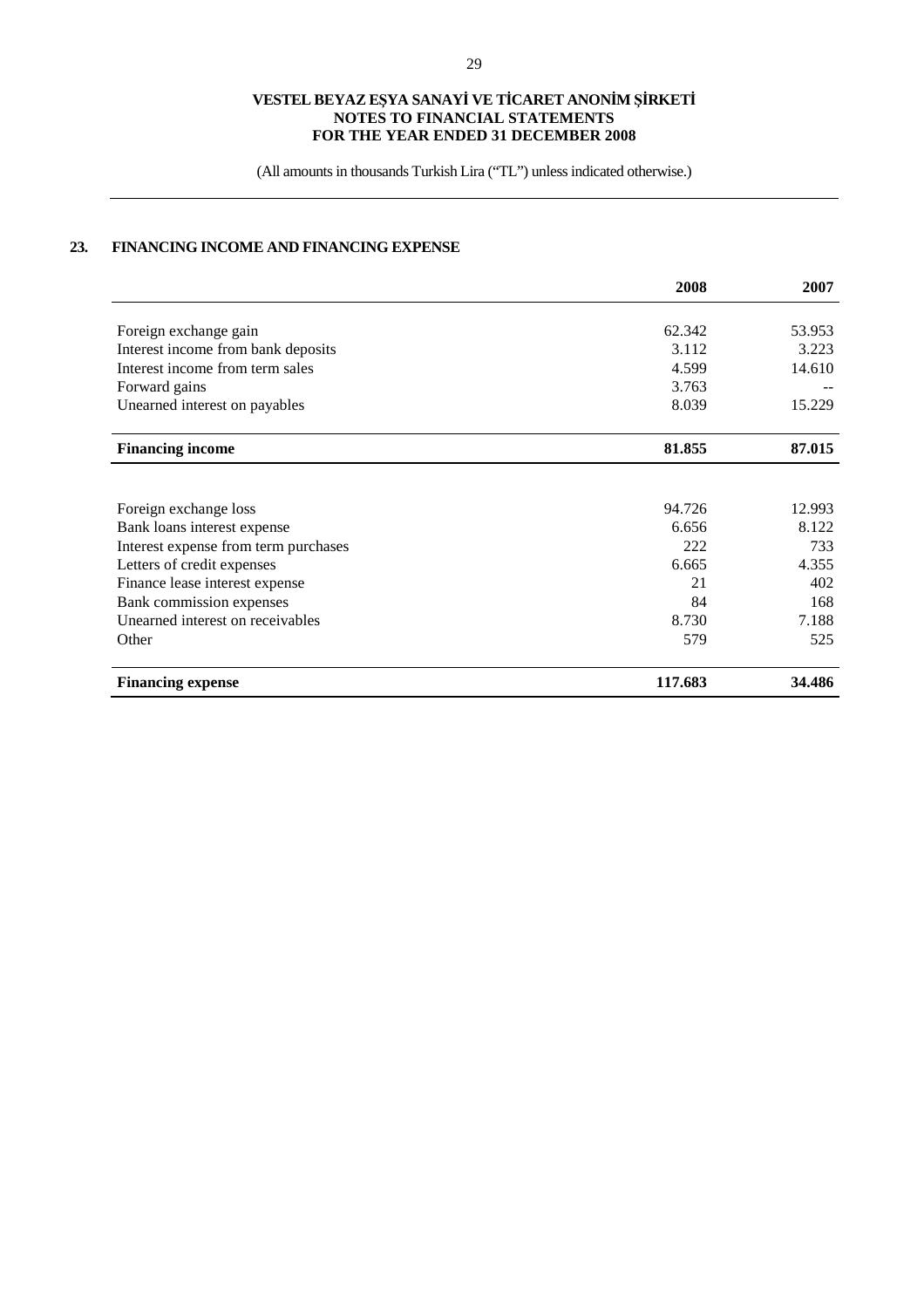(All amounts in thousands Turkish Lira ("TL") unless indicated otherwise.)

# **24. RELATED PARTY DISCLOSURE**

In the course of conducting its business, the Company conducted various business transactions with related parties on commercial terms. These comprised the following:

i) Year end balances with related parties are given below:

| <b>Related party</b>                            | Due from<br>related parties |       |
|-------------------------------------------------|-----------------------------|-------|
| 2008                                            |                             |       |
| <b>Current</b>                                  |                             |       |
| Vestel Elektronik Sanayi ve Ticaret A.Ş.        |                             | 2.974 |
| Vestel Dayanıklı Tüketim Malları Pazarlama A.Ş. | 97.798                      |       |
| <b>Vestel CIS Limited</b>                       | 4.903                       |       |
| Vestel Diş Ticaret A.Ş.                         | 129.875                     |       |
| Other related parties                           | 497                         | 257   |
|                                                 | 233.073                     | 3.231 |
| 2007                                            |                             |       |
| <b>Current</b>                                  |                             |       |
| Vestel Elektronik Sanayi ve Ticaret A.Ş.        |                             | 3.245 |
| Vestel Holland BV                               |                             | 239   |
| Vestel Dayanıklı Tüketim Malları Pazarlama A.Ş. | 142.151                     |       |
| <b>Vestel CIS Limited</b>                       | 2.598                       |       |
| Vestel Diş Ticaret A.Ş.                         | 92.607                      |       |
| Other related parties                           | 1                           | 445   |
|                                                 | 237,357                     | 3.929 |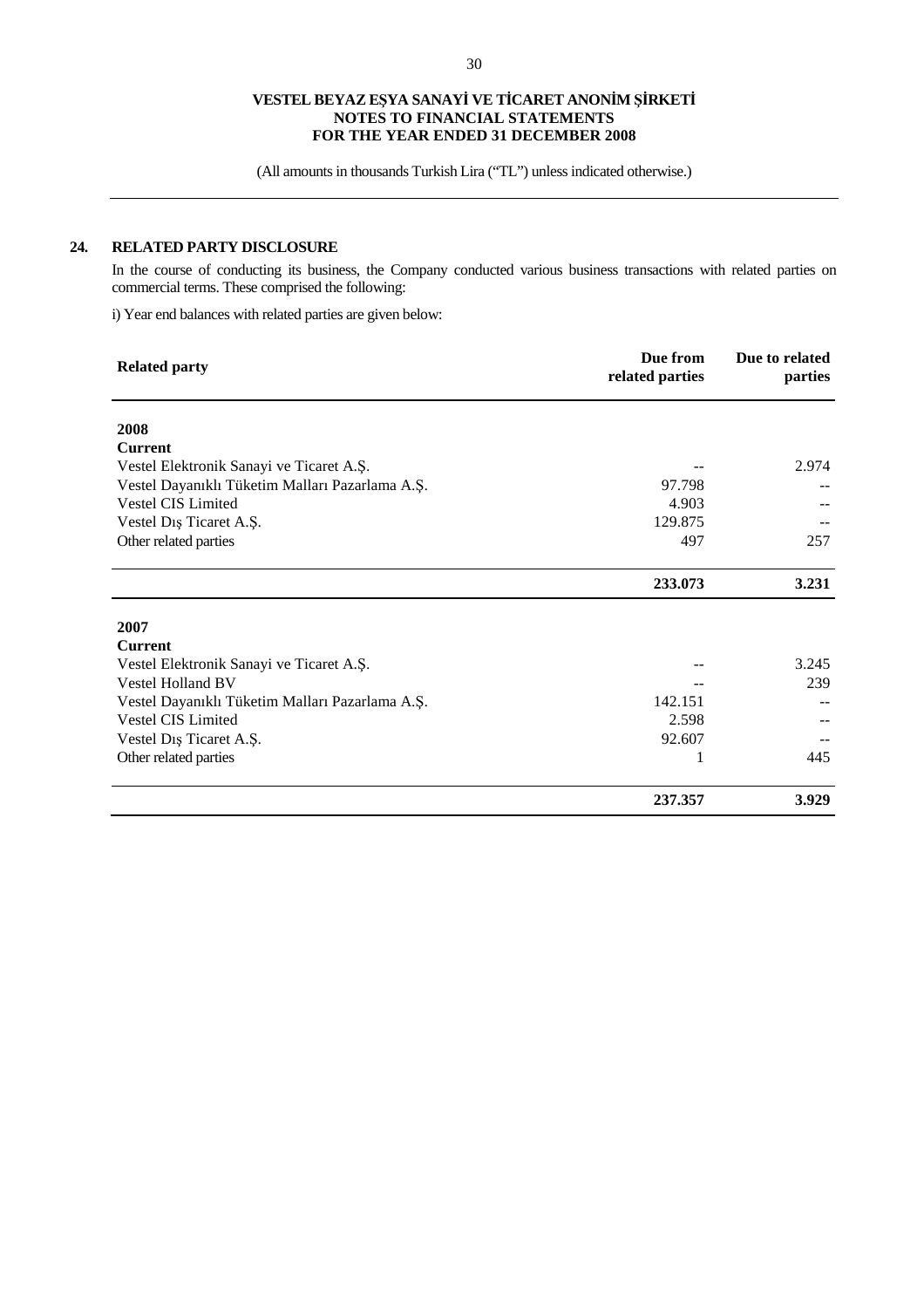(All amounts in thousands Turkish Lira ("TL") unless indicated otherwise.)

ii) Transactions carried out with related parties are given below:

|                                                 | <b>Sales</b> | <b>Purchases</b> | <b>Financing</b><br>income | <b>Financing</b><br>expense |
|-------------------------------------------------|--------------|------------------|----------------------------|-----------------------------|
| 2008                                            |              |                  |                            |                             |
| Vestel Elektronik Sanayi ve Ticaret A.Ş.        | 14.302       | 7.536            | 6.128                      | 186                         |
| Vestel Dayanıklı Tüketim Malları Pazarlama A.Ş. | 299.128      | 1.490            | 31                         | 15                          |
| Vestel D <sub>1</sub> Ticaret A.S.              | 825.228      | 12.620           | 33.947                     | 9.062                       |
| Other related parties                           | 8.701        | 68               | 2                          |                             |
|                                                 | 1.147.359    | 21.714           | 40.108                     | 9.264                       |
| 2007                                            |              |                  |                            |                             |
| Vestel Elektronik Sanayi ve Ticaret A.Ş.        | 1.903        | 5.941            | 48                         |                             |
| Vestel Dayanıklı Tüketim Malları Pazarlama A.Ş. | 270.384      | 7.086            | 13.019                     |                             |
| Vestel D <sub>1</sub> Ticaret A.S.              | 796.142      | 10.896           | 6.638                      |                             |
| Other related parties                           | 3.529        | 122              | 1.174                      | 189                         |
|                                                 | 1.071.958    | 24.045           | 20.879                     | 189                         |

As of the balance sheet dates, key personnel's salaries and other short term benefits are amounted to 1.900 TL (31.03.2008: 1.962 TL).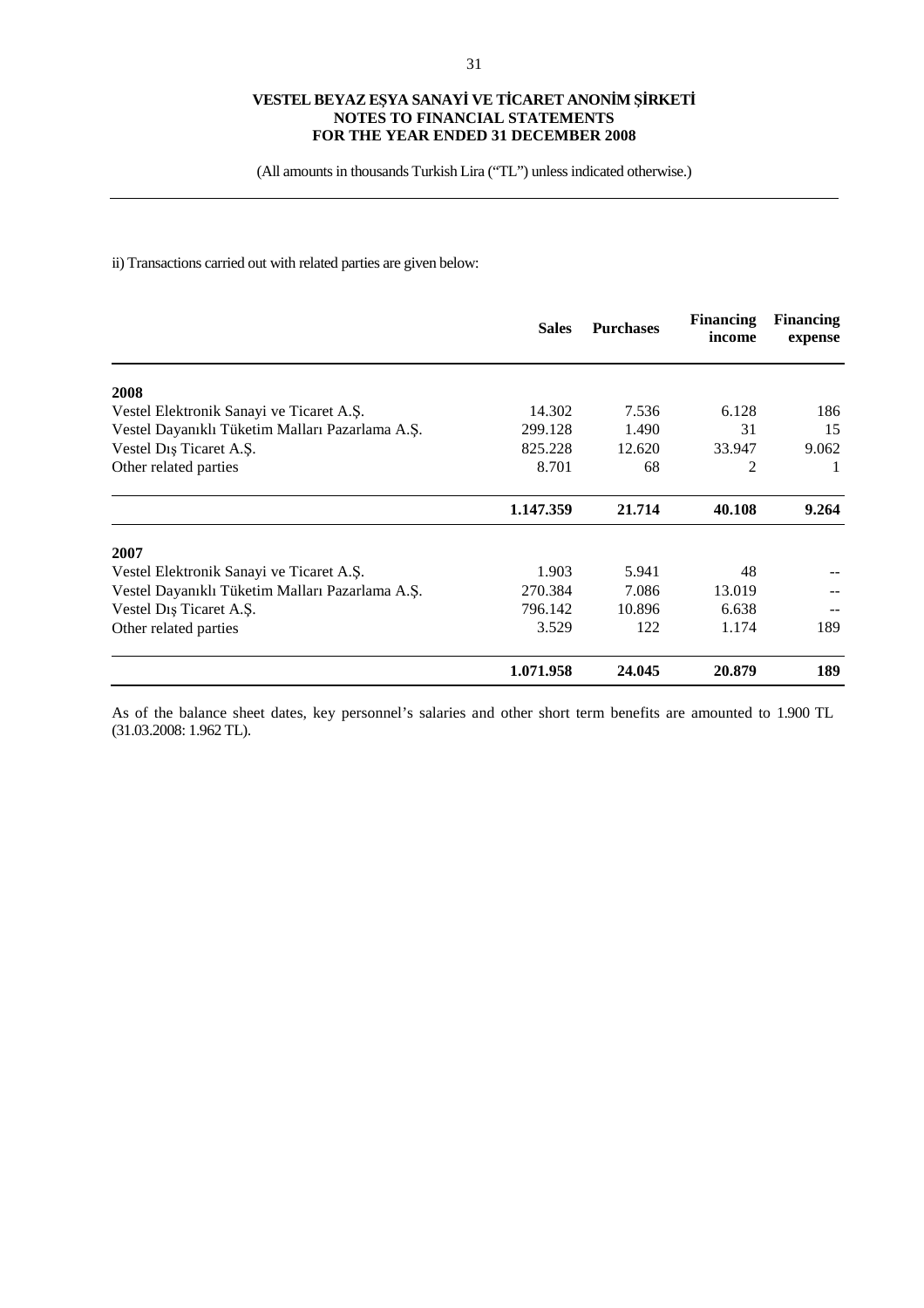(All amounts in thousands Turkish Lira ("TL") unless indicated otherwise.)

#### **25. FINANCIAL INSTRUMENTS**

#### *Financial risk management objectives and policies*

The Company is exposed to market risk through its use of financial instruments and specifically to currency risk, interest rate risk and certain other price risks, which result both from its operating and investing activities. The Company's risk management is coordinated at its headquarters, in close co-operation with the board of directors, and focuses on actively securing the Company's short to medium term cash flows by minimizing the exposure to financial markets. Long term financial investments are managed to generate lasting returns.

The Company does not actively engage in the trading of financial assets for speculative purposes nor does it write options. The most significant financial risks to which the Company is exposed to are described below.

#### *Credit risk*

The Company's exposure to credit risk is limited to the carrying amount of financial assets recognized at the balance sheet date.

Credit risk concerns the risk that a loss will be suffered by a party due to the reason that the other party to the transaction is unable to meet its obligations.

The Company continuously monitors defaults of customers and other counterparties and incorporates this information into its credit risk controls. Where available at reasonable cost, external credit ratings and/or reports on customers and other counterparties are obtained and used. The Company's policy is to deal only with creditworthy counterparties.

The Company management considers that all the financial assets shown above under paragraph liquidity risk that are not impaired for each of the reporting dates under review are of good credit quality.

In respect of trade and other receivables, the Company is not exposed to any significant credit risk exposure to any single counterparty or any group of counterparties having similar characteristics. The credit risk for liquid funds and other shortterm financial assets is considered negligible, since the counterparties are reputable banks with high quality external credit ratings.

|                                                                                 | <b>Receivables</b>                                         |         |                                                            |         |             |                    |              |
|---------------------------------------------------------------------------------|------------------------------------------------------------|---------|------------------------------------------------------------|---------|-------------|--------------------|--------------|
|                                                                                 | <b>Trade receivables</b><br><b>Other</b><br><b>Related</b> |         | <b>Other receivables</b><br><b>Related</b><br><b>Other</b> |         | <b>Bank</b> |                    |              |
| 2008                                                                            | parties                                                    | parties | parties                                                    | parties | amounts     | <b>Derivatives</b> | <b>Other</b> |
| Maximum exposure to credit risk as of<br>$31.12,2008(A+B)$                      | 228.624                                                    | 938     | --                                                         | 12.636  | 119.558     | 39.992             | 69           |
| - Secured portion of maximum credit risk with<br>collateral *                   | --                                                         | 2.000   |                                                            |         |             |                    |              |
| A. Carrying amount of financial assets that are<br>not overdue and not impaired | 228.622                                                    | 887     | $\overline{\phantom{a}}$                                   | 12.636  | 119.558     | 39.992             | 69           |
| C. Carrying amount of assets that are overdue<br>but not impaired               | $\overline{2}$                                             | 51      |                                                            |         |             |                    |              |
| - Carrying amount secured with collateral                                       |                                                            | 1.000   |                                                            |         |             |                    |              |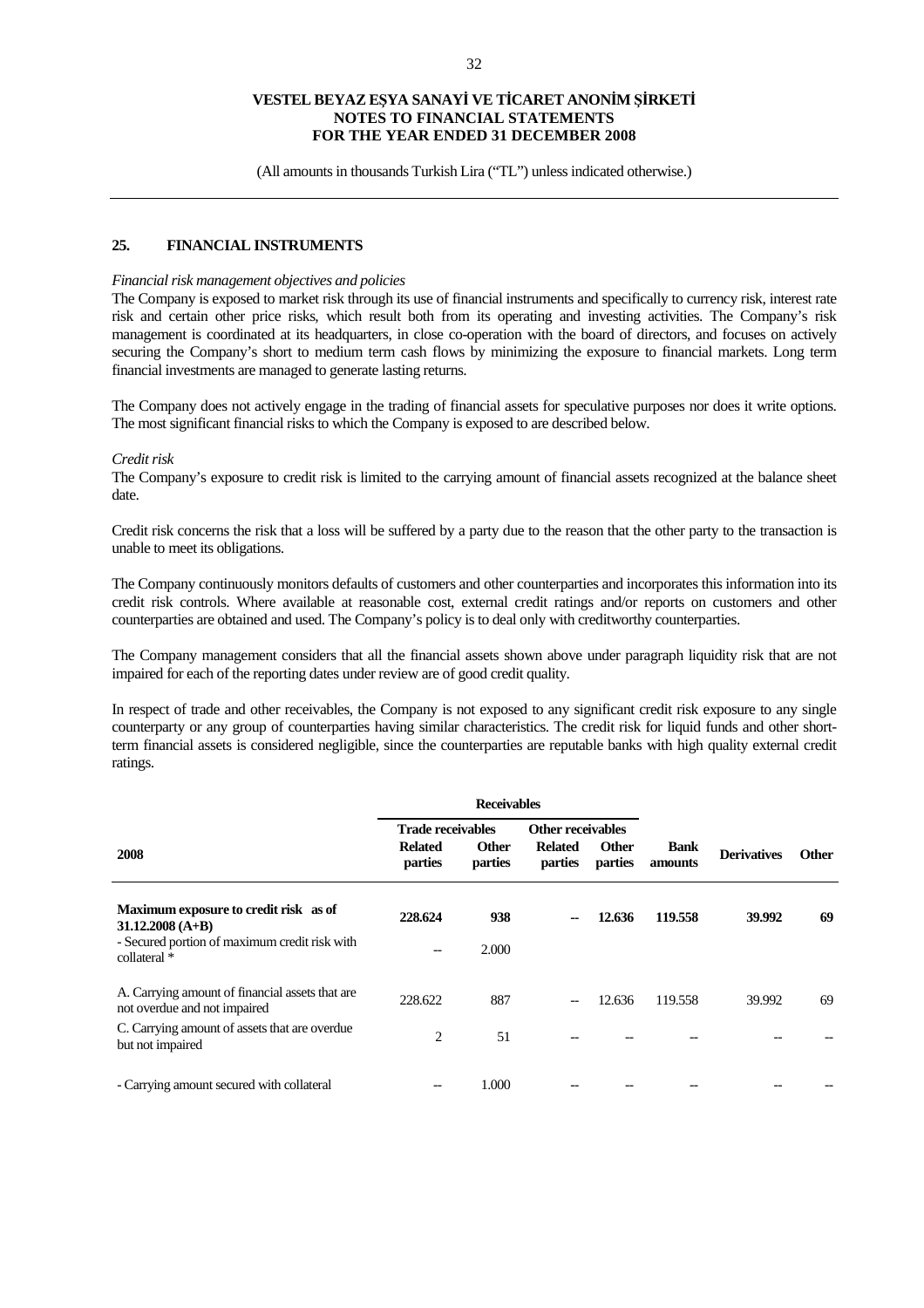(All amounts in thousands Turkish Lira ("TL") unless indicated otherwise.)

|                                                                                 | <b>Receivables</b>                                    |                         |                                                       |                         |                             |                    |                             |
|---------------------------------------------------------------------------------|-------------------------------------------------------|-------------------------|-------------------------------------------------------|-------------------------|-----------------------------|--------------------|-----------------------------|
| 2007                                                                            | <b>Trade receivables</b><br><b>Related</b><br>parties | <b>Other</b><br>parties | <b>Other receivables</b><br><b>Related</b><br>parties | <b>Other</b><br>parties | <b>Bank</b><br>amounts      | <b>Derivatives</b> | <b>Other</b>                |
| Maximum exposure to credit risk as of<br>$31.12.2007 (A+B)$                     | 232.713                                               | 741                     | --                                                    | 15.753                  | 74.320                      |                    | 36                          |
| - Secured portion of maximum credit risk with<br>collateral *                   | $\qquad \qquad -$                                     | 500                     |                                                       |                         |                             |                    |                             |
| A. Carrying amount of financial assets that are<br>not overdue and not impaired | 232.711                                               | 741                     | $-$                                                   | 15.753                  | 74.320                      |                    | 36                          |
| B. Carrying amount of assets that are overdue<br>but not impaired               | $\overline{c}$                                        |                         |                                                       |                         |                             |                    |                             |
|                                                                                 |                                                       |                         |                                                       |                         | <b>Receivables</b>          |                    |                             |
|                                                                                 |                                                       |                         |                                                       |                         | <b>Trade</b><br>receivables |                    | <b>Other</b><br>receivables |
| 2006                                                                            |                                                       |                         |                                                       |                         |                             |                    |                             |

| 200ò                         |                |  |
|------------------------------|----------------|--|
| Not more than 30 days        | 33             |  |
| Within 1 month to 3 months   | 13             |  |
| Within 3 months to 12 months | 7              |  |
|                              |                |  |
|                              | 53             |  |
|                              |                |  |
| 2007                         |                |  |
| Not more than 30 days        | $\mathfrak{D}$ |  |
| Within 1 month to 3 months   |                |  |
| Within 3 months to 12 months |                |  |
|                              |                |  |
|                              | 2              |  |
|                              |                |  |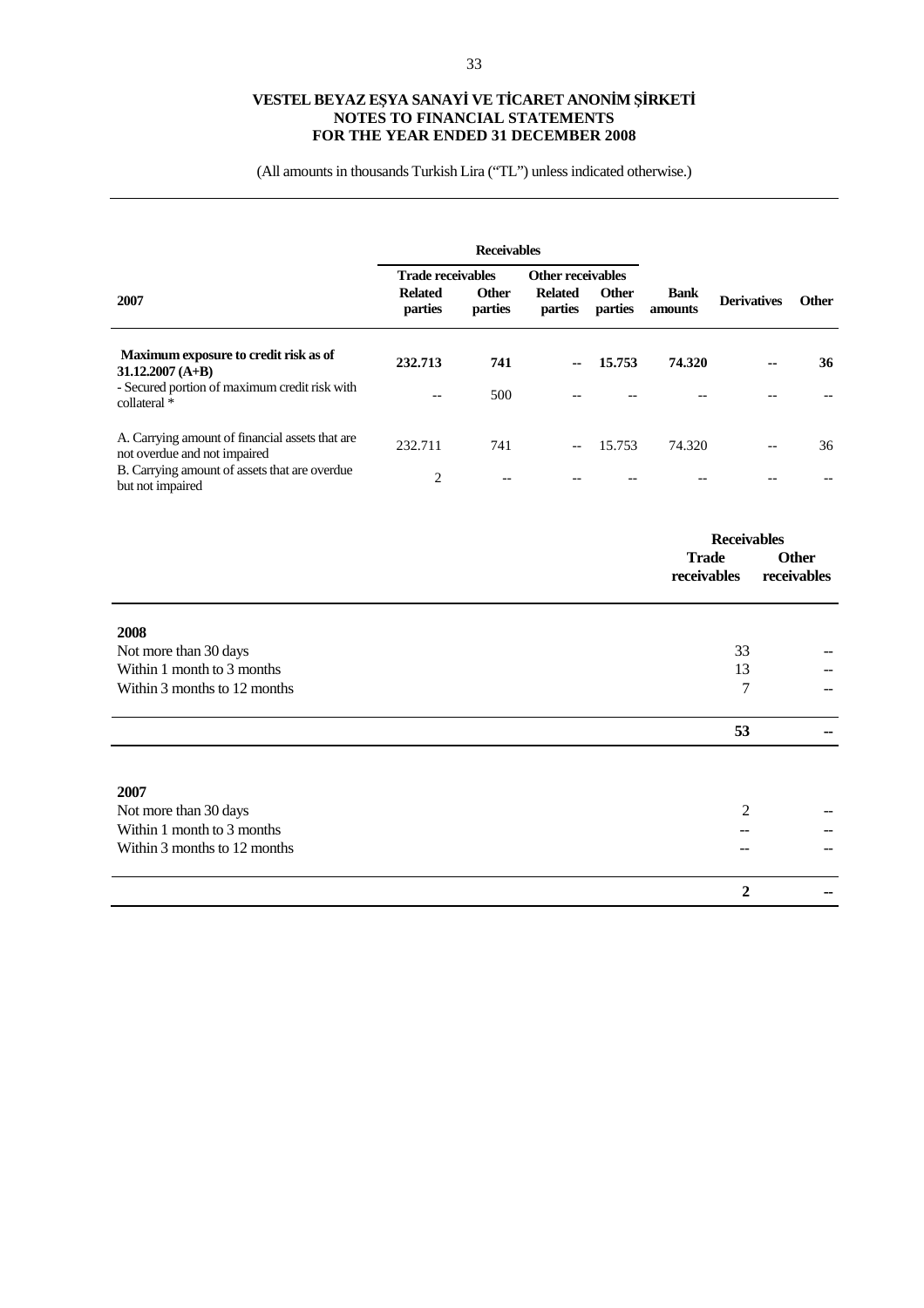(All amounts in thousands Turkish Lira ("TL") unless indicated otherwise.)

#### *Interest rates risk*

Interest rate risk arises because changes in interest rates may affect profitability as disclosed in financial statements.

The Company is subject to interest rate risk as a result of differences in balancing off the dates or timing differences related to assets and liabilities maturing or to be subjected to price revision. The Company manages its interest rate risk by applying risk management strategies whereby its strives to balance off the dates of changes in interest rates related to assets and liabilities.

|                                                                                          |            | 2008       | 2007   |
|------------------------------------------------------------------------------------------|------------|------------|--------|
| <b>Fixed interest rate financial instruments</b>                                         |            |            |        |
| Financial assets-time deposits                                                           |            | 104.245    | 73.876 |
| <b>Financial liabilities</b>                                                             |            |            |        |
| Variable interest rate financial instruments                                             |            |            |        |
| <b>Financial</b> assets                                                                  |            | 81.468     | 85.966 |
| <b>Financial liabilities</b>                                                             |            |            |        |
| As of balance sheet dates, the Company's annual effective interest rates are as follows: |            |            |        |
| 2008(%)                                                                                  | <b>USD</b> | <b>EUR</b> | TL     |
| <b>Assets</b>                                                                            |            |            |        |
| Cash and cash equivalents                                                                | 2,5        | 3,7        | 14,9   |
| Trade receivables                                                                        | 1,1        | 2,6        | 15,7   |
| <b>Liabilities</b>                                                                       |            |            |        |
| <b>Borrowings</b>                                                                        |            | 4,3        |        |
| Trade payables                                                                           | 1,2        | 2,7        | 15,9   |
|                                                                                          |            |            |        |
| 2007(%)                                                                                  | <b>USD</b> | <b>EUR</b> | TL     |
| <b>Assets</b>                                                                            |            |            |        |
| Cash and cash equivalents                                                                | 4,9        | 4,5        | 18,4   |
| Trade receivables                                                                        | 4,5        | 4,2        | 15,8   |
| <b>Liabilities</b>                                                                       |            |            |        |
| <b>Borrowings</b>                                                                        |            | 5,2        |        |
| Trade payables                                                                           | 4.4        | 4,7        | 14,7   |

All other variables are held constant , if the interest rate applied to the Company increase/decrease by 1 point as of 31 December 2008, net income will increase/(decrease) by 37.122 TL (31 December 2007: 87.992 TL)

### *Liquidity risk*

Liquidity risk comprises the risk that the Company becomes unable to find its payment requirements.

The Company manages its liquidity needs by carefully monitoring scheduled debt servicing payments for long-term financial liabilities as well as cash-outflows due in day-to-day business. Liquidity needs are monitored in various time bands, on a dayto-day and week-to-week basis, as well as on the basis of a rolling 30 day projection.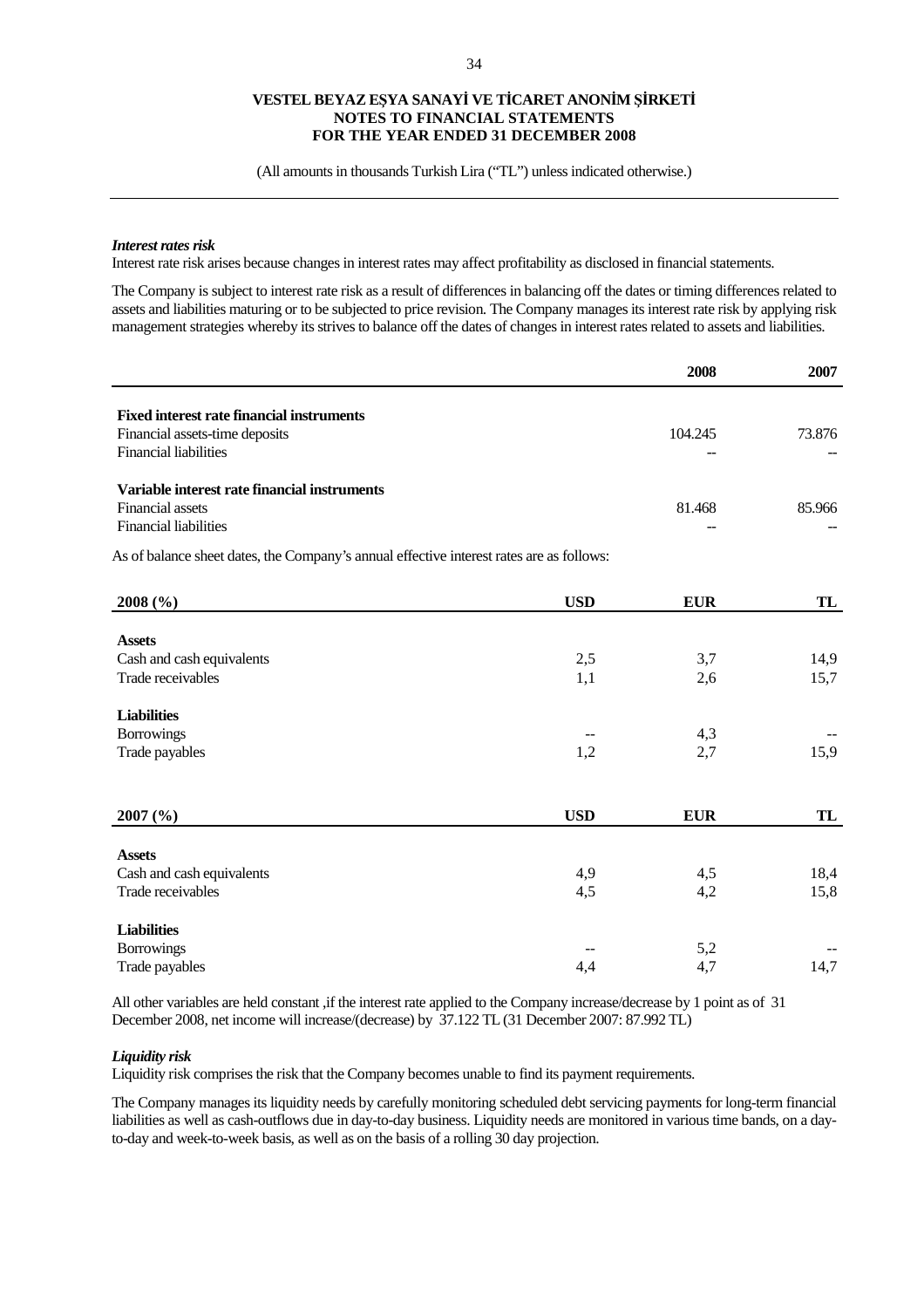(All amounts in thousands Turkish Lira ("TL") unless indicated otherwise.)

The breakdown of liabilities according to their contractual maturity is based on the maturity dates from the date of the balance sheet is given below:

| 2008                          | <b>Book</b><br>value | <b>Total cash</b><br>out flow | Within 3<br>months | 3 to 12<br>months | 1 to 5<br>years | Over 5<br>years |
|-------------------------------|----------------------|-------------------------------|--------------------|-------------------|-----------------|-----------------|
| <b>Contractual maturities</b> |                      |                               |                    |                   |                 |                 |
| <b>Borrowings</b>             | 81.467               | 81.467                        | 4.839              | 20.429            | 47.612          | 8.587           |
| Finance lease liabilities     | 1                    | 1                             |                    | 1                 |                 |                 |
|                               | 81.468               | 81.468                        | 4.839              | 20.430            | 47.612          | 8.587           |
| Derivative cash inflow        | 33.060               | 40.156                        | $-$                | 40.156            | $\sim$          |                 |
| Derivative cash outflow       | (33.060)             | (36.394)                      | --                 | (36.394)          |                 |                 |
|                               | --                   | 3.762                         | --                 | 3.762             | --              | --              |
| <b>Expected maturities</b>    |                      |                               |                    |                   |                 |                 |
| Trade payables                | 260.898              | 260.898                       | 120.056            | 139.492           | 1.351           |                 |
| Other liabilities             | 9.546                | 9.546                         | 4.374              | 5.172             |                 |                 |
|                               | 270.444              | 270.444                       | 124.430            | 144.664           | 1.351           | --              |
|                               | <b>Book</b>          | <b>Total cash</b>             | Within 3           | 3 to 12           | 1 to 5          | Over 5          |
| 2007                          | value                | out flow                      | months             | months            | years           | years           |
| <b>Contractual maturities</b> |                      |                               |                    |                   |                 |                 |
| <b>Borrowings</b>             | 85.082.998           | 85.082.998                    | 4.999.592          | 17.715.416        | 52.680.810      | 9.687.180       |
| Finance lease liabilities     | 883.278              | 883.278                       | 457.793            | 424.629           | 856             |                 |
|                               | 85.966.276           | 85.966.276                    | 5.457.385          | 18.140.045        | 52.681.666      | 9.687.180       |
| <b>Expected maturities</b>    |                      |                               |                    |                   |                 |                 |
| Trade payables                | 207.707.332          | 207.707.332                   | 135.142.561        | 72.564.771        | $-$             |                 |
| Other liabilities             | 12.000.225           | 12.000.225                    | 5.476.878          | 6.523.347         |                 |                 |
|                               | 219.707.557          | 219.707.557                   | 140.619.439        | 79.088.118        | н.              | $\sim$          |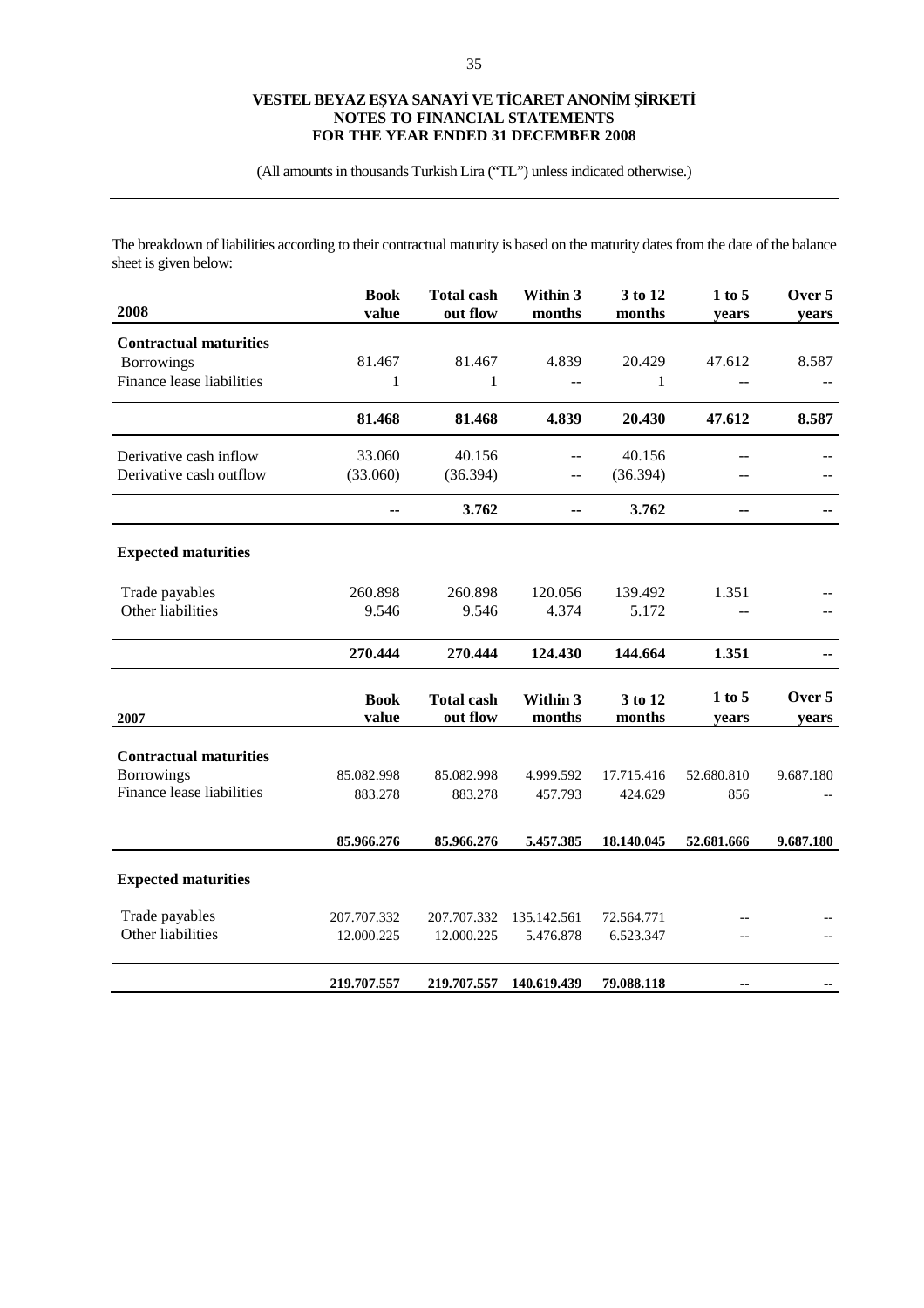(All amounts in thousands Turkish Lira ("TL") unless indicated otherwise.)

#### *Capital risk management*

The Company's capital management objectives are:

- ensure the Company's ability to continue as a going concern; and
- to provide an adequate return to shareholders,

By pricing products and services commensurately with the level of risk

The Company monitors capital on the basis of the carrying amount of equity plus its total of current and non current borrowings (net debt) less cash and cash equivalents as presented on the face of the consolidated balance sheet.

The Company sets the amounts of capital in proportion to its overall financing structure i.e. equity and financial liabilities. The Company manages the capital structure and makes adjustments to it in the light of changes in economic conditions and the risk characteristics of the underlying assets. In order to maintain or adjust the capital structure the Company may adjust the amount of dividends paid the shareholders, return capital to shareholders, issue new shares or sell assets to reduce debt.

The Company's debt to overall or financing ratio developed as follows:

|                                                     | 2008                | 2007               |
|-----------------------------------------------------|---------------------|--------------------|
| Total borrowings<br>Less: Cash and cash equivalents | 81.468<br>(119.628) | 85.966<br>(74.355) |
| Net debt                                            | (38.160)            | 11.611             |
| Total equity                                        | 482.955             | 504.459            |
| <b>Overall financing</b>                            | 444.795             | 516.070            |
| Net debt to overall financing ratio                 | $-9%$               | $2\%$              |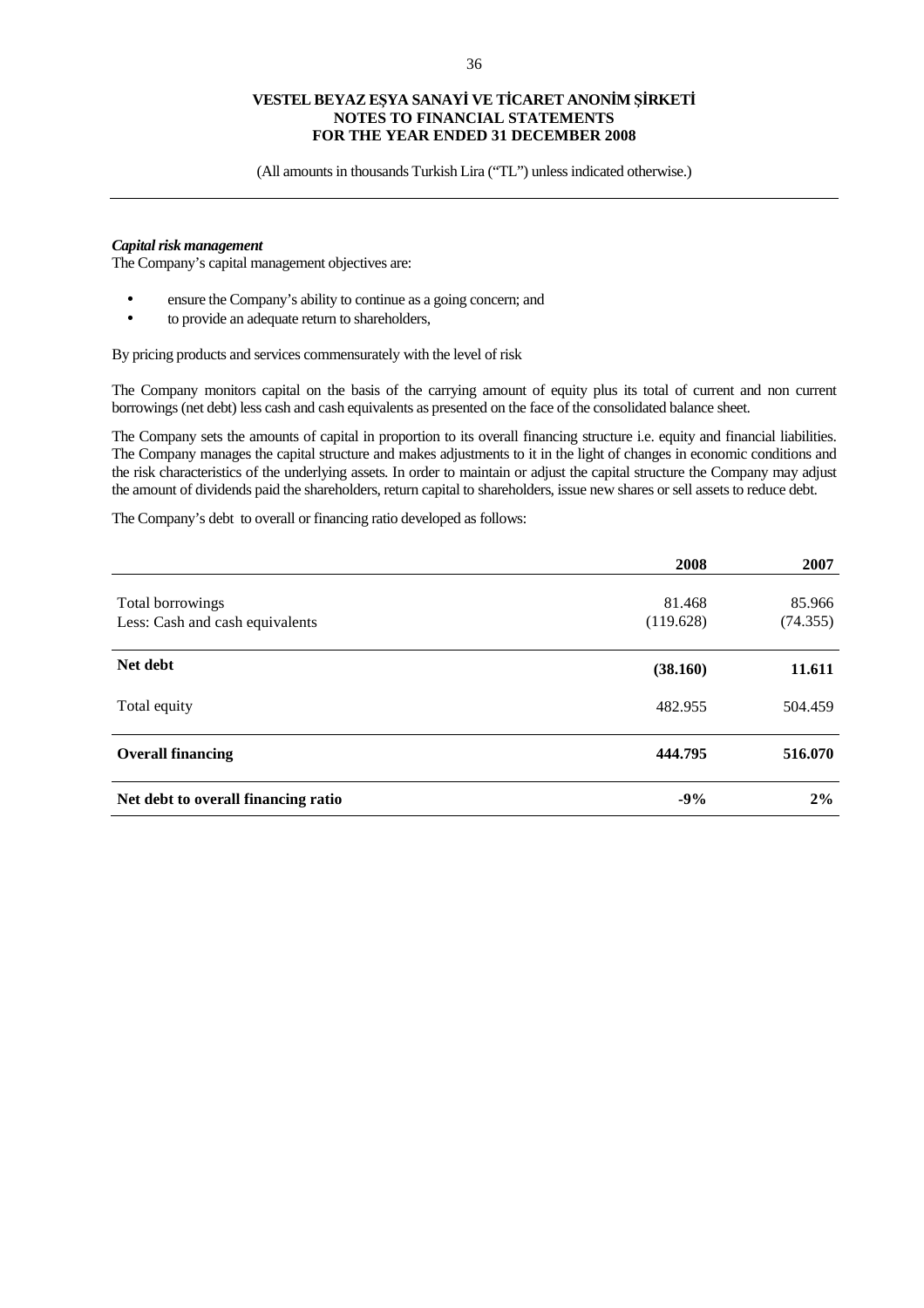(All amounts in thousands Turkish Lira ("TL") unless indicated otherwise.)

#### *Foreign currency risk*

The majority of the Company's transactions are carried out in Euros and US Dollars. Exposure to currency exchange rates arise from the Company's trade receivables, bank loans and trade payables which are primarily denominated in US Dollars and Euros.

Foreign exchange risk arises from future commercial transactions, recognized assets and liabilities and net investments in foreign operations.

The Company manages its currency exposure risk by organizing a balanced distribution between its foreign currency assets and commitments and by matching off the liabilities and receivables and its net currency position.

|                                           | <b>USD</b> | <b>EUR</b> | <b>GBP</b> | TL<br>equivalent |
|-------------------------------------------|------------|------------|------------|------------------|
| 2008                                      |            |            |            |                  |
| Cash and cash equivalents                 | 51.969     | 14.685     | 3          | 110.036          |
| Trade receivables                         | 3.181      | 60.178     |            | 133.640          |
| <b>Total foreign currency assets</b>      | 55.150     | 74.863     | 3          | 243.676          |
| Current borrowings                        | 1          | 11.803     |            | 25.269           |
| Non-current borrowings                    |            | 26.251     |            | 56.199           |
| Trade payables                            | 84.578     | 49.813     |            | 234.547          |
| <b>Total foreign currency liabilities</b> | 84.579     | 87.867     |            | 316.015          |
| Net foreign currency position             | (29.429)   | (13.004)   | 3          | (72.339)         |
| Derivatives                               |            |            |            |                  |
| Assets                                    | 26.445     |            |            | 39.993           |
| Liabilities                               |            | (17.000)   | --         | (36.394)         |
|                                           | (2.984)    | (30.004)   | 3          | (68.740)         |